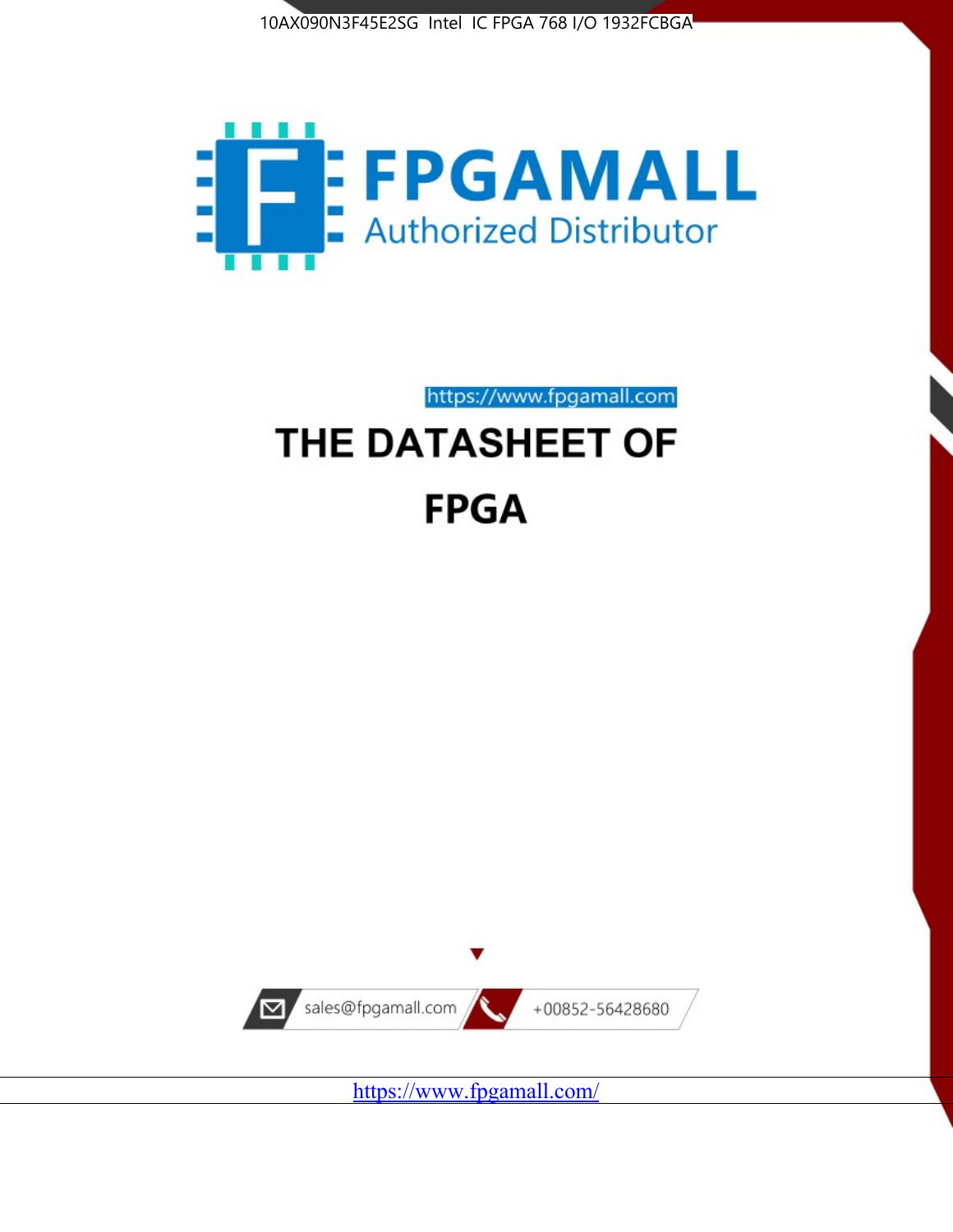10AX090N3F45E2SG Intel IC FPGA 768 I/O 1932FCBGA



# **Intel® Arria® 10 Device Overview**



**A10-OVERVIEW | 2018.12.06** Latest document on the web: **[PDF](https://www.intel.com/content/dam/www/programmable/us/en/pdfs/literature/hb/arria-10/a10_overview.pdf)** | **[HTML](https://www.intel.com/content/www/us/en/programmable/documentation/sam1403480274650.html)**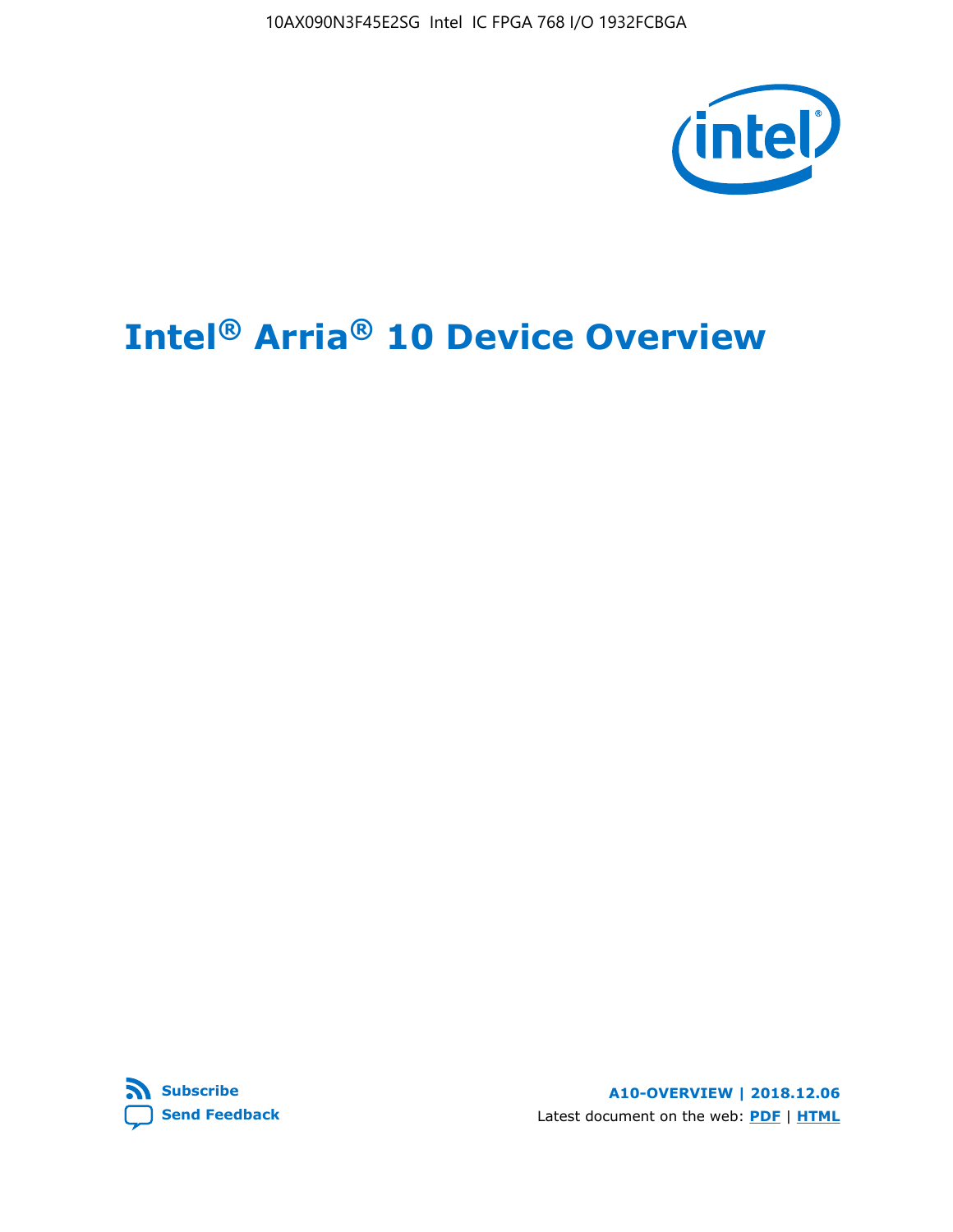

**Contents** 

# **Contents**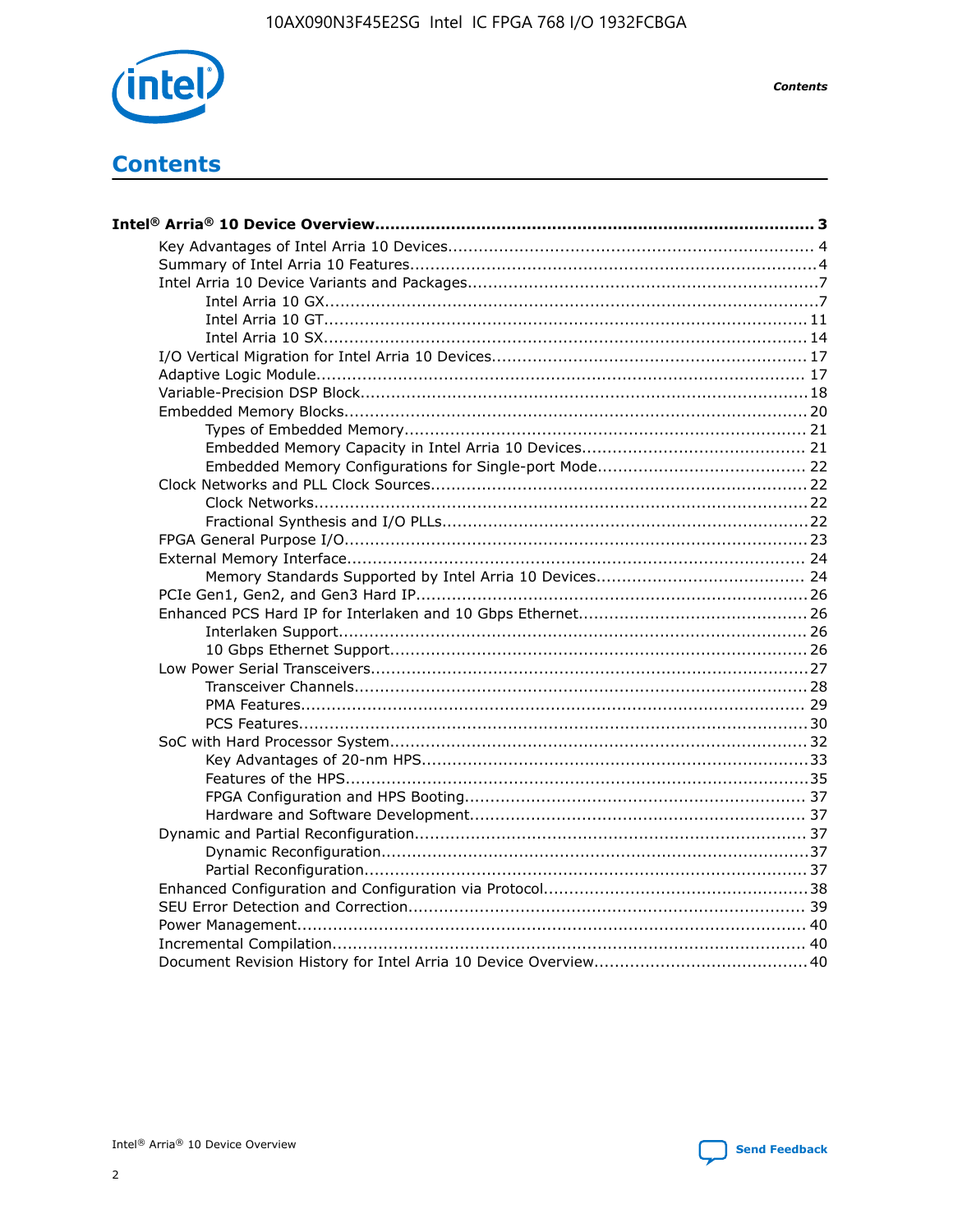**A10-OVERVIEW | 2018.12.06**

**[Send Feedback](mailto:FPGAtechdocfeedback@intel.com?subject=Feedback%20on%20Intel%20Arria%2010%20Device%20Overview%20(A10-OVERVIEW%202018.12.06)&body=We%20appreciate%20your%20feedback.%20In%20your%20comments,%20also%20specify%20the%20page%20number%20or%20paragraph.%20Thank%20you.)**



# **Intel® Arria® 10 Device Overview**

The Intel<sup>®</sup> Arria<sup>®</sup> 10 device family consists of high-performance and power-efficient 20 nm mid-range FPGAs and SoCs.

Intel Arria 10 device family delivers:

- Higher performance than the previous generation of mid-range and high-end FPGAs.
- Power efficiency attained through a comprehensive set of power-saving technologies.

The Intel Arria 10 devices are ideal for high performance, power-sensitive, midrange applications in diverse markets.

| <b>Market</b>         | <b>Applications</b>                                                                                               |
|-----------------------|-------------------------------------------------------------------------------------------------------------------|
| Wireless              | Channel and switch cards in remote radio heads<br>٠<br>Mobile backhaul<br>٠                                       |
| Wireline              | 40G/100G muxponders and transponders<br>٠<br>100G line cards<br>٠<br><b>Bridging</b><br>٠<br>Aggregation<br>٠     |
| <b>Broadcast</b>      | Studio switches<br>٠<br>Servers and transport<br>٠<br>Videoconferencing<br>٠<br>Professional audio and video<br>٠ |
| Computing and Storage | Flash cache<br>٠<br>Cloud computing servers<br>٠<br>Server acceleration<br>٠                                      |
| Medical               | Diagnostic scanners<br>٠<br>Diagnostic imaging<br>٠                                                               |
| Military              | Missile guidance and control<br>٠<br>Radar<br>٠<br>Electronic warfare<br>٠<br>Secure communications<br>٠          |

#### **Table 1. Sample Markets and Ideal Applications for Intel Arria 10 Devices**

#### **Related Information**

- [Intel Arria 10 Device Handbook: Known Issues](http://www.altera.com/support/kdb/solutions/rd07302013_646.html) Lists the planned updates to the *Intel Arria 10 Device Handbook* chapters.
- [Intel Arria 10 GX/GT Device Errata and Design Recommendations](https://www.intel.com/content/www/us/en/programmable/documentation/agz1493851706374.html#yqz1494433888646)
- [Intel Arria 10 SX Device Errata and Design Recommendations](https://www.intel.com/content/www/us/en/programmable/documentation/cru1462832385668.html#cru1462832558642)

Intel Corporation. All rights reserved. Intel, the Intel logo, Altera, Arria, Cyclone, Enpirion, MAX, Nios, Quartus and Stratix words and logos are trademarks of Intel Corporation or its subsidiaries in the U.S. and/or other countries. Intel warrants performance of its FPGA and semiconductor products to current specifications in accordance with Intel's standard warranty, but reserves the right to make changes to any products and services at any time without notice. Intel assumes no responsibility or liability arising out of the application or use of any information, product, or service described herein except as expressly agreed to in writing by Intel. Intel customers are advised to obtain the latest version of device specifications before relying on any published information and before placing orders for products or services. \*Other names and brands may be claimed as the property of others.

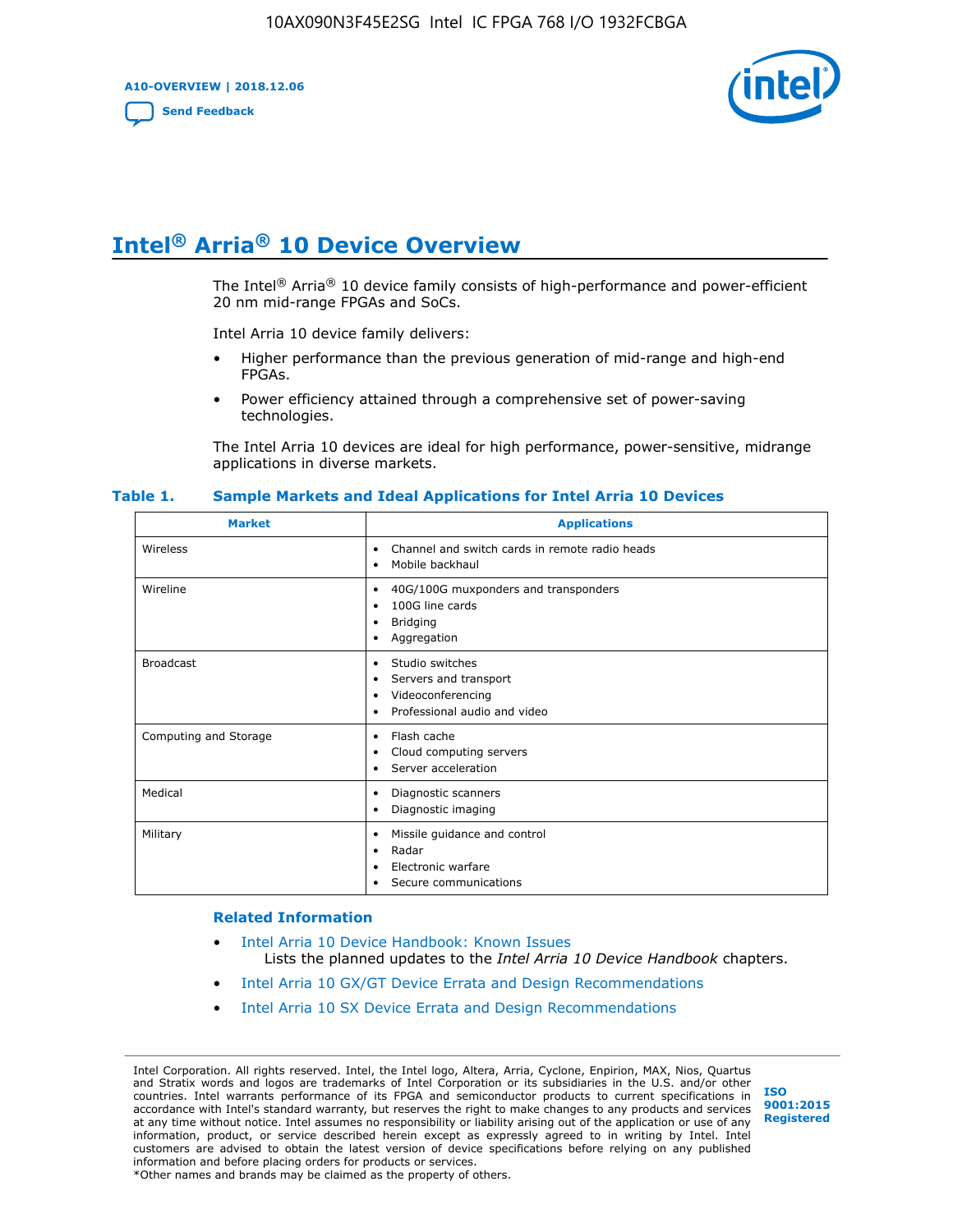

# **Key Advantages of Intel Arria 10 Devices**

## **Table 2. Key Advantages of the Intel Arria 10 Device Family**

| <b>Advantage</b>                                                                                          | <b>Supporting Feature</b>                                                                                                                                                                                                                                                                                                     |
|-----------------------------------------------------------------------------------------------------------|-------------------------------------------------------------------------------------------------------------------------------------------------------------------------------------------------------------------------------------------------------------------------------------------------------------------------------|
| Enhanced core architecture                                                                                | Built on TSMC's 20 nm process technology<br>٠<br>60% higher performance than the previous generation of mid-range FPGAs<br>٠<br>15% higher performance than the fastest previous-generation FPGA<br>٠                                                                                                                         |
| High-bandwidth integrated<br>transceivers                                                                 | Short-reach rates up to 25.8 Gigabits per second (Gbps)<br>٠<br>Backplane capability up to 12.5 Gbps<br>٠<br>Integrated 10GBASE-KR and 40GBASE-KR4 Forward Error Correction (FEC)<br>٠                                                                                                                                        |
| Improved logic integration and<br>hard IP blocks                                                          | 8-input adaptive logic module (ALM)<br>٠<br>Up to 65.6 megabits (Mb) of embedded memory<br>٠<br>Variable-precision digital signal processing (DSP) blocks<br>Fractional synthesis phase-locked loops (PLLs)<br>٠<br>Hard PCI Express Gen3 IP blocks<br>Hard memory controllers and PHY up to 2,400 Megabits per second (Mbps) |
| Second generation hard<br>processor system (HPS) with<br>integrated ARM* Cortex*-A9*<br>MPCore* processor | Tight integration of a dual-core ARM Cortex-A9 MPCore processor, hard IP, and an<br>٠<br>FPGA in a single Intel Arria 10 system-on-a-chip (SoC)<br>Supports over 128 Gbps peak bandwidth with integrated data coherency between<br>$\bullet$<br>the processor and the FPGA fabric                                             |
| Advanced power savings                                                                                    | Comprehensive set of advanced power saving features<br>٠<br>Power-optimized MultiTrack routing and core architecture<br>٠<br>Up to 40% lower power compared to previous generation of mid-range FPGAs<br>٠<br>Up to 60% lower power compared to previous generation of high-end FPGAs<br>٠                                    |

# **Summary of Intel Arria 10 Features**

## **Table 3. Summary of Features for Intel Arria 10 Devices**

| <b>Feature</b>                  | <b>Description</b>                                                                                                                                                                                                                                                                                                                                                                                           |
|---------------------------------|--------------------------------------------------------------------------------------------------------------------------------------------------------------------------------------------------------------------------------------------------------------------------------------------------------------------------------------------------------------------------------------------------------------|
| Technology                      | TSMC's 20-nm SoC process technology<br>Allows operation at a lower $V_{\text{CC}}$ level of 0.82 V instead of the 0.9 V standard $V_{\text{CC}}$ core voltage                                                                                                                                                                                                                                                |
| Packaging                       | 1.0 mm ball-pitch Fineline BGA packaging<br>٠<br>0.8 mm ball-pitch Ultra Fineline BGA packaging<br>Multiple devices with identical package footprints for seamless migration between different<br><b>FPGA</b> densities<br>Devices with compatible package footprints allow migration to next generation high-end<br>Stratix <sup>®</sup> 10 devices<br>RoHS, leaded $(1)$ , and lead-free (Pb-free) options |
| High-performance<br>FPGA fabric | Enhanced 8-input ALM with four registers<br>Improved multi-track routing architecture to reduce congestion and improve compilation time<br>Hierarchical core clocking architecture<br>Fine-grained partial reconfiguration                                                                                                                                                                                   |
| Internal memory<br>blocks       | M20K-20-Kb memory blocks with hard error correction code (ECC)<br>Memory logic array block (MLAB)-640-bit memory                                                                                                                                                                                                                                                                                             |
|                                 | continued                                                                                                                                                                                                                                                                                                                                                                                                    |



<sup>(1)</sup> Contact Intel for availability.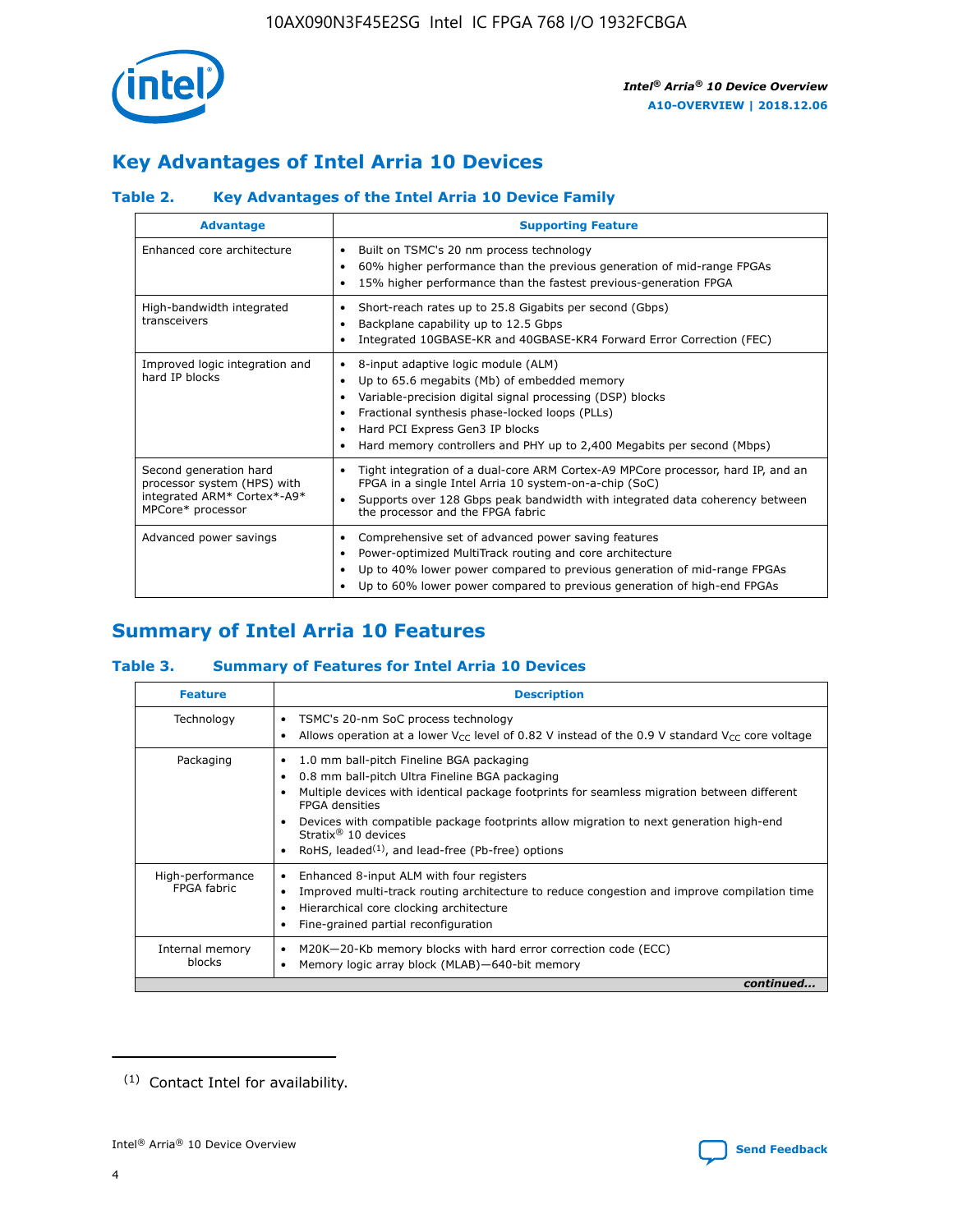$\mathsf{r}$ 



| <b>Feature</b>                         |                                                                                                                | <b>Description</b>                                                                                                                                                                                                                                                                                                                                                                                                                                                                                                                                                                                                                                                                                                                                                                                                                          |
|----------------------------------------|----------------------------------------------------------------------------------------------------------------|---------------------------------------------------------------------------------------------------------------------------------------------------------------------------------------------------------------------------------------------------------------------------------------------------------------------------------------------------------------------------------------------------------------------------------------------------------------------------------------------------------------------------------------------------------------------------------------------------------------------------------------------------------------------------------------------------------------------------------------------------------------------------------------------------------------------------------------------|
| Embedded Hard IP<br>blocks             | Variable-precision DSP                                                                                         | Native support for signal processing precision levels from $18 \times 19$ to<br>$\bullet$<br>54 x 54<br>Native support for 27 x 27 multiplier mode<br>64-bit accumulator and cascade for systolic finite impulse responses<br>(FIRs)<br>Internal coefficient memory banks<br>٠<br>Preadder/subtractor for improved efficiency<br>Additional pipeline register to increase performance and reduce<br>power<br>Supports floating point arithmetic:<br>- Perform multiplication, addition, subtraction, multiply-add,<br>multiply-subtract, and complex multiplication.<br>- Supports multiplication with accumulation capability, cascade<br>summation, and cascade subtraction capability.<br>- Dynamic accumulator reset control.<br>- Support direct vector dot and complex multiplication chaining<br>multiply floating point DSP blocks. |
|                                        | Memory controller                                                                                              | DDR4, DDR3, and DDR3L                                                                                                                                                                                                                                                                                                                                                                                                                                                                                                                                                                                                                                                                                                                                                                                                                       |
|                                        | PCI Express*                                                                                                   | PCI Express (PCIe*) Gen3 (x1, x2, x4, or x8), Gen2 (x1, x2, x4, or x8)<br>and Gen1 (x1, x2, x4, or x8) hard IP with complete protocol stack,<br>endpoint, and root port                                                                                                                                                                                                                                                                                                                                                                                                                                                                                                                                                                                                                                                                     |
|                                        | Transceiver I/O                                                                                                | 10GBASE-KR/40GBASE-KR4 Forward Error Correction (FEC)<br>PCS hard IPs that support:<br>- 10-Gbps Ethernet (10GbE)<br>- PCIe PIPE interface<br>- Interlaken<br>- Gbps Ethernet (GbE)<br>- Common Public Radio Interface (CPRI) with deterministic latency<br>support<br>- Gigabit-capable passive optical network (GPON) with fast lock-<br>time support<br>13.5G JESD204b<br>$\bullet$<br>8B/10B, 64B/66B, 64B/67B encoders and decoders<br>Custom mode support for proprietary protocols                                                                                                                                                                                                                                                                                                                                                   |
| Core clock networks                    | $\bullet$<br>$\bullet$                                                                                         | Up to 800 MHz fabric clocking, depending on the application:<br>- 667 MHz external memory interface clocking with 2,400 Mbps DDR4 interface<br>- 800 MHz LVDS interface clocking with 1,600 Mbps LVDS interface<br>Global, regional, and peripheral clock networks<br>Clock networks that are not used can be gated to reduce dynamic power                                                                                                                                                                                                                                                                                                                                                                                                                                                                                                 |
| Phase-locked loops<br>(PLLs)           | High-resolution fractional synthesis PLLs:<br>$\bullet$<br>Integer PLLs:<br>- Adjacent to general purpose I/Os | - Precision clock synthesis, clock delay compensation, and zero delay buffering (ZDB)<br>- Support integer mode and fractional mode<br>- Fractional mode support with third-order delta-sigma modulation<br>- Support external memory and LVDS interfaces                                                                                                                                                                                                                                                                                                                                                                                                                                                                                                                                                                                   |
| FPGA General-purpose<br>$I/Os$ (GPIOs) | On-chip termination (OCT)<br>$\bullet$                                                                         | 1.6 Gbps LVDS-every pair can be configured as receiver or transmitter<br>1.2 V to 3.0 V single-ended LVTTL/LVCMOS interfacing                                                                                                                                                                                                                                                                                                                                                                                                                                                                                                                                                                                                                                                                                                               |
| <b>External Memory</b><br>Interface    |                                                                                                                | Hard memory controller- DDR4, DDR3, and DDR3L support<br>$-$ DDR4-speeds up to 1,200 MHz/2,400 Mbps<br>- DDR3-speeds up to 1,067 MHz/2,133 Mbps<br>Soft memory controller—provides support for RLDRAM $3^{(2)}$ , QDR IV $(2^2)$ , and QDR II+<br>continued                                                                                                                                                                                                                                                                                                                                                                                                                                                                                                                                                                                 |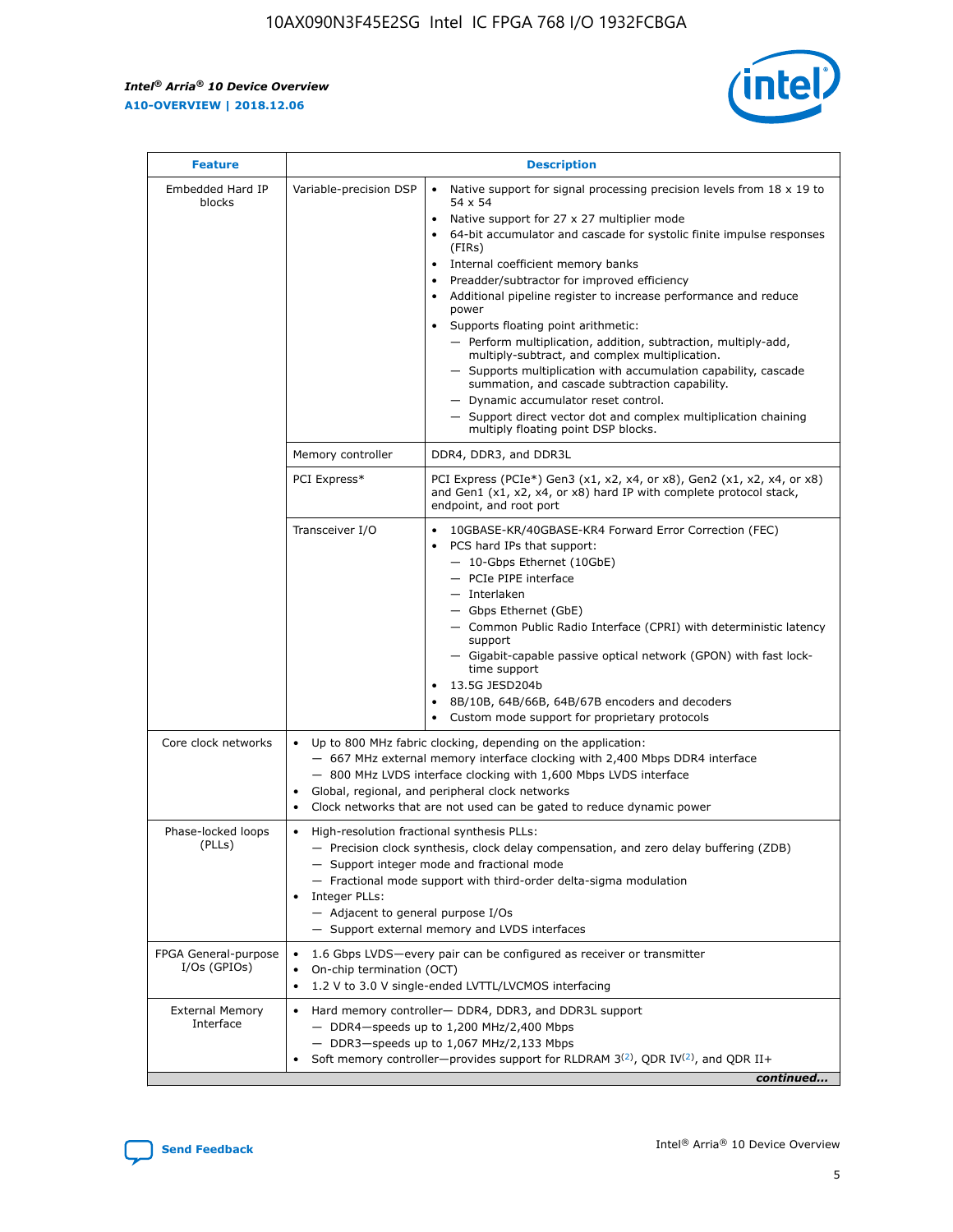

| <b>Feature</b>                                    | <b>Description</b>                                                                                                                                                                                                                                                                                                                                                                                                                                                                                                                                                                                                                             |
|---------------------------------------------------|------------------------------------------------------------------------------------------------------------------------------------------------------------------------------------------------------------------------------------------------------------------------------------------------------------------------------------------------------------------------------------------------------------------------------------------------------------------------------------------------------------------------------------------------------------------------------------------------------------------------------------------------|
| Low-power serial<br>transceivers                  | • Continuous operating range:<br>- Intel Arria 10 GX-1 Gbps to 17.4 Gbps<br>- Intel Arria 10 GT-1 Gbps to 25.8 Gbps<br>Backplane support:<br>$-$ Intel Arria 10 GX-up to 12.5<br>$-$ Intel Arria 10 GT-up to 12.5<br>Extended range down to 125 Mbps with oversampling<br>ATX transmit PLLs with user-configurable fractional synthesis capability<br>• Electronic Dispersion Compensation (EDC) support for XFP, SFP+, QSFP, and CFP optical<br>module<br>• Adaptive linear and decision feedback equalization<br>Transmitter pre-emphasis and de-emphasis<br>$\bullet$<br>Dynamic partial reconfiguration of individual transceiver channels |
| <b>HPS</b><br>(Intel Arria 10 SX<br>devices only) | Processor and system<br>Dual-core ARM Cortex-A9 MPCore processor-1.2 GHz CPU with<br>$\bullet$<br>1.5 GHz overdrive capability<br>256 KB on-chip RAM and 64 KB on-chip ROM<br>$\bullet$<br>System peripherals-general-purpose timers, watchdog timers, direct<br>memory access (DMA) controller, FPGA configuration manager, and<br>clock and reset managers<br>• Security features—anti-tamper, secure boot, Advanced Encryption<br>Standard (AES) and authentication (SHA)<br>ARM CoreSight* JTAG debug access port, trace port, and on-chip<br>trace storage                                                                                |
|                                                   | <b>External interfaces</b><br>Hard memory interface—Hard memory controller (2,400 Mbps DDR4,<br>$\bullet$<br>and 2,133 Mbps DDR3), Quad serial peripheral interface (QSPI) flash<br>controller, NAND flash controller, direct memory access (DMA)<br>controller, Secure Digital/MultiMediaCard (SD/MMC) controller<br>Communication interface-10/100/1000 Ethernet media access<br>control (MAC), USB On-The-GO (OTG) controllers, I <sup>2</sup> C controllers,<br>UART 16550, serial peripheral interface (SPI), and up to 62<br>HPS GPIO interfaces (48 direct-share I/Os)                                                                  |
|                                                   | High-performance ARM AMBA* AXI bus bridges that support<br>Interconnects to core<br>$\bullet$<br>simultaneous read and write<br>HPS-FPGA bridges—include the FPGA-to-HPS, HPS-to-FPGA, and<br>$\bullet$<br>lightweight HPS-to-FPGA bridges that allow the FPGA fabric to issue<br>transactions to slaves in the HPS, and vice versa<br>Configuration bridge that allows HPS configuration manager to<br>configure the core logic via dedicated 32-bit configuration port<br>FPGA-to-HPS SDRAM controller bridge-provides configuration<br>interfaces for the multiport front end (MPFE) of the HPS SDRAM<br>controller                         |
| Configuration                                     | Tamper protection—comprehensive design protection to protect your valuable IP investments<br>Enhanced 256-bit advanced encryption standard (AES) design security with authentication<br>$\bullet$<br>Configuration via protocol (CvP) using PCIe Gen1, Gen2, or Gen3<br>continued                                                                                                                                                                                                                                                                                                                                                              |

<sup>(2)</sup> Intel Arria 10 devices support this external memory interface using hard PHY with soft memory controller.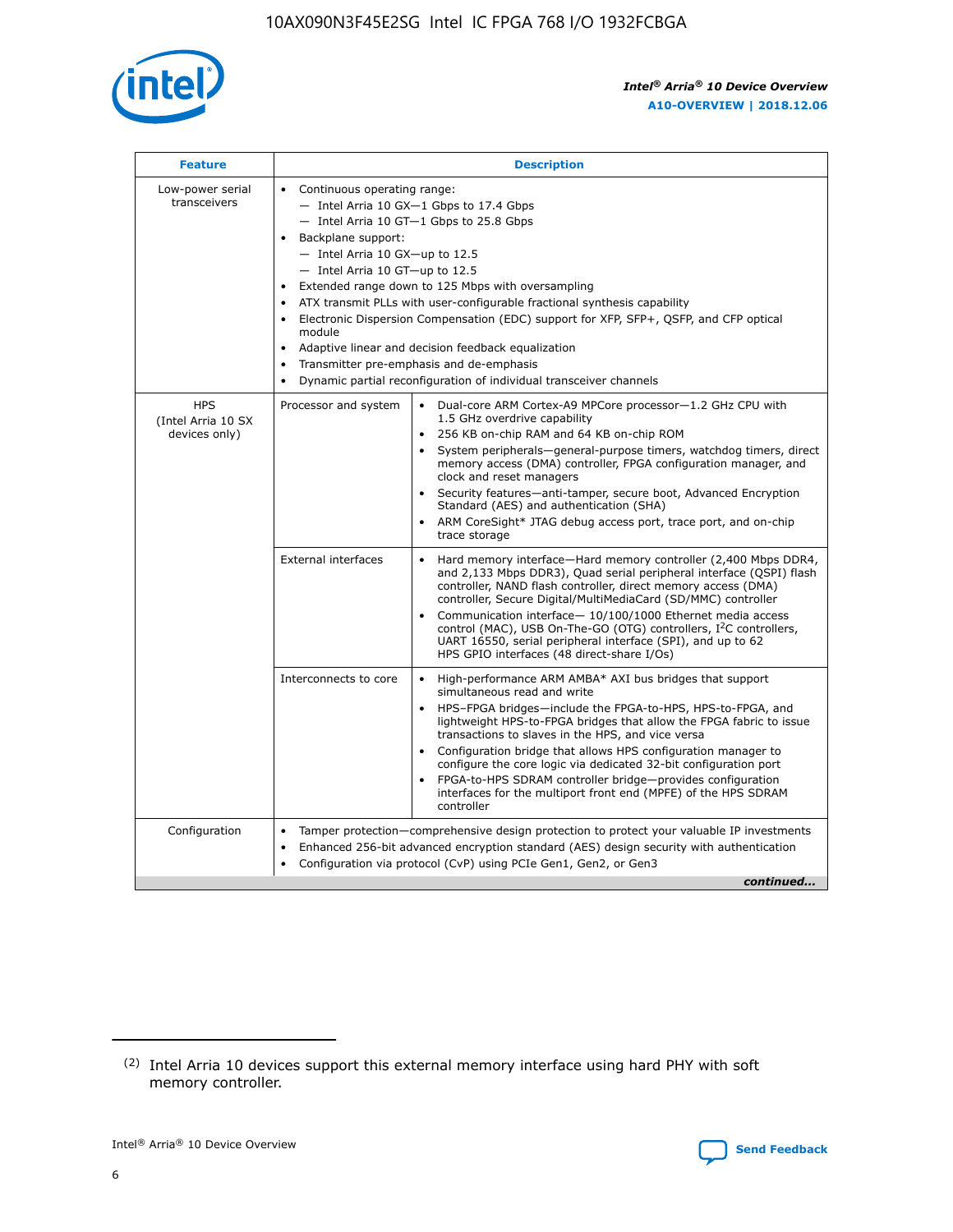

| <b>Feature</b>     | <b>Description</b>                                                                                                                                                                                                            |
|--------------------|-------------------------------------------------------------------------------------------------------------------------------------------------------------------------------------------------------------------------------|
|                    | Dynamic reconfiguration of the transceivers and PLLs<br>Fine-grained partial reconfiguration of the core fabric<br>Active Serial x4 Interface<br>$\bullet$                                                                    |
| Power management   | SmartVID<br>Low static power device options<br>Programmable Power Technology<br>Intel Quartus <sup>®</sup> Prime integrated power analysis                                                                                    |
| Software and tools | Intel Quartus Prime design suite<br>Transceiver toolkit<br>$\bullet$<br>Platform Designer system integration tool<br>DSP Builder for Intel FPGAs<br>OpenCL <sup>™</sup> support<br>Intel SoC FPGA Embedded Design Suite (EDS) |

## **Related Information**

[Intel Arria 10 Transceiver PHY Overview](https://www.intel.com/content/www/us/en/programmable/documentation/nik1398707230472.html#nik1398706768037) Provides details on Intel Arria 10 transceivers.

# **Intel Arria 10 Device Variants and Packages**

#### **Table 4. Device Variants for the Intel Arria 10 Device Family**

| <b>Variant</b>    | <b>Description</b>                                                                                                                                                                                                     |
|-------------------|------------------------------------------------------------------------------------------------------------------------------------------------------------------------------------------------------------------------|
| Intel Arria 10 GX | FPGA featuring 17.4 Gbps transceivers for short reach applications with 12.5 backplane driving<br>capability.                                                                                                          |
| Intel Arria 10 GT | FPGA featuring:<br>17.4 Gbps transceivers for short reach applications with 12.5 backplane driving capability.<br>25.8 Gbps transceivers for supporting CAUI-4 and CEI-25G applications with CFP2 and CFP4<br>modules. |
| Intel Arria 10 SX | SoC integrating ARM-based HPS and FPGA featuring 17.4 Gbps transceivers for short reach<br>applications with 12.5 backplane driving capability.                                                                        |

## **Intel Arria 10 GX**

This section provides the available options, maximum resource counts, and package plan for the Intel Arria 10 GX devices.

The information in this section is correct at the time of publication. For the latest information and to get more details, refer to the Intel FPGA Product Selector.

#### **Related Information**

#### [Intel FPGA Product Selector](http://www.altera.com/products/selector/psg-selector.html) Provides the latest information on Intel products.

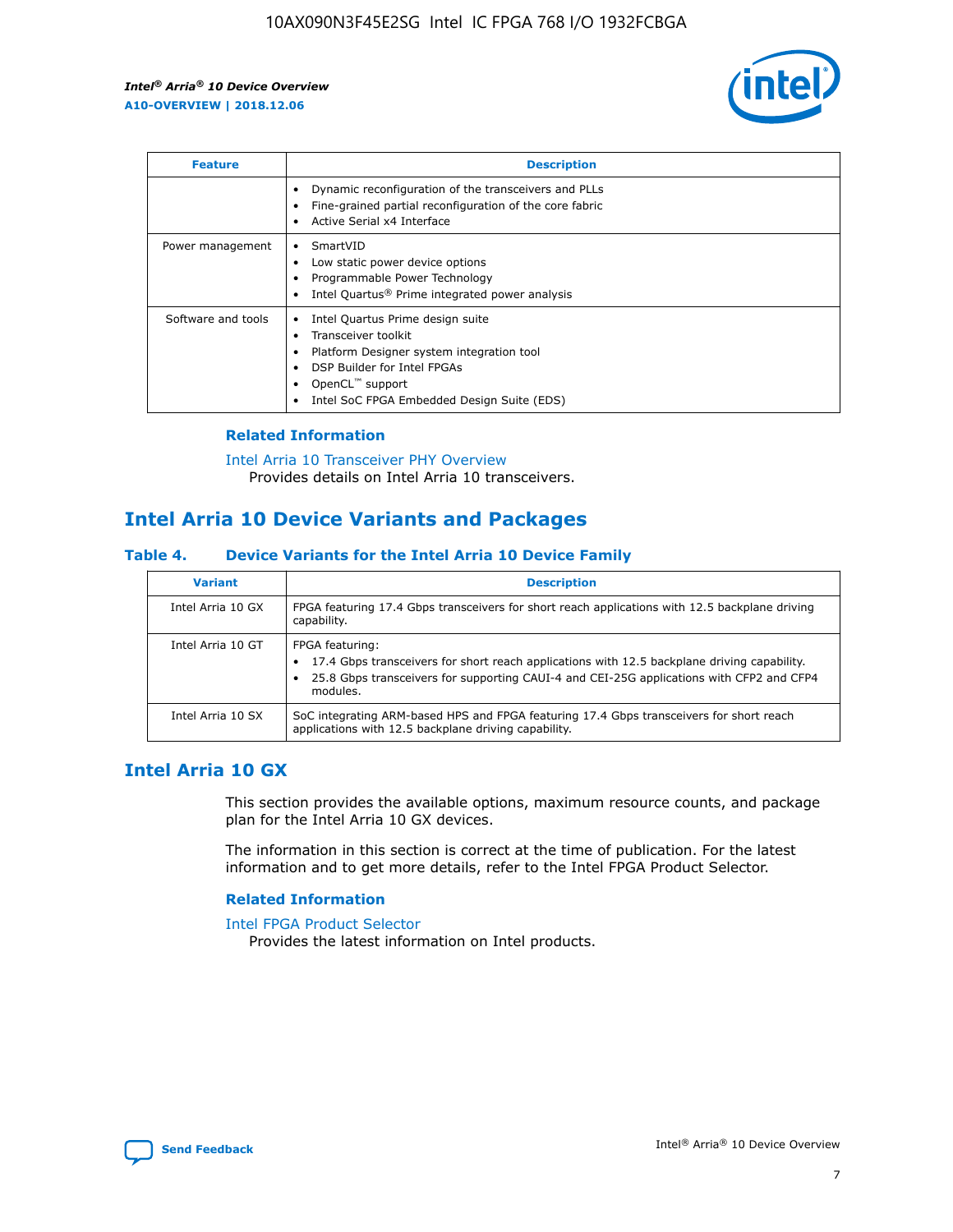

## **Available Options**





#### **Related Information**

[Transceiver Performance for Intel Arria 10 GX/SX Devices](https://www.intel.com/content/www/us/en/programmable/documentation/mcn1413182292568.html#mcn1413213965502) Provides more information about the transceiver speed grade.

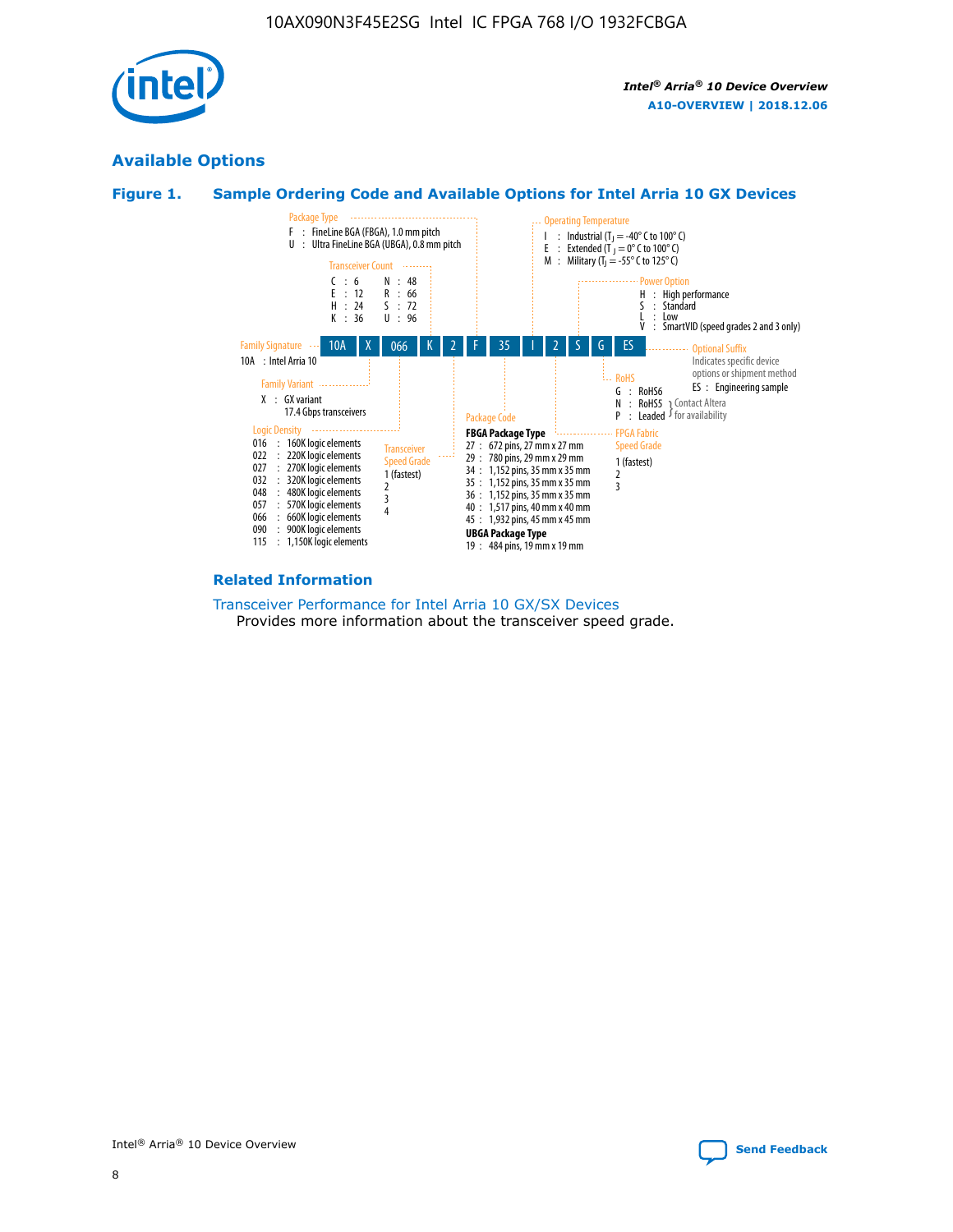

## **Maximum Resources**

#### **Table 5. Maximum Resource Counts for Intel Arria 10 GX Devices (GX 160, GX 220, GX 270, GX 320, and GX 480)**

| <b>Resource</b>         |                              | <b>Product Line</b> |                                                 |                |                |                |  |  |
|-------------------------|------------------------------|---------------------|-------------------------------------------------|----------------|----------------|----------------|--|--|
|                         |                              | <b>GX 160</b>       | <b>GX 220</b><br><b>GX 270</b><br><b>GX 320</b> |                |                | <b>GX 480</b>  |  |  |
| Logic Elements (LE) (K) |                              | 160                 | 220                                             | 270            | 320            | 480            |  |  |
| <b>ALM</b>              |                              | 61,510              | 80,330                                          | 101,620        | 119,900        | 183,590        |  |  |
| Register                |                              | 246,040             | 321,320                                         | 406,480        | 479,600        | 734,360        |  |  |
| Memory (Kb)             | M <sub>20</sub> K            | 8,800               | 11,740                                          | 15,000         | 17,820         | 28,620         |  |  |
|                         | <b>MLAB</b>                  | 1,050               | 1,690                                           | 2,452          | 2,727          | 4,164          |  |  |
|                         | Variable-precision DSP Block |                     | 192                                             | 830<br>985     |                | 1,368          |  |  |
| 18 x 19 Multiplier      |                              | 312                 | 384                                             | 1,970<br>1,660 |                | 2,736          |  |  |
| PLL                     | Fractional<br>Synthesis      | 6                   | 6                                               | 8              | 8              | 12             |  |  |
|                         | I/O                          | 6                   | 6                                               | 8              | 8              | 12             |  |  |
| 17.4 Gbps Transceiver   |                              | 12                  | 12                                              | 24             | 24             | 36             |  |  |
| GPIO <sup>(3)</sup>     |                              | 288                 | 288                                             | 384            | 384            | 492            |  |  |
| LVDS Pair $(4)$         |                              | 120                 | 120                                             | 168            | 168            | 222            |  |  |
| PCIe Hard IP Block      |                              | 1                   | 1                                               | 2              | $\overline{2}$ | $\overline{2}$ |  |  |
| Hard Memory Controller  |                              | 6                   | 6                                               | 8              | 8              | 12             |  |  |

<sup>(4)</sup> Each LVDS I/O pair can be used as differential input or output.



<sup>(3)</sup> The number of GPIOs does not include transceiver I/Os. In the Intel Quartus Prime software, the number of user I/Os includes transceiver I/Os.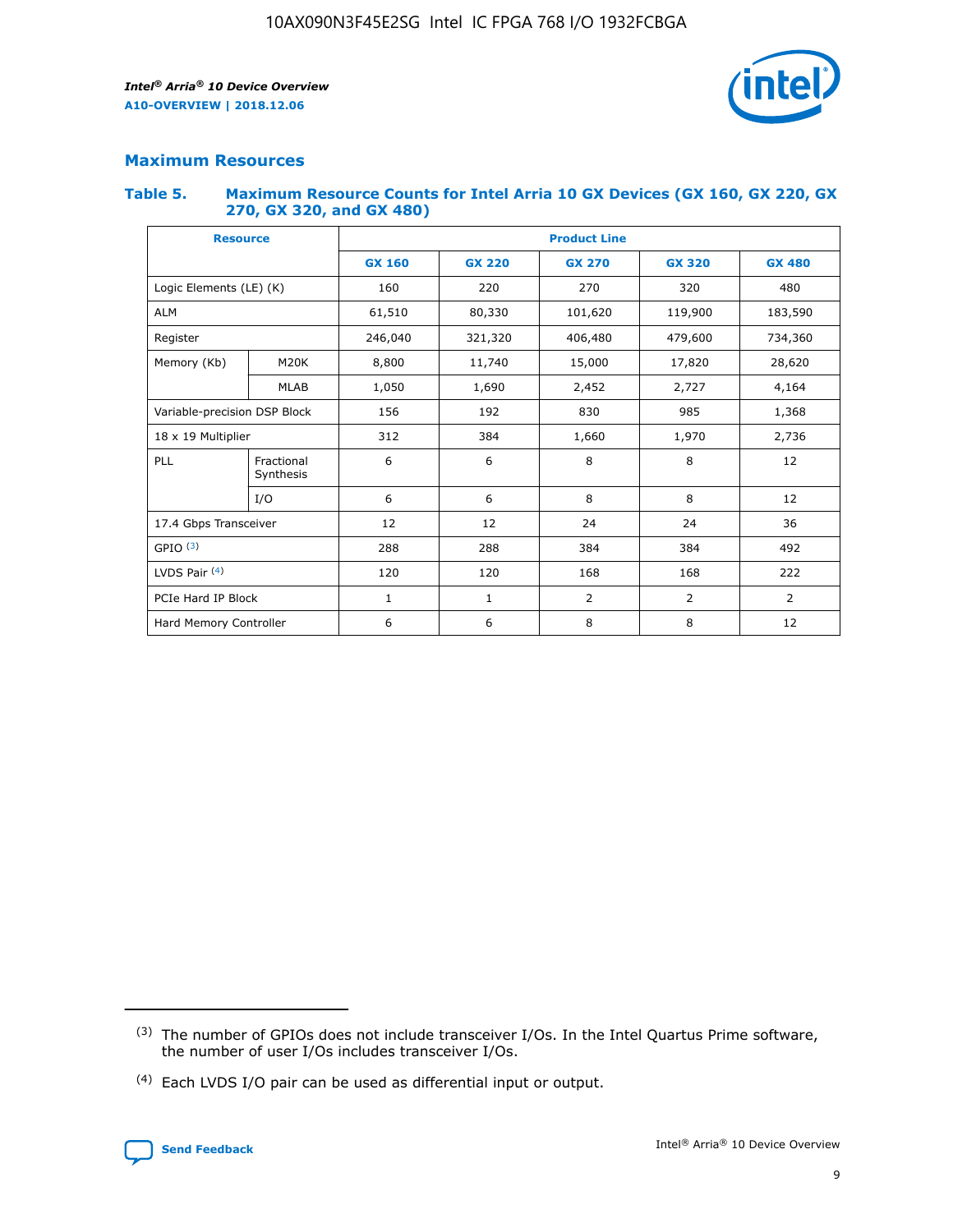

## **Table 6. Maximum Resource Counts for Intel Arria 10 GX Devices (GX 570, GX 660, GX 900, and GX 1150)**

|                              | <b>Resource</b>         | <b>Product Line</b> |                |                |                |  |  |  |
|------------------------------|-------------------------|---------------------|----------------|----------------|----------------|--|--|--|
|                              |                         | <b>GX 570</b>       | <b>GX 660</b>  | <b>GX 900</b>  | <b>GX 1150</b> |  |  |  |
| Logic Elements (LE) (K)      |                         | 570                 | 660            | 900            | 1,150          |  |  |  |
| <b>ALM</b>                   |                         | 217,080             | 251,680        | 339,620        | 427,200        |  |  |  |
| Register                     |                         | 868,320             | 1,006,720      | 1,358,480      | 1,708,800      |  |  |  |
| Memory (Kb)                  | <b>M20K</b>             | 36,000              | 42,620         | 48,460         | 54,260         |  |  |  |
|                              | <b>MLAB</b>             | 5,096               | 5,788          | 9,386          | 12,984         |  |  |  |
| Variable-precision DSP Block |                         | 1,523               | 1,687          | 1,518          | 1,518          |  |  |  |
| $18 \times 19$ Multiplier    |                         | 3,046               | 3,374          | 3,036          | 3,036          |  |  |  |
| PLL                          | Fractional<br>Synthesis | 16                  | 16             | 32             | 32             |  |  |  |
|                              | I/O                     | 16                  | 16             | 16             | 16             |  |  |  |
| 17.4 Gbps Transceiver        |                         | 48                  | 48<br>96       |                | 96             |  |  |  |
| GPIO <sup>(3)</sup>          |                         | 696                 | 696            | 768            | 768            |  |  |  |
| LVDS Pair $(4)$              |                         | 324                 | 324<br>384     |                | 384            |  |  |  |
| PCIe Hard IP Block           |                         | 2                   | $\overline{2}$ | $\overline{4}$ | 4              |  |  |  |
| Hard Memory Controller       |                         | 16                  | 16             | 16             | 16             |  |  |  |

## **Package Plan**

## **Table 7. Package Plan for Intel Arria 10 GX Devices (U19, F27, and F29)**

Refer to I/O and High Speed I/O in Intel Arria 10 Devices chapter for the number of 3 V I/O, LVDS I/O, and LVDS channels in each device package.

| <b>Product Line</b> | U <sub>19</sub><br>$(19 \text{ mm} \times 19 \text{ mm})$<br>484-pin UBGA) |          |             |         | <b>F27</b><br>(27 mm × 27 mm,<br>672-pin FBGA) |             | <b>F29</b><br>(29 mm × 29 mm,<br>780-pin FBGA) |          |             |  |
|---------------------|----------------------------------------------------------------------------|----------|-------------|---------|------------------------------------------------|-------------|------------------------------------------------|----------|-------------|--|
|                     | 3 V I/O                                                                    | LVDS I/O | <b>XCVR</b> | 3 V I/O | LVDS I/O                                       | <b>XCVR</b> | 3 V I/O                                        | LVDS I/O | <b>XCVR</b> |  |
| GX 160              | 48                                                                         | 192      | 6           | 48      | 192                                            | 12          | 48                                             | 240      | 12          |  |
| GX 220              | 48                                                                         | 192      | 6           | 48      | 192                                            | 12          | 48                                             | 240      | 12          |  |
| GX 270              |                                                                            |          |             | 48      | 192                                            | 12          | 48                                             | 312      | 12          |  |
| GX 320              |                                                                            |          |             | 48      | 192                                            | 12          | 48                                             | 312      | 12          |  |
| GX 480              |                                                                            |          |             |         |                                                |             | 48                                             | 312      | 12          |  |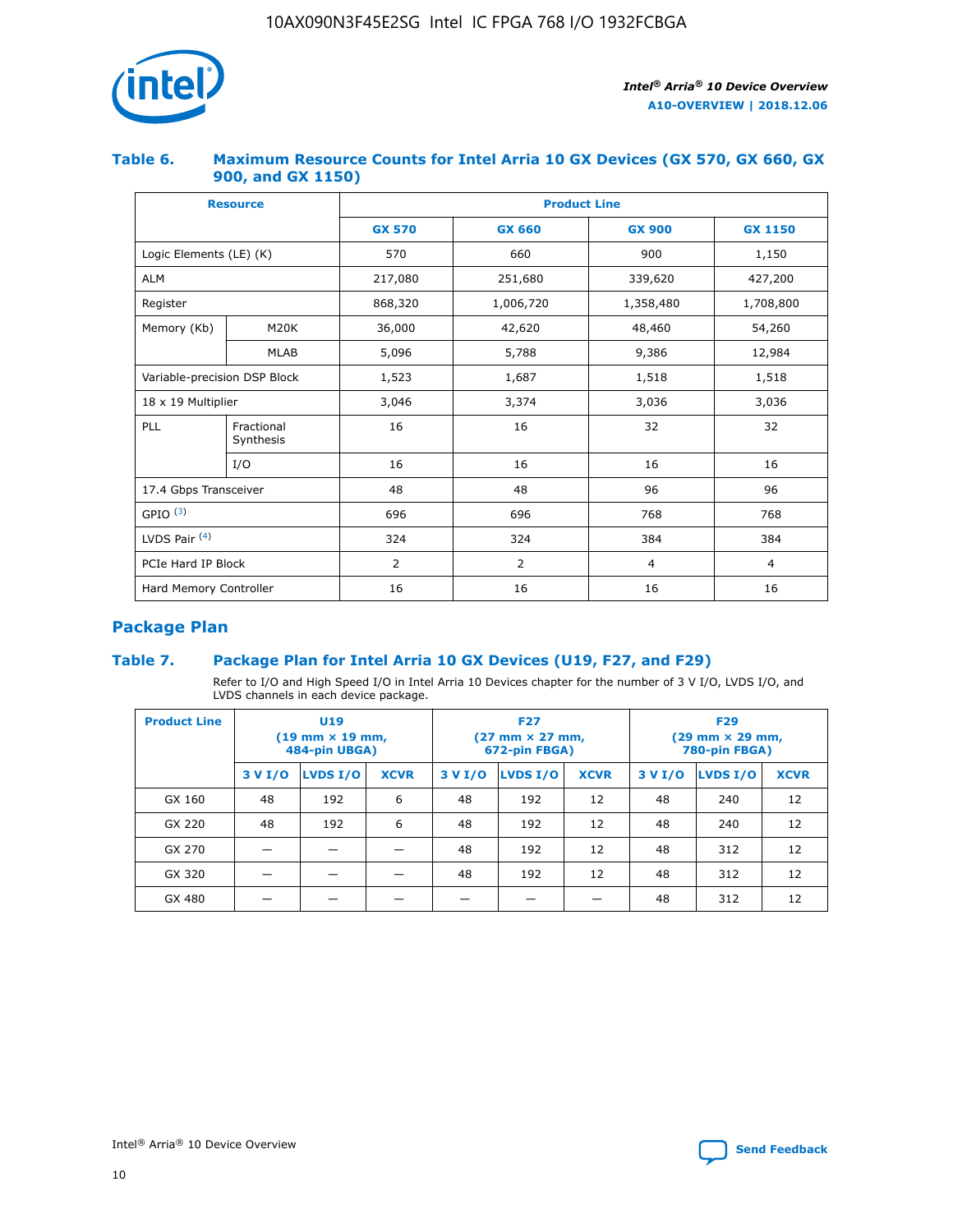

#### **Table 8. Package Plan for Intel Arria 10 GX Devices (F34, F35, NF40, and KF40)**

Refer to I/O and High Speed I/O in Intel Arria 10 Devices chapter for the number of 3 V I/O, LVDS I/O, and LVDS channels in each device package.

| <b>Product Line</b> | <b>F34</b><br>$(35 \text{ mm} \times 35 \text{ mm})$<br><b>1152-pin FBGA)</b> |                    | <b>F35</b><br>$(35 \text{ mm} \times 35 \text{ mm})$<br><b>1152-pin FBGA)</b> |           | <b>KF40</b><br>$(40$ mm $\times$ 40 mm,<br>1517-pin FBGA) |             |           | <b>NF40</b><br>$(40 \text{ mm} \times 40 \text{ mm})$<br>1517-pin FBGA) |             |           |                    |             |
|---------------------|-------------------------------------------------------------------------------|--------------------|-------------------------------------------------------------------------------|-----------|-----------------------------------------------------------|-------------|-----------|-------------------------------------------------------------------------|-------------|-----------|--------------------|-------------|
|                     | 3V<br>I/O                                                                     | <b>LVDS</b><br>I/O | <b>XCVR</b>                                                                   | 3V<br>I/O | <b>LVDS</b><br>I/O                                        | <b>XCVR</b> | 3V<br>I/O | <b>LVDS</b><br>I/O                                                      | <b>XCVR</b> | 3V<br>I/O | <b>LVDS</b><br>I/O | <b>XCVR</b> |
| GX 270              | 48                                                                            | 336                | 24                                                                            | 48        | 336                                                       | 24          |           |                                                                         |             |           |                    |             |
| GX 320              | 48                                                                            | 336                | 24                                                                            | 48        | 336                                                       | 24          |           |                                                                         |             |           |                    |             |
| GX 480              | 48                                                                            | 444                | 24                                                                            | 48        | 348                                                       | 36          |           |                                                                         |             |           |                    |             |
| GX 570              | 48                                                                            | 444                | 24                                                                            | 48        | 348                                                       | 36          | 96        | 600                                                                     | 36          | 48        | 540                | 48          |
| GX 660              | 48                                                                            | 444                | 24                                                                            | 48        | 348                                                       | 36          | 96        | 600                                                                     | 36          | 48        | 540                | 48          |
| GX 900              |                                                                               | 504                | 24                                                                            | –         |                                                           | -           |           |                                                                         |             |           | 600                | 48          |
| GX 1150             |                                                                               | 504                | 24                                                                            |           |                                                           |             |           |                                                                         |             |           | 600                | 48          |

#### **Table 9. Package Plan for Intel Arria 10 GX Devices (RF40, NF45, SF45, and UF45)**

Refer to I/O and High Speed I/O in Intel Arria 10 Devices chapter for the number of 3 V I/O, LVDS I/O, and LVDS channels in each device package.

| <b>Product Line</b> | <b>RF40</b><br>$(40$ mm $\times$ 40 mm,<br>1517-pin FBGA) |                    | <b>NF45</b><br>$(45 \text{ mm} \times 45 \text{ mm})$<br><b>1932-pin FBGA)</b> |            |                    | <b>SF45</b><br>$(45 \text{ mm} \times 45 \text{ mm})$<br><b>1932-pin FBGA)</b> |            |                    | <b>UF45</b><br>$(45 \text{ mm} \times 45 \text{ mm})$<br><b>1932-pin FBGA)</b> |           |                    |             |
|---------------------|-----------------------------------------------------------|--------------------|--------------------------------------------------------------------------------|------------|--------------------|--------------------------------------------------------------------------------|------------|--------------------|--------------------------------------------------------------------------------|-----------|--------------------|-------------|
|                     | 3V<br>I/O                                                 | <b>LVDS</b><br>I/O | <b>XCVR</b>                                                                    | 3 V<br>I/O | <b>LVDS</b><br>I/O | <b>XCVR</b>                                                                    | 3 V<br>I/O | <b>LVDS</b><br>I/O | <b>XCVR</b>                                                                    | 3V<br>I/O | <b>LVDS</b><br>I/O | <b>XCVR</b> |
| GX 900              |                                                           | 342                | 66                                                                             | _          | 768                | 48                                                                             |            | 624                | 72                                                                             |           | 480                | 96          |
| GX 1150             |                                                           | 342                | 66                                                                             | _          | 768                | 48                                                                             |            | 624                | 72                                                                             |           | 480                | 96          |

#### **Related Information**

[I/O and High-Speed Differential I/O Interfaces in Intel Arria 10 Devices chapter, Intel](https://www.intel.com/content/www/us/en/programmable/documentation/sam1403482614086.html#sam1403482030321) [Arria 10 Device Handbook](https://www.intel.com/content/www/us/en/programmable/documentation/sam1403482614086.html#sam1403482030321)

Provides the number of 3 V and LVDS I/Os, and LVDS channels for each Intel Arria 10 device package.

## **Intel Arria 10 GT**

This section provides the available options, maximum resource counts, and package plan for the Intel Arria 10 GT devices.

The information in this section is correct at the time of publication. For the latest information and to get more details, refer to the Intel FPGA Product Selector.

#### **Related Information**

#### [Intel FPGA Product Selector](http://www.altera.com/products/selector/psg-selector.html)

Provides the latest information on Intel products.

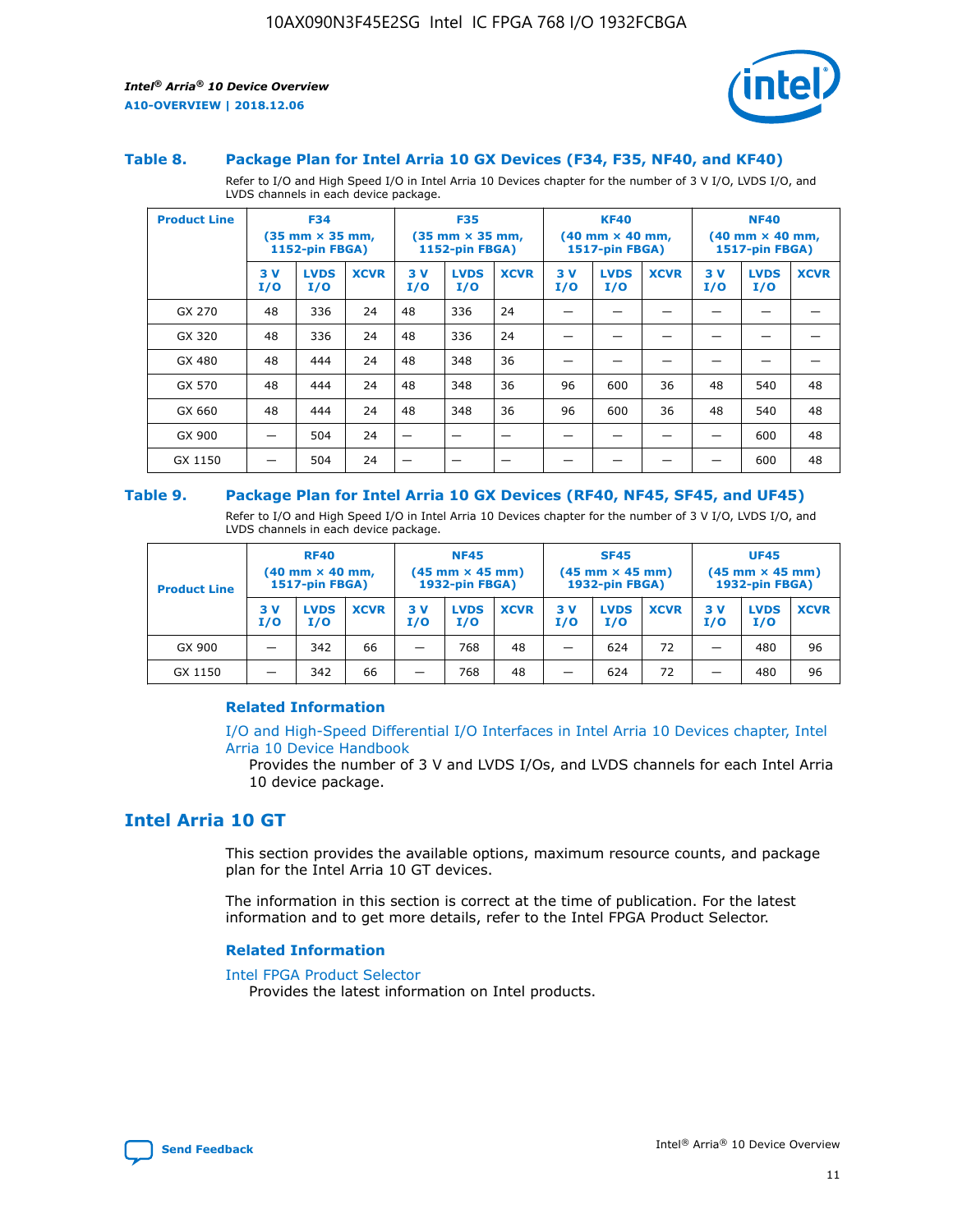

## **Available Options**

## **Figure 2. Sample Ordering Code and Available Options for Intel Arria 10 GT Devices**

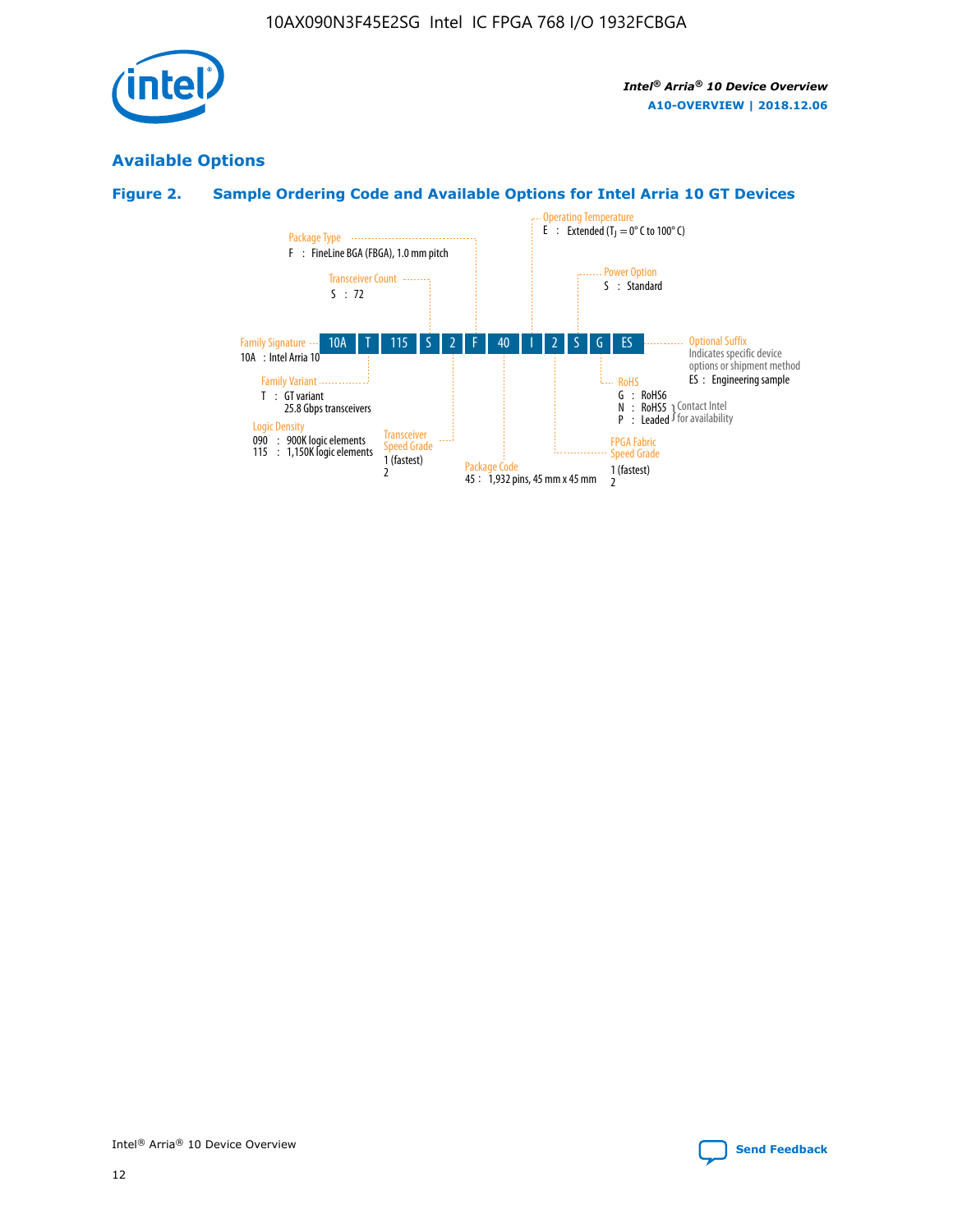

## **Maximum Resources**

#### **Table 10. Maximum Resource Counts for Intel Arria 10 GT Devices**

| <b>Resource</b>              |                      | <b>Product Line</b> |                |  |
|------------------------------|----------------------|---------------------|----------------|--|
|                              |                      | <b>GT 900</b>       | <b>GT 1150</b> |  |
| Logic Elements (LE) (K)      |                      | 900                 | 1,150          |  |
| <b>ALM</b>                   |                      | 339,620             | 427,200        |  |
| Register                     |                      | 1,358,480           | 1,708,800      |  |
| Memory (Kb)                  | M20K                 | 48,460              | 54,260         |  |
|                              | <b>MLAB</b>          | 9,386               | 12,984         |  |
| Variable-precision DSP Block |                      | 1,518               | 1,518          |  |
| 18 x 19 Multiplier           |                      | 3,036               | 3,036          |  |
| PLL                          | Fractional Synthesis | 32                  | 32             |  |
|                              | I/O                  | 16                  | 16             |  |
| Transceiver                  | 17.4 Gbps            | 72(5)               | 72(5)          |  |
|                              | 25.8 Gbps            | 6                   | 6              |  |
| GPIO <sup>(6)</sup>          |                      | 624                 | 624            |  |
| LVDS Pair $(7)$              |                      | 312                 | 312            |  |
| PCIe Hard IP Block           |                      | $\overline{4}$      | $\overline{4}$ |  |
| Hard Memory Controller       |                      | 16                  | 16             |  |

#### **Related Information**

#### [Intel Arria 10 GT Channel Usage](https://www.intel.com/content/www/us/en/programmable/documentation/nik1398707230472.html#nik1398707008178)

Configuring GT/GX channels in Intel Arria 10 GT devices.

## **Package Plan**

#### **Table 11. Package Plan for Intel Arria 10 GT Devices**

Refer to I/O and High Speed I/O in Intel Arria 10 Devices chapter for the number of 3 V I/O, LVDS I/O, and LVDS channels in each device package.

| <b>Product Line</b> | <b>SF45</b><br>(45 mm × 45 mm, 1932-pin FBGA) |                 |             |  |  |  |
|---------------------|-----------------------------------------------|-----------------|-------------|--|--|--|
|                     | 3 V I/O                                       | <b>LVDS I/O</b> | <b>XCVR</b> |  |  |  |
| GT 900              |                                               | 624             | 72          |  |  |  |
| GT 1150             |                                               | 624             | 72          |  |  |  |

<sup>(7)</sup> Each LVDS I/O pair can be used as differential input or output.



 $(5)$  If all 6 GT channels are in use, 12 of the GX channels are not usable.

<sup>(6)</sup> The number of GPIOs does not include transceiver I/Os. In the Intel Quartus Prime software, the number of user I/Os includes transceiver I/Os.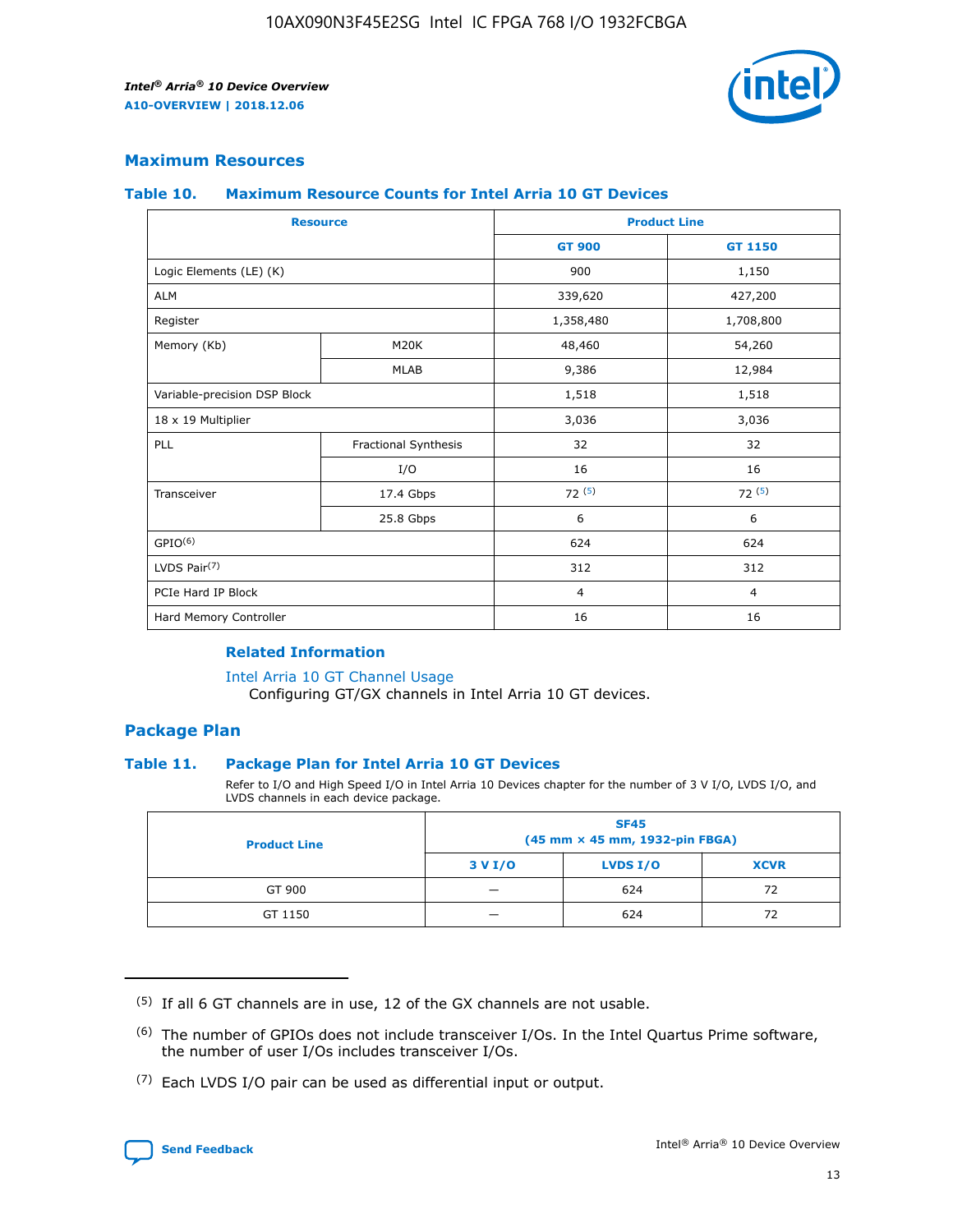

#### **Related Information**

[I/O and High-Speed Differential I/O Interfaces in Intel Arria 10 Devices chapter, Intel](https://www.intel.com/content/www/us/en/programmable/documentation/sam1403482614086.html#sam1403482030321) [Arria 10 Device Handbook](https://www.intel.com/content/www/us/en/programmable/documentation/sam1403482614086.html#sam1403482030321)

Provides the number of 3 V and LVDS I/Os, and LVDS channels for each Intel Arria 10 device package.

## **Intel Arria 10 SX**

This section provides the available options, maximum resource counts, and package plan for the Intel Arria 10 SX devices.

The information in this section is correct at the time of publication. For the latest information and to get more details, refer to the Intel FPGA Product Selector.

#### **Related Information**

[Intel FPGA Product Selector](http://www.altera.com/products/selector/psg-selector.html) Provides the latest information on Intel products.

#### **Available Options**

#### **Figure 3. Sample Ordering Code and Available Options for Intel Arria 10 SX Devices**



#### **Related Information**

[Transceiver Performance for Intel Arria 10 GX/SX Devices](https://www.intel.com/content/www/us/en/programmable/documentation/mcn1413182292568.html#mcn1413213965502) Provides more information about the transceiver speed grade.

Intel® Arria® 10 Device Overview **[Send Feedback](mailto:FPGAtechdocfeedback@intel.com?subject=Feedback%20on%20Intel%20Arria%2010%20Device%20Overview%20(A10-OVERVIEW%202018.12.06)&body=We%20appreciate%20your%20feedback.%20In%20your%20comments,%20also%20specify%20the%20page%20number%20or%20paragraph.%20Thank%20you.)**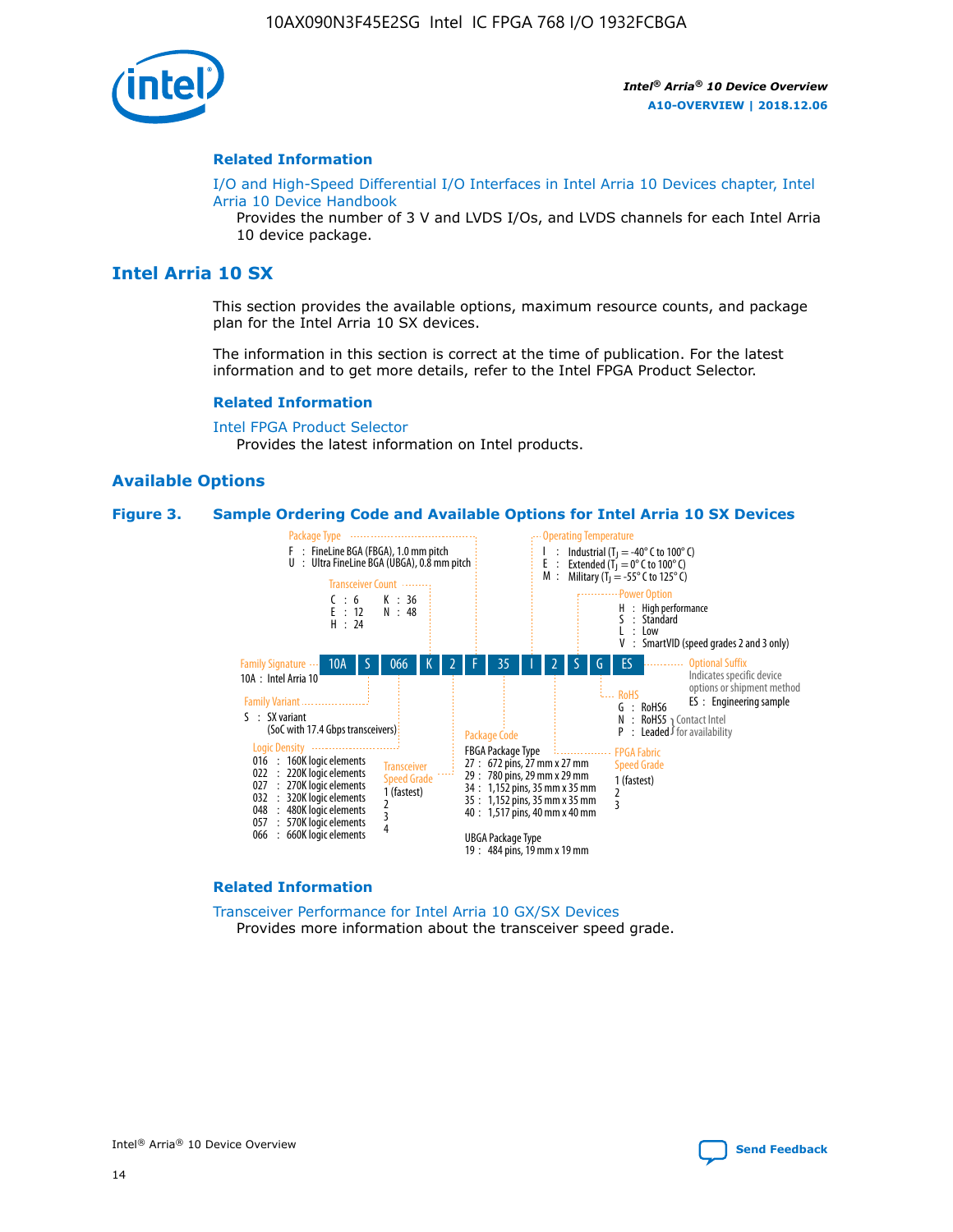

## **Maximum Resources**

#### **Table 12. Maximum Resource Counts for Intel Arria 10 SX Devices**

| <b>Resource</b>                   |                         | <b>Product Line</b> |               |                |                |                |                |                |  |  |  |
|-----------------------------------|-------------------------|---------------------|---------------|----------------|----------------|----------------|----------------|----------------|--|--|--|
|                                   |                         | <b>SX 160</b>       | <b>SX 220</b> | <b>SX 270</b>  | <b>SX 320</b>  | <b>SX 480</b>  | <b>SX 570</b>  | <b>SX 660</b>  |  |  |  |
| Logic Elements (LE) (K)           |                         | 160                 | 220           | 270            | 320            | 480            | 570            | 660            |  |  |  |
| <b>ALM</b>                        |                         | 61,510              | 80,330        | 101,620        | 119,900        | 183,590        | 217,080        | 251,680        |  |  |  |
| Register                          |                         | 246,040             | 321,320       | 406,480        | 479,600        | 734,360        | 868,320        | 1,006,720      |  |  |  |
| Memory (Kb)                       | <b>M20K</b>             | 8,800               | 11,740        | 15,000         | 17,820         | 28,620         | 36,000         | 42,620         |  |  |  |
|                                   | <b>MLAB</b>             | 1,050               | 1,690         | 2,452          | 2,727          | 4,164          | 5,096          | 5,788          |  |  |  |
| Variable-precision DSP Block      |                         | 156                 | 192           | 830            | 985            | 1,368          | 1,523          | 1,687          |  |  |  |
| 18 x 19 Multiplier                |                         | 312                 | 384           | 1,660          | 1,970          | 2,736          | 3,046          | 3,374          |  |  |  |
| PLL                               | Fractional<br>Synthesis | 6                   | 6             | 8              | 8              | 12             | 16             | 16             |  |  |  |
|                                   | I/O                     | 6                   | 6             | 8              | 8              | 12             | 16             | 16             |  |  |  |
| 17.4 Gbps Transceiver             |                         | 12                  | 12            | 24             | 24             | 36             | 48             | 48             |  |  |  |
| GPIO <sup>(8)</sup>               |                         | 288                 | 288           | 384            | 384            | 492            | 696            | 696            |  |  |  |
| LVDS Pair $(9)$                   |                         | 120                 | 120           | 168            | 168            | 174            | 324            | 324            |  |  |  |
| PCIe Hard IP Block                |                         | $\mathbf{1}$        | $\mathbf{1}$  | $\overline{2}$ | $\overline{2}$ | $\overline{2}$ | $\overline{2}$ | $\overline{2}$ |  |  |  |
| Hard Memory Controller            |                         | 6                   | 6             | 8              | 8              | 12             | 16             | 16             |  |  |  |
| ARM Cortex-A9 MPCore<br>Processor |                         | Yes                 | Yes           | Yes            | Yes            | Yes            | Yes            | <b>Yes</b>     |  |  |  |

## **Package Plan**

#### **Table 13. Package Plan for Intel Arria 10 SX Devices (U19, F27, F29, and F34)**

Refer to I/O and High Speed I/O in Intel Arria 10 Devices chapter for the number of 3 V I/O, LVDS I/O, and LVDS channels in each device package.

| <b>Product Line</b> | U <sub>19</sub><br>$(19 \text{ mm} \times 19 \text{ mm})$<br>484-pin UBGA) |                    | <b>F27</b><br>$(27 \text{ mm} \times 27 \text{ mm})$<br>672-pin FBGA) |           | <b>F29</b><br>$(29 \text{ mm} \times 29 \text{ mm})$<br>780-pin FBGA) |             |            | <b>F34</b><br>$(35 \text{ mm} \times 35 \text{ mm})$<br><b>1152-pin FBGA)</b> |             |           |                    |             |
|---------------------|----------------------------------------------------------------------------|--------------------|-----------------------------------------------------------------------|-----------|-----------------------------------------------------------------------|-------------|------------|-------------------------------------------------------------------------------|-------------|-----------|--------------------|-------------|
|                     | 3V<br>I/O                                                                  | <b>LVDS</b><br>I/O | <b>XCVR</b>                                                           | 3V<br>I/O | <b>LVDS</b><br>I/O                                                    | <b>XCVR</b> | 3 V<br>I/O | <b>LVDS</b><br>I/O                                                            | <b>XCVR</b> | 3V<br>I/O | <b>LVDS</b><br>I/O | <b>XCVR</b> |
| SX 160              | 48                                                                         | 144                | 6                                                                     | 48        | 192                                                                   | 12          | 48         | 240                                                                           | 12          | –         |                    |             |
| SX 220              | 48                                                                         | 144                | 6                                                                     | 48        | 192                                                                   | 12          | 48         | 240                                                                           | 12          |           |                    |             |
| SX 270              |                                                                            |                    |                                                                       | 48        | 192                                                                   | 12          | 48         | 312                                                                           | 12          | 48        | 336                | 24          |
| SX 320              |                                                                            |                    |                                                                       | 48        | 192                                                                   | 12          | 48         | 312                                                                           | 12          | 48        | 336                | 24          |
|                     | continued                                                                  |                    |                                                                       |           |                                                                       |             |            |                                                                               |             |           |                    |             |

 $(8)$  The number of GPIOs does not include transceiver I/Os. In the Intel Quartus Prime software, the number of user I/Os includes transceiver I/Os.

 $(9)$  Each LVDS I/O pair can be used as differential input or output.

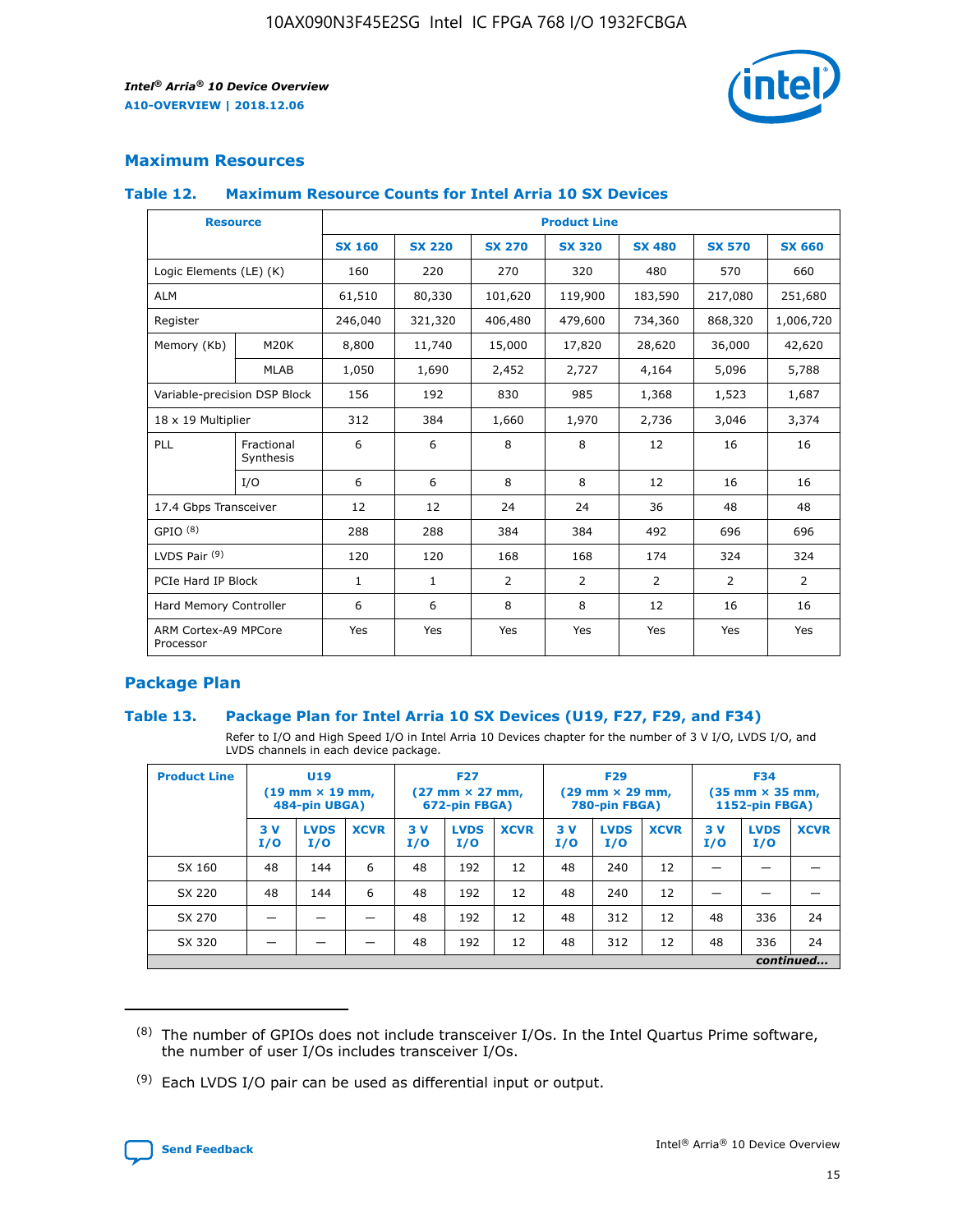

| <b>Product Line</b> | U <sub>19</sub><br>$(19 \text{ mm} \times 19 \text{ mm})$<br>484-pin UBGA) |                    | <b>F27</b><br>$(27 \text{ mm} \times 27 \text{ mm})$<br>672-pin FBGA) |            | <b>F29</b><br>$(29 \text{ mm} \times 29 \text{ mm})$<br>780-pin FBGA) |             |           | <b>F34</b><br>$(35 \text{ mm} \times 35 \text{ mm})$<br><b>1152-pin FBGA)</b> |             |           |                    |             |
|---------------------|----------------------------------------------------------------------------|--------------------|-----------------------------------------------------------------------|------------|-----------------------------------------------------------------------|-------------|-----------|-------------------------------------------------------------------------------|-------------|-----------|--------------------|-------------|
|                     | 3 V<br>I/O                                                                 | <b>LVDS</b><br>I/O | <b>XCVR</b>                                                           | 3 V<br>I/O | <b>LVDS</b><br>I/O                                                    | <b>XCVR</b> | 3V<br>I/O | <b>LVDS</b><br>I/O                                                            | <b>XCVR</b> | 3V<br>I/O | <b>LVDS</b><br>I/O | <b>XCVR</b> |
| SX 480              |                                                                            |                    |                                                                       |            |                                                                       |             | 48        | 312                                                                           | 12          | 48        | 444                | 24          |
| SX 570              |                                                                            |                    |                                                                       |            |                                                                       |             |           |                                                                               |             | 48        | 444                | 24          |
| SX 660              |                                                                            |                    |                                                                       |            |                                                                       |             |           |                                                                               |             | 48        | 444                | 24          |

## **Table 14. Package Plan for Intel Arria 10 SX Devices (F35, KF40, and NF40)**

Refer to I/O and High Speed I/O in Intel Arria 10 Devices chapter for the number of 3 V I/O, LVDS I/O, and LVDS channels in each device package.

| <b>Product Line</b> | <b>F35</b><br>$(35 \text{ mm} \times 35 \text{ mm})$<br><b>1152-pin FBGA)</b> |          |             |                                           | <b>KF40</b><br>(40 mm × 40 mm,<br>1517-pin FBGA) |    | <b>NF40</b><br>$(40 \text{ mm} \times 40 \text{ mm})$<br>1517-pin FBGA) |          |             |  |
|---------------------|-------------------------------------------------------------------------------|----------|-------------|-------------------------------------------|--------------------------------------------------|----|-------------------------------------------------------------------------|----------|-------------|--|
|                     | 3 V I/O                                                                       | LVDS I/O | <b>XCVR</b> | <b>LVDS I/O</b><br><b>XCVR</b><br>3 V I/O |                                                  |    | 3 V I/O                                                                 | LVDS I/O | <b>XCVR</b> |  |
| SX 270              | 48                                                                            | 336      | 24          |                                           |                                                  |    |                                                                         |          |             |  |
| SX 320              | 48                                                                            | 336      | 24          |                                           |                                                  |    |                                                                         |          |             |  |
| SX 480              | 48                                                                            | 348      | 36          |                                           |                                                  |    |                                                                         |          |             |  |
| SX 570              | 48                                                                            | 348      | 36          | 96<br>36<br>600                           |                                                  | 48 | 540                                                                     | 48       |             |  |
| SX 660              | 48                                                                            | 348      | 36          | 96                                        | 600                                              | 36 | 48                                                                      | 540      | 48          |  |

## **Related Information**

[I/O and High-Speed Differential I/O Interfaces in Intel Arria 10 Devices chapter, Intel](https://www.intel.com/content/www/us/en/programmable/documentation/sam1403482614086.html#sam1403482030321) [Arria 10 Device Handbook](https://www.intel.com/content/www/us/en/programmable/documentation/sam1403482614086.html#sam1403482030321)

Provides the number of 3 V and LVDS I/Os, and LVDS channels for each Intel Arria 10 device package.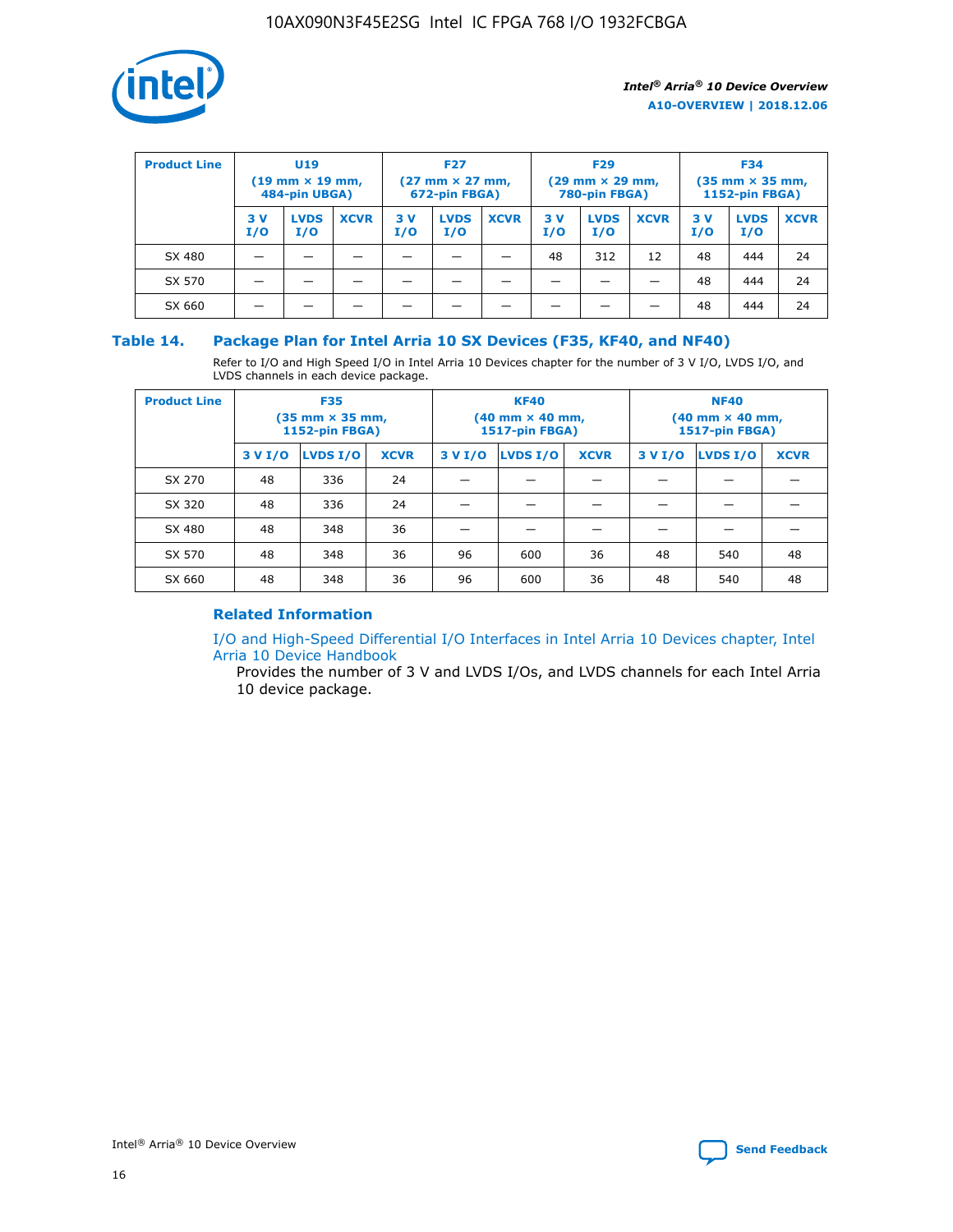

# **I/O Vertical Migration for Intel Arria 10 Devices**

#### **Figure 4. Migration Capability Across Intel Arria 10 Product Lines**

- The arrows indicate the migration paths. The devices included in each vertical migration path are shaded. Devices with fewer resources in the same path have lighter shades.
- To achieve the full I/O migration across product lines in the same migration path, restrict I/Os and transceivers usage to match the product line with the lowest I/O and transceiver counts.
- An LVDS I/O bank in the source device may be mapped to a 3 V I/O bank in the target device. To use memory interface clock frequency higher than 533 MHz, assign external memory interface pins only to banks that are LVDS I/O in both devices.
- There may be nominal 0.15 mm package height difference between some product lines in the same package type.
	- **Variant Product Line Package U19 F27 F29 F34 F35 KF40 NF40 RF40 NF45 SF45 UF45** Intel® Arria® 10 GX GX 160 GX 220 GX 270 GX 320 GX 480 GX 570 GX 660 GX 900 GX 1150 Intel Arria 10 GT GT 900 GT 1150 Intel Arria 10 SX SX 160 SX 220 SX 270 SX 320 SX 480 SX 570 SX 660
- Some migration paths are not shown in the Intel Quartus Prime software **Pin Migration View**.

*Note:* To verify the pin migration compatibility, use the **Pin Migration View** window in the Intel Quartus Prime software Pin Planner.

# **Adaptive Logic Module**

Intel Arria 10 devices use a 20 nm ALM as the basic building block of the logic fabric.

The ALM architecture is the same as the previous generation FPGAs, allowing for efficient implementation of logic functions and easy conversion of IP between the device generations.

The ALM, as shown in following figure, uses an 8-input fracturable look-up table (LUT) with four dedicated registers to help improve timing closure in register-rich designs and achieve an even higher design packing capability than the traditional two-register per LUT architecture.

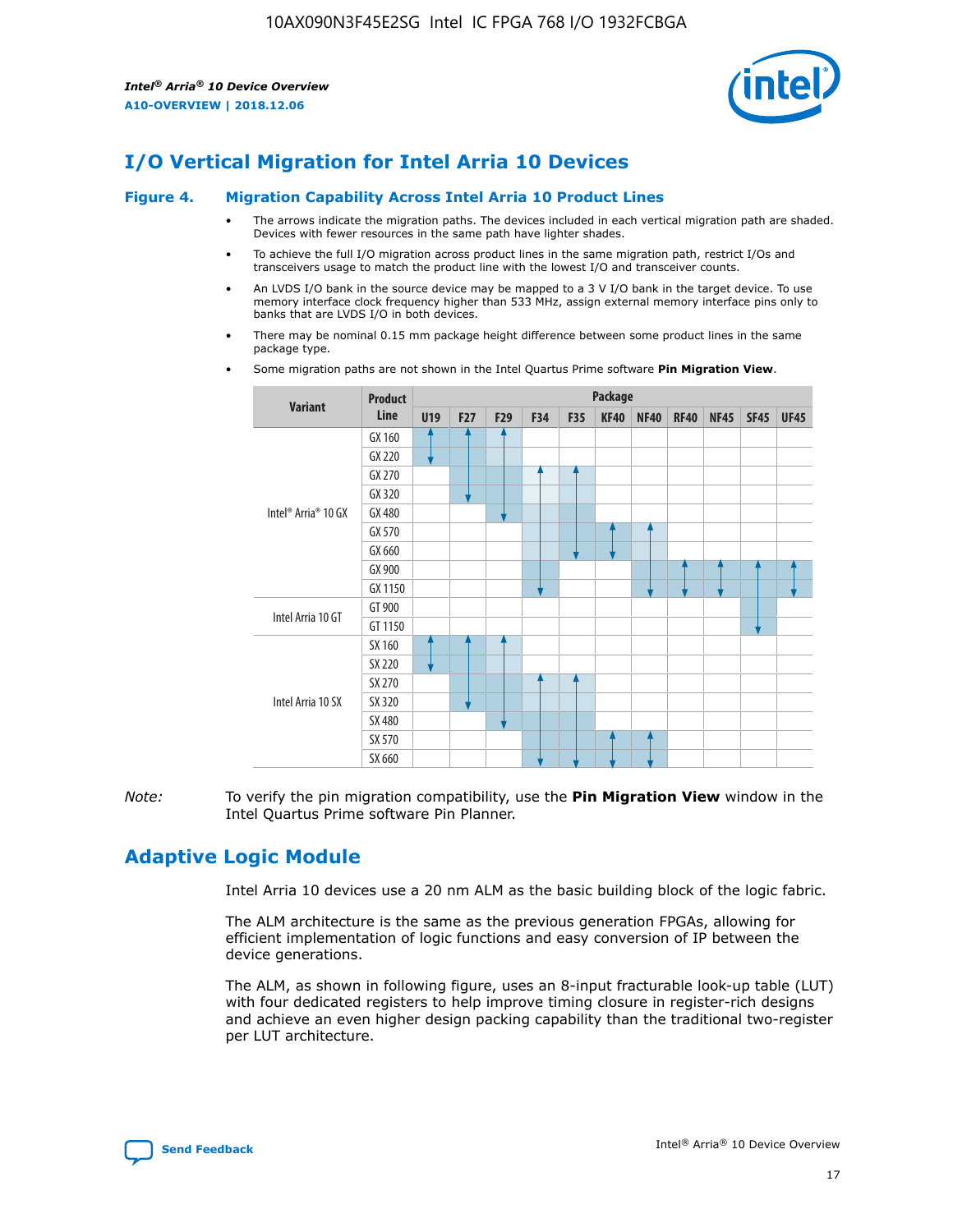

**Figure 5. ALM for Intel Arria 10 Devices**



The Intel Quartus Prime software optimizes your design according to the ALM logic structure and automatically maps legacy designs into the Intel Arria 10 ALM architecture.

## **Variable-Precision DSP Block**

The Intel Arria 10 variable precision DSP blocks support fixed-point arithmetic and floating-point arithmetic.

Features for fixed-point arithmetic:

- High-performance, power-optimized, and fully registered multiplication operations
- 18-bit and 27-bit word lengths
- Two 18 x 19 multipliers or one 27 x 27 multiplier per DSP block
- Built-in addition, subtraction, and 64-bit double accumulation register to combine multiplication results
- Cascading 19-bit or 27-bit when pre-adder is disabled and cascading 18-bit when pre-adder is used to form the tap-delay line for filtering applications
- Cascading 64-bit output bus to propagate output results from one block to the next block without external logic support
- Hard pre-adder supported in 19-bit and 27-bit modes for symmetric filters
- Internal coefficient register bank in both 18-bit and 27-bit modes for filter implementation
- 18-bit and 27-bit systolic finite impulse response (FIR) filters with distributed output adder
- Biased rounding support

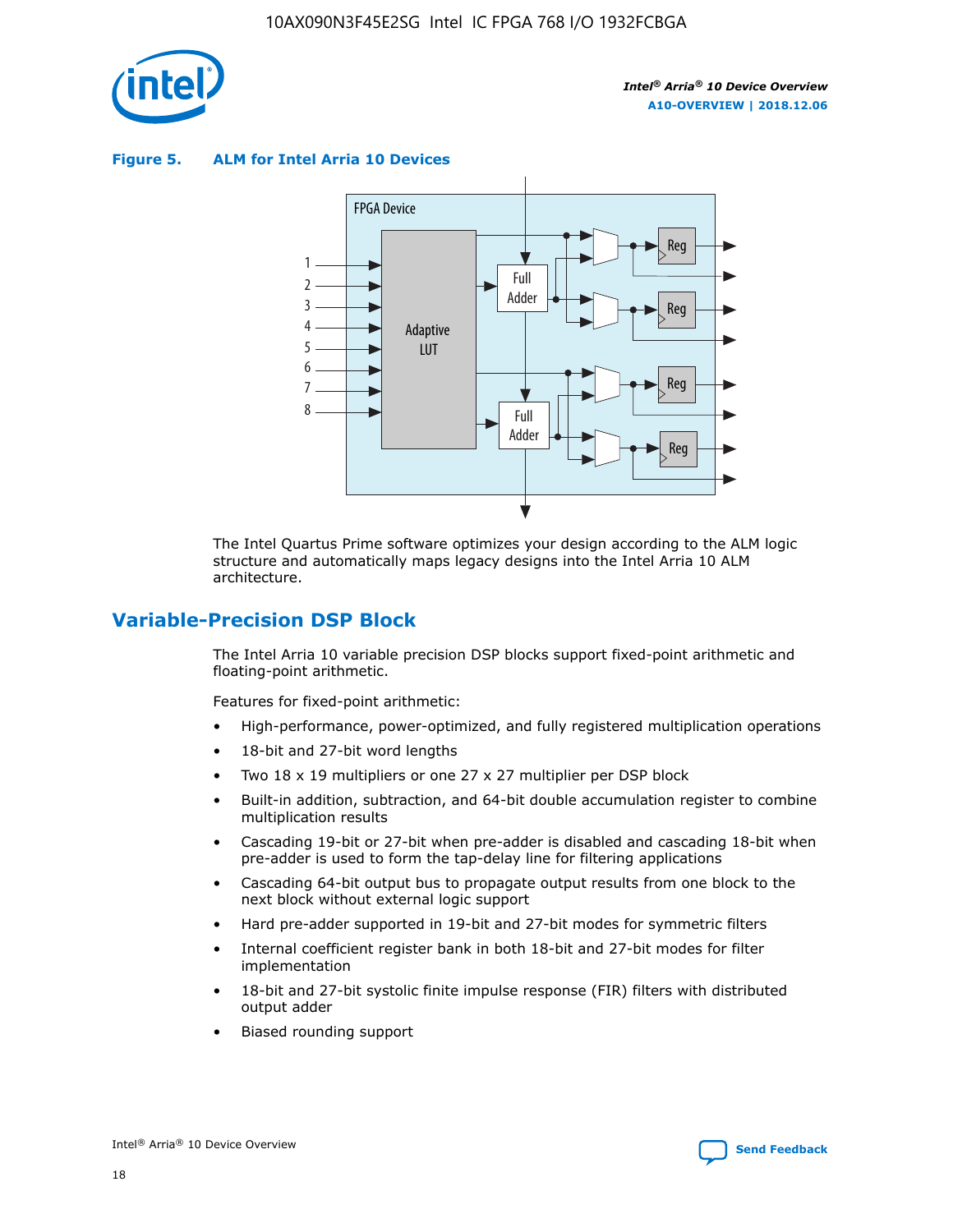

Features for floating-point arithmetic:

- A completely hardened architecture that supports multiplication, addition, subtraction, multiply-add, and multiply-subtract
- Multiplication with accumulation capability and a dynamic accumulator reset control
- Multiplication with cascade summation capability
- Multiplication with cascade subtraction capability
- Complex multiplication
- Direct vector dot product
- Systolic FIR filter

#### **Table 15. Variable-Precision DSP Block Configurations for Intel Arria 10 Devices**

| <b>Usage Example</b>                                       | <b>Multiplier Size (Bit)</b>    | <b>DSP Block Resources</b> |
|------------------------------------------------------------|---------------------------------|----------------------------|
| Medium precision fixed point                               | Two 18 x 19                     |                            |
| High precision fixed or Single precision<br>floating point | One 27 x 27                     |                            |
| Fixed point FFTs                                           | One 19 x 36 with external adder |                            |
| Very high precision fixed point                            | One 36 x 36 with external adder |                            |
| Double precision floating point                            | One 54 x 54 with external adder | 4                          |

#### **Table 16. Resources for Fixed-Point Arithmetic in Intel Arria 10 Devices**

The table lists the variable-precision DSP resources by bit precision for each Intel Arria 10 device.

| <b>Variant</b>  | <b>Product Line</b> | Variable-<br>precision<br><b>DSP Block</b> | <b>Independent Input and Output</b><br><b>Multiplications Operator</b> |                                     | 18 x 19<br><b>Multiplier</b><br><b>Adder Sum</b> | $18 \times 18$<br><b>Multiplier</b><br><b>Adder</b> |
|-----------------|---------------------|--------------------------------------------|------------------------------------------------------------------------|-------------------------------------|--------------------------------------------------|-----------------------------------------------------|
|                 |                     |                                            | 18 x 19<br><b>Multiplier</b>                                           | $27 \times 27$<br><b>Multiplier</b> | <b>Mode</b>                                      | <b>Summed with</b><br>36 bit Input                  |
| AIntel Arria 10 | GX 160              | 156                                        | 312                                                                    | 156                                 | 156                                              | 156                                                 |
| GX              | GX 220              | 192                                        | 384                                                                    | 192                                 | 192                                              | 192                                                 |
|                 | GX 270              | 830                                        | 1,660                                                                  | 830                                 | 830                                              | 830                                                 |
|                 | GX 320              | 984                                        | 1,968                                                                  | 984                                 | 984                                              | 984                                                 |
|                 | GX 480              | 1,368                                      | 2,736                                                                  | 1,368                               | 1,368                                            | 1,368                                               |
|                 | GX 570              | 1,523                                      | 3,046                                                                  | 1,523                               | 1,523                                            | 1,523                                               |
|                 | GX 660              | 1,687                                      | 3,374                                                                  | 1,687                               | 1,687                                            | 1,687                                               |
|                 | GX 900              | 1,518                                      | 3,036                                                                  | 1,518                               | 1,518                                            | 1,518                                               |
|                 | GX 1150             | 1,518                                      | 3,036                                                                  | 1,518                               | 1,518                                            | 1,518                                               |
| Intel Arria 10  | GT 900              | 1,518                                      | 3,036                                                                  | 1,518                               | 1,518                                            | 1,518                                               |
| GT              | GT 1150             | 1,518                                      | 3,036                                                                  | 1,518                               | 1,518                                            | 1,518                                               |
| Intel Arria 10  | SX 160              | 156                                        | 312                                                                    | 156                                 | 156                                              | 156                                                 |
| <b>SX</b>       | SX 220              | 192                                        | 384                                                                    | 192                                 | 192                                              | 192                                                 |
|                 | SX 270              | 830                                        | 1,660                                                                  | 830                                 | 830                                              | 830                                                 |
|                 |                     |                                            |                                                                        |                                     |                                                  | continued                                           |

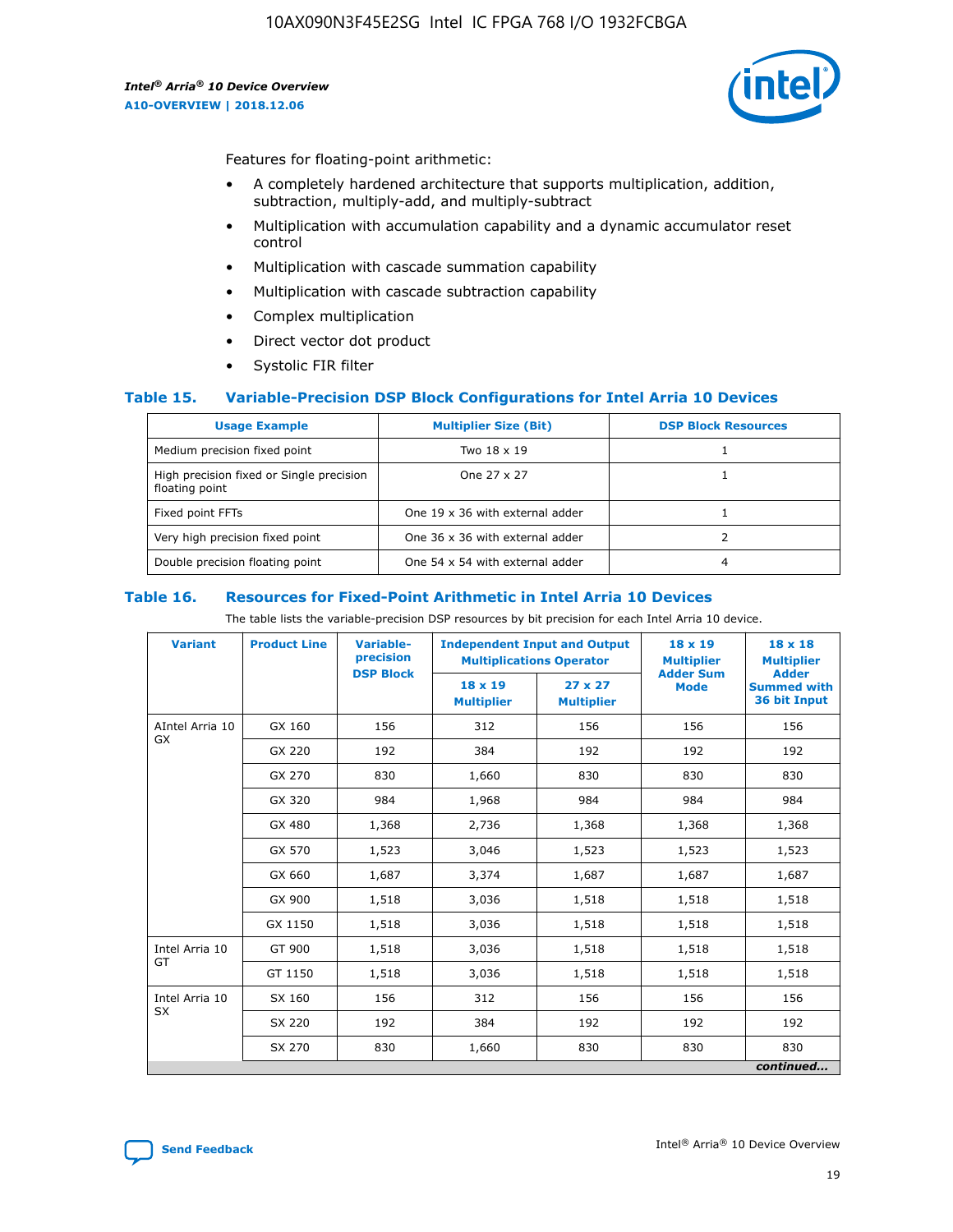

| <b>Variant</b> | <b>Product Line</b> | Variable-<br>precision | <b>Independent Input and Output</b><br><b>Multiplications Operator</b> |                                     | $18 \times 19$<br><b>Multiplier</b> | $18 \times 18$<br><b>Multiplier</b><br><b>Adder</b> |  |
|----------------|---------------------|------------------------|------------------------------------------------------------------------|-------------------------------------|-------------------------------------|-----------------------------------------------------|--|
|                |                     | <b>DSP Block</b>       | $18 \times 19$<br><b>Multiplier</b>                                    | $27 \times 27$<br><b>Multiplier</b> | <b>Adder Sum</b><br><b>Mode</b>     | <b>Summed with</b><br>36 bit Input                  |  |
|                | SX 320              | 984                    | 1,968                                                                  | 984                                 | 984                                 | 984                                                 |  |
|                | SX 480              | 1,368                  | 2,736                                                                  | 1,368                               | 1,368                               | 1,368                                               |  |
|                | SX 570              | 1,523                  | 3,046                                                                  | 1,523                               | 1,523                               | 1,523                                               |  |
|                | SX 660              | 1,687                  | 3,374                                                                  | 1,687                               | 1,687                               | 1,687                                               |  |

## **Table 17. Resources for Floating-Point Arithmetic in Intel Arria 10 Devices**

The table lists the variable-precision DSP resources by bit precision for each Intel Arria 10 device.

| <b>Variant</b> | <b>Product Line</b> | <b>Variable-</b><br>precision<br><b>DSP Block</b> | <b>Single</b><br><b>Precision</b><br><b>Floating-Point</b><br><b>Multiplication</b><br><b>Mode</b> | <b>Single-Precision</b><br><b>Floating-Point</b><br><b>Adder Mode</b> | Single-<br><b>Precision</b><br><b>Floating-Point</b><br><b>Multiply</b><br><b>Accumulate</b><br><b>Mode</b> | <b>Peak</b><br><b>Giga Floating-</b><br><b>Point</b><br><b>Operations</b><br>per Second<br>(GFLOPs) |
|----------------|---------------------|---------------------------------------------------|----------------------------------------------------------------------------------------------------|-----------------------------------------------------------------------|-------------------------------------------------------------------------------------------------------------|-----------------------------------------------------------------------------------------------------|
| Intel Arria 10 | GX 160              | 156                                               | 156                                                                                                | 156                                                                   | 156                                                                                                         | 140                                                                                                 |
| GX             | GX 220              | 192                                               | 192                                                                                                | 192                                                                   | 192                                                                                                         | 173                                                                                                 |
|                | GX 270              | 830                                               | 830                                                                                                | 830                                                                   | 830                                                                                                         | 747                                                                                                 |
|                | GX 320              | 984                                               | 984                                                                                                | 984                                                                   | 984                                                                                                         | 886                                                                                                 |
|                | GX 480              | 1,369                                             | 1,368                                                                                              | 1,368                                                                 | 1,368                                                                                                       | 1,231                                                                                               |
|                | GX 570              | 1,523                                             | 1,523                                                                                              | 1,523                                                                 | 1,523                                                                                                       | 1,371                                                                                               |
|                | GX 660              | 1,687                                             | 1,687                                                                                              | 1,687                                                                 | 1,687                                                                                                       | 1,518                                                                                               |
|                | GX 900              | 1,518                                             | 1,518                                                                                              | 1,518                                                                 | 1,518                                                                                                       | 1,366                                                                                               |
|                | GX 1150             | 1,518                                             | 1,518                                                                                              | 1,518                                                                 | 1,518                                                                                                       | 1,366                                                                                               |
| Intel Arria 10 | GT 900              | 1,518                                             | 1,518                                                                                              | 1,518                                                                 | 1,518                                                                                                       | 1,366                                                                                               |
| GT             | GT 1150             | 1,518                                             | 1,518                                                                                              | 1,518                                                                 | 1,518                                                                                                       | 1,366                                                                                               |
| Intel Arria 10 | SX 160              | 156                                               | 156                                                                                                | 156                                                                   | 156                                                                                                         | 140                                                                                                 |
| <b>SX</b>      | SX 220              | 192                                               | 192                                                                                                | 192                                                                   | 192                                                                                                         | 173                                                                                                 |
|                | SX 270              | 830                                               | 830                                                                                                | 830                                                                   | 830                                                                                                         | 747                                                                                                 |
|                | SX 320              | 984                                               | 984                                                                                                | 984                                                                   | 984                                                                                                         | 886                                                                                                 |
|                | SX 480              | 1,369                                             | 1,368                                                                                              | 1,368                                                                 | 1,368                                                                                                       | 1,231                                                                                               |
|                | SX 570              | 1,523                                             | 1,523                                                                                              | 1,523                                                                 | 1,523                                                                                                       | 1,371                                                                                               |
|                | SX 660              | 1,687                                             | 1,687                                                                                              | 1,687                                                                 | 1,687                                                                                                       | 1,518                                                                                               |

# **Embedded Memory Blocks**

The embedded memory blocks in the devices are flexible and designed to provide an optimal amount of small- and large-sized memory arrays to fit your design requirements.

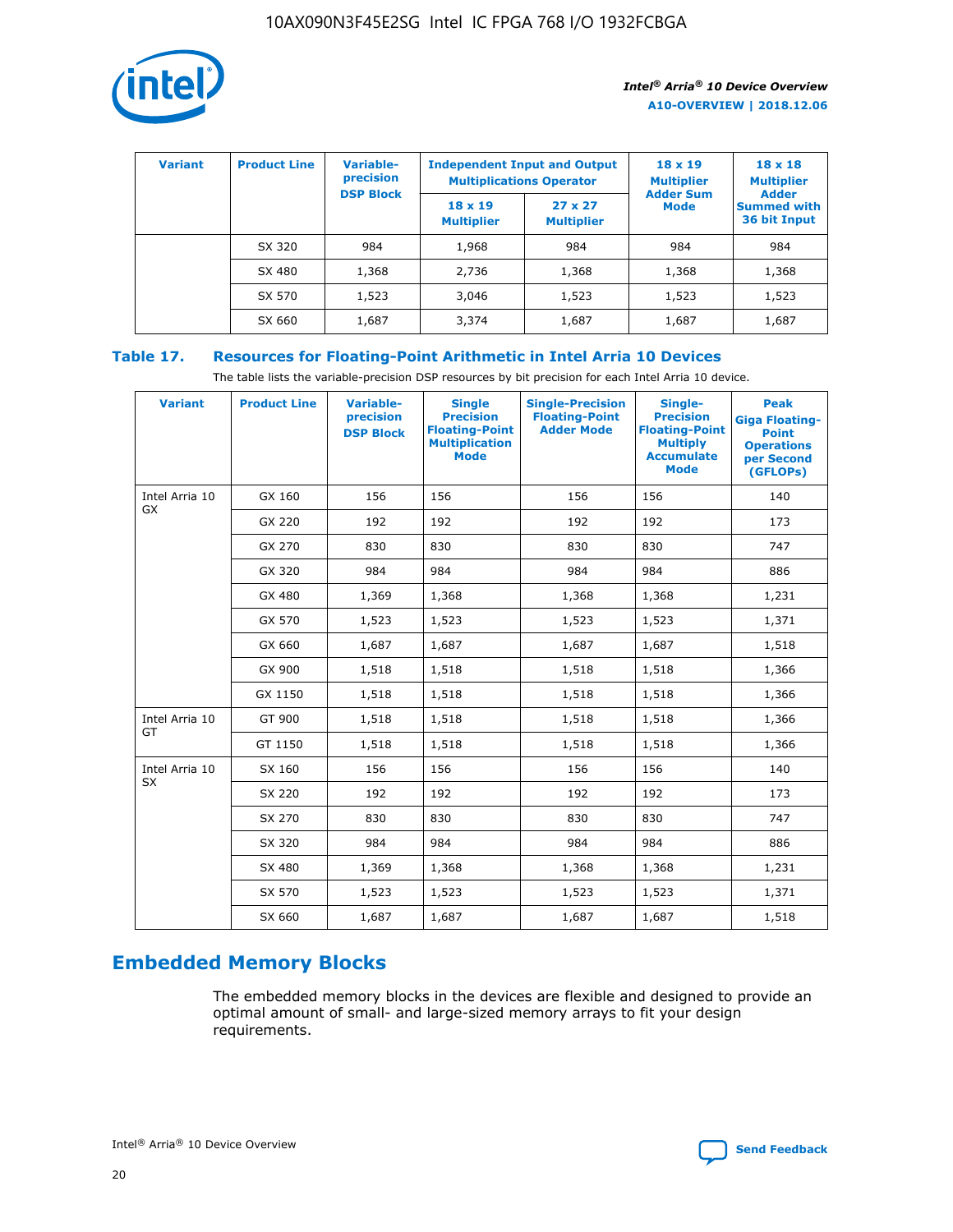

## **Types of Embedded Memory**

The Intel Arria 10 devices contain two types of memory blocks:

- 20 Kb M20K blocks—blocks of dedicated memory resources. The M20K blocks are ideal for larger memory arrays while still providing a large number of independent ports.
- 640 bit memory logic array blocks (MLABs)—enhanced memory blocks that are configured from dual-purpose logic array blocks (LABs). The MLABs are ideal for wide and shallow memory arrays. The MLABs are optimized for implementation of shift registers for digital signal processing (DSP) applications, wide and shallow FIFO buffers, and filter delay lines. Each MLAB is made up of ten adaptive logic modules (ALMs). In the Intel Arria 10 devices, you can configure these ALMs as ten 32 x 2 blocks, giving you one 32 x 20 simple dual-port SRAM block per MLAB.

## **Embedded Memory Capacity in Intel Arria 10 Devices**

|                   | <b>Product</b> |              | <b>M20K</b>         | <b>MLAB</b>  |                     | <b>Total RAM Bit</b> |
|-------------------|----------------|--------------|---------------------|--------------|---------------------|----------------------|
| <b>Variant</b>    | <b>Line</b>    | <b>Block</b> | <b>RAM Bit (Kb)</b> | <b>Block</b> | <b>RAM Bit (Kb)</b> | (Kb)                 |
| Intel Arria 10 GX | GX 160         | 440          | 8,800               | 1,680        | 1,050               | 9,850                |
|                   | GX 220         | 587          | 11,740              | 2,703        | 1,690               | 13,430               |
|                   | GX 270         | 750          | 15,000              | 3,922        | 2,452               | 17,452               |
|                   | GX 320         | 891          | 17,820              | 4,363        | 2,727               | 20,547               |
|                   | GX 480         | 1,431        | 28,620              | 6,662        | 4,164               | 32,784               |
|                   | GX 570         | 1,800        | 36,000              | 8,153        | 5,096               | 41,096               |
|                   | GX 660         | 2,131        | 42,620              | 9,260        | 5,788               | 48,408               |
|                   | GX 900         | 2,423        | 48,460              | 15,017       | 9,386               | 57,846               |
|                   | GX 1150        | 2,713        | 54,260              | 20,774       | 12,984              | 67,244               |
| Intel Arria 10 GT | GT 900         | 2,423        | 48,460              | 15,017       | 9,386               | 57,846               |
|                   | GT 1150        | 2,713        | 54,260              | 20,774       | 12,984              | 67,244               |
| Intel Arria 10 SX | SX 160         | 440          | 8,800               | 1,680        | 1,050               | 9,850                |
|                   | SX 220         | 587          | 11,740              | 2,703        | 1,690               | 13,430               |
|                   | SX 270         | 750          | 15,000              | 3,922        | 2,452               | 17,452               |
|                   | SX 320         | 891          | 17,820              | 4,363        | 2,727               | 20,547               |
|                   | SX 480         | 1,431        | 28,620              | 6,662        | 4,164               | 32,784               |
|                   | SX 570         | 1,800        | 36,000              | 8,153        | 5,096               | 41,096               |
|                   | SX 660         | 2,131        | 42,620              | 9,260        | 5,788               | 48,408               |

#### **Table 18. Embedded Memory Capacity and Distribution in Intel Arria 10 Devices**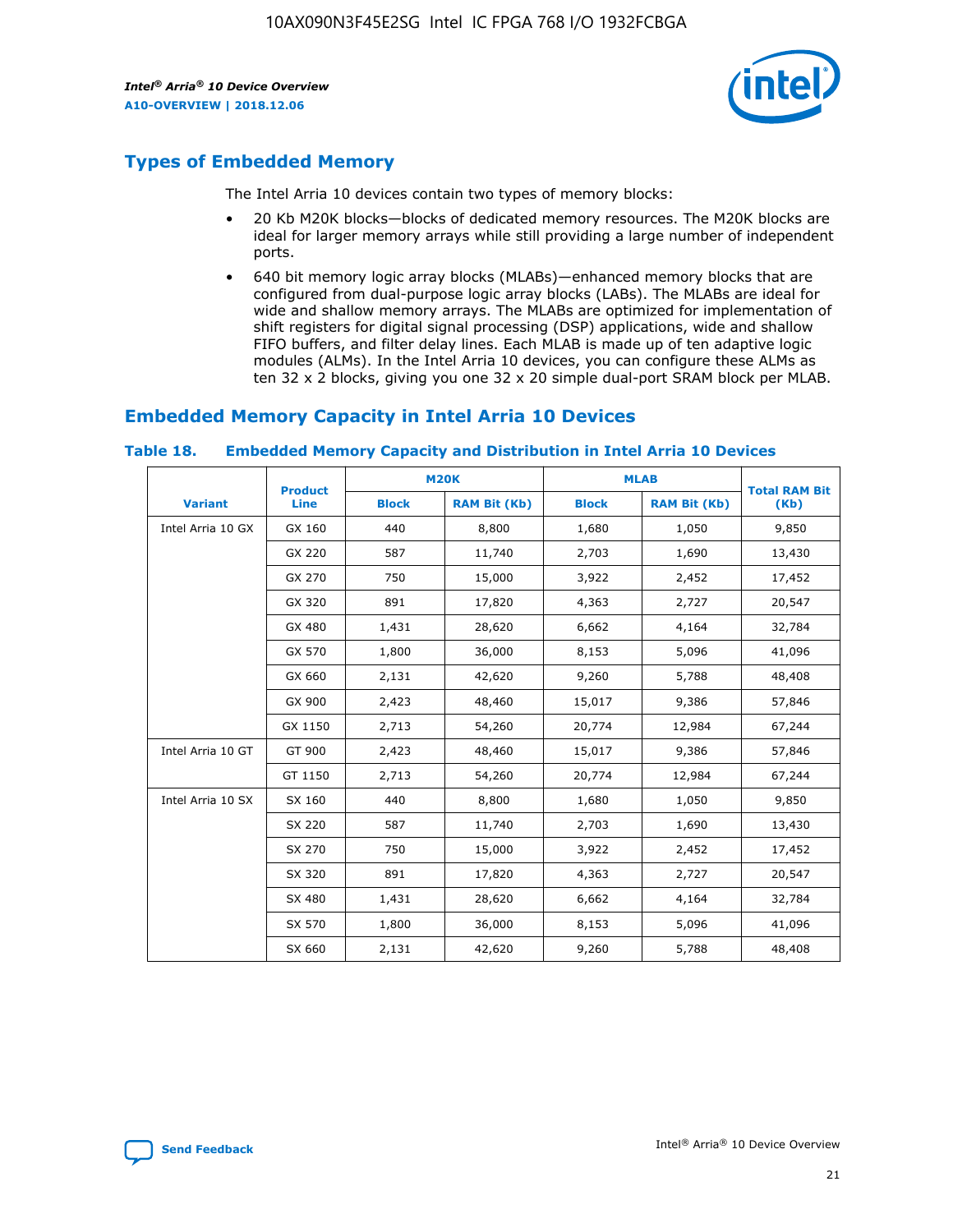

## **Embedded Memory Configurations for Single-port Mode**

#### **Table 19. Single-port Embedded Memory Configurations for Intel Arria 10 Devices**

This table lists the maximum configurations supported for single-port RAM and ROM modes.

| <b>Memory Block</b> | Depth (bits) | <b>Programmable Width</b> |
|---------------------|--------------|---------------------------|
| MLAB                | 32           | x16, x18, or x20          |
|                     | 64(10)       | x8, x9, x10               |
| M20K                | 512          | x40, x32                  |
|                     | 1K           | x20, x16                  |
|                     | 2K           | x10, x8                   |
|                     | 4K           | x5, x4                    |
|                     | 8K           | x2                        |
|                     | 16K          | x1                        |

# **Clock Networks and PLL Clock Sources**

The clock network architecture is based on Intel's global, regional, and peripheral clock structure. This clock structure is supported by dedicated clock input pins, fractional clock synthesis PLLs, and integer I/O PLLs.

## **Clock Networks**

The Intel Arria 10 core clock networks are capable of up to 800 MHz fabric operation across the full industrial temperature range. For the external memory interface, the clock network supports the hard memory controller with speeds up to 2,400 Mbps in a quarter-rate transfer.

To reduce power consumption, the Intel Quartus Prime software identifies all unused sections of the clock network and powers them down.

## **Fractional Synthesis and I/O PLLs**

Intel Arria 10 devices contain up to 32 fractional synthesis PLLs and up to 16 I/O PLLs that are available for both specific and general purpose uses in the core:

- Fractional synthesis PLLs—located in the column adjacent to the transceiver blocks
- I/O PLLs—located in each bank of the 48 I/Os

## **Fractional Synthesis PLLs**

You can use the fractional synthesis PLLs to:

- Reduce the number of oscillators that are required on your board
- Reduce the number of clock pins that are used in the device by synthesizing multiple clock frequencies from a single reference clock source

<sup>(10)</sup> Supported through software emulation and consumes additional MLAB blocks.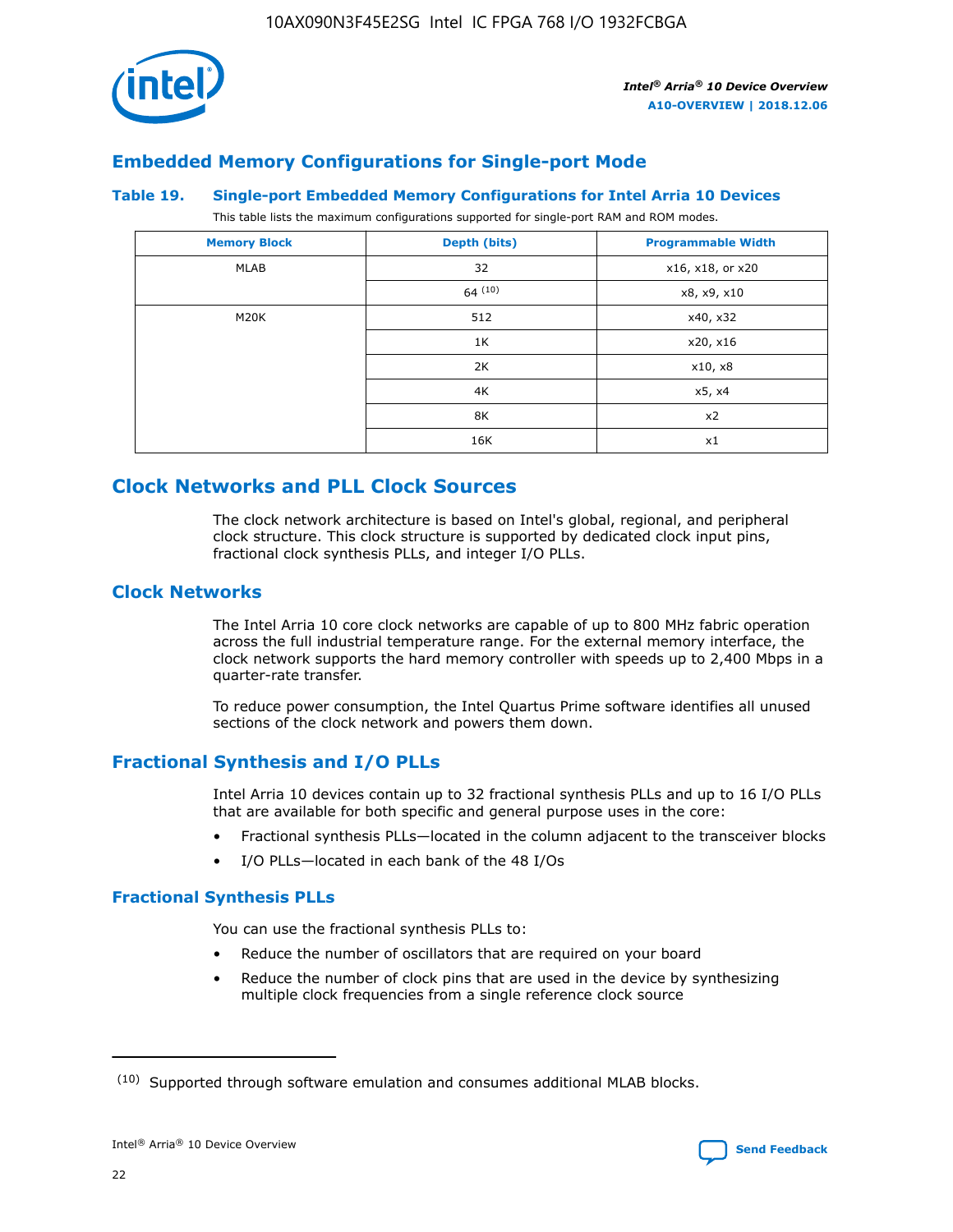

The fractional synthesis PLLs support the following features:

- Reference clock frequency synthesis for transceiver CMU and Advanced Transmit (ATX) PLLs
- Clock network delay compensation
- Zero-delay buffering
- Direct transmit clocking for transceivers
- Independently configurable into two modes:
	- Conventional integer mode equivalent to the general purpose PLL
	- Enhanced fractional mode with third order delta-sigma modulation
- PLL cascading

#### **I/O PLLs**

The integer mode I/O PLLs are located in each bank of 48 I/Os. You can use the I/O PLLs to simplify the design of external memory and high-speed LVDS interfaces.

In each I/O bank, the I/O PLLs are adjacent to the hard memory controllers and LVDS SERDES. Because these PLLs are tightly coupled with the I/Os that need to use them, it makes it easier to close timing.

You can use the I/O PLLs for general purpose applications in the core such as clock network delay compensation and zero-delay buffering.

Intel Arria 10 devices support PLL-to-PLL cascading.

## **FPGA General Purpose I/O**

Intel Arria 10 devices offer highly configurable GPIOs. Each I/O bank contains 48 general purpose I/Os and a high-efficiency hard memory controller.

The following list describes the features of the GPIOs:

- Consist of 3 V I/Os for high-voltage application and LVDS I/Os for differential signaling
	- Up to two 3 V I/O banks, available in some devices, that support up to 3 V I/O standards
	- LVDS I/O banks that support up to 1.8 V I/O standards
- Support a wide range of single-ended and differential I/O interfaces
- LVDS speeds up to 1.6 Gbps
- Each LVDS pair of pins has differential input and output buffers, allowing you to configure the LVDS direction for each pair.
- Programmable bus hold and weak pull-up
- Programmable differential output voltage  $(V_{OD})$  and programmable pre-emphasis

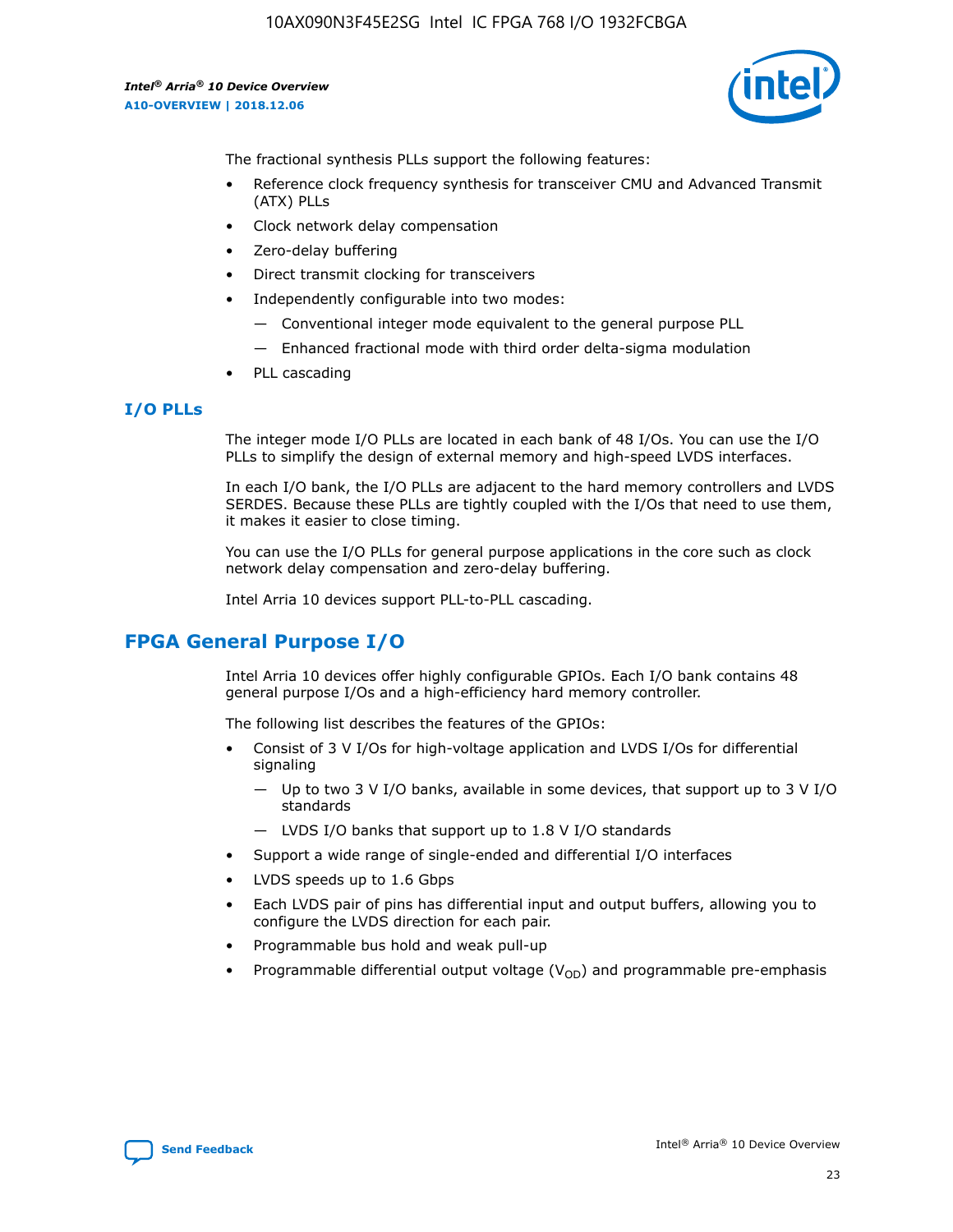

- Series (R<sub>S</sub>) and parallel (R<sub>T</sub>) on-chip termination (OCT) for all I/O banks with OCT calibration to limit the termination impedance variation
- On-chip dynamic termination that has the ability to swap between series and parallel termination, depending on whether there is read or write on a common bus for signal integrity
- Easy timing closure support using the hard read FIFO in the input register path, and delay-locked loop (DLL) delay chain with fine and coarse architecture

# **External Memory Interface**

Intel Arria 10 devices offer massive external memory bandwidth, with up to seven 32 bit DDR4 memory interfaces running at up to 2,400 Mbps. This bandwidth provides additional ease of design, lower power, and resource efficiencies of hardened highperformance memory controllers.

The memory interface within Intel Arria 10 FPGAs and SoCs delivers the highest performance and ease of use. You can configure up to a maximum width of 144 bits when using the hard or soft memory controllers. If required, you can bypass the hard memory controller and use a soft controller implemented in the user logic.

Each I/O contains a hardened DDR read/write path (PHY) capable of performing key memory interface functionality such as read/write leveling, FIFO buffering to lower latency and improve margin, timing calibration, and on-chip termination.

The timing calibration is aided by the inclusion of hard microcontrollers based on Intel's Nios® II technology, specifically tailored to control the calibration of multiple memory interfaces. This calibration allows the Intel Arria 10 device to compensate for any changes in process, voltage, or temperature either within the Intel Arria 10 device itself, or within the external memory device. The advanced calibration algorithms ensure maximum bandwidth and robust timing margin across all operating conditions.

In addition to parallel memory interfaces, Intel Arria 10 devices support serial memory technologies such as the Hybrid Memory Cube (HMC). The HMC is supported by the Intel Arria 10 high-speed serial transceivers which connect up to four HMC links, with each link running at data rates up to 15 Gbps.

#### **Related Information**

#### [External Memory Interface Spec Estimator](http://www.altera.com/technology/memory/estimator/mem-emif-index.html)

Provides a parametric tool that allows you to find and compare the performance of the supported external memory interfaces in IntelFPGAs.

## **Memory Standards Supported by Intel Arria 10 Devices**

The I/Os are designed to provide high performance support for existing and emerging external memory standards.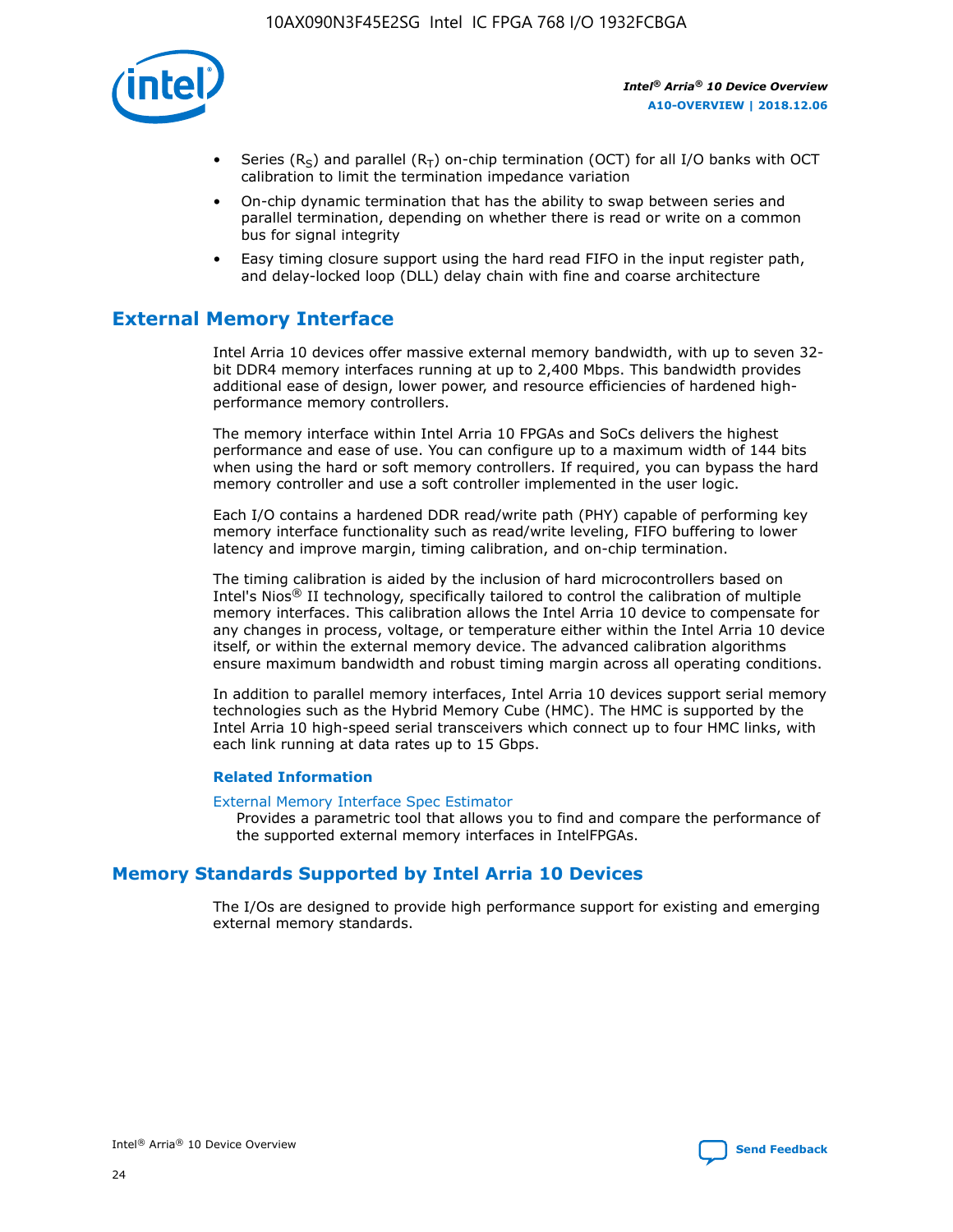

#### **Table 20. Memory Standards Supported by the Hard Memory Controller**

This table lists the overall capability of the hard memory controller. For specific details, refer to the External Memory Interface Spec Estimator and Intel Arria 10 Device Datasheet.

| <b>Memory Standard</b> | <b>Rate Support</b> | <b>Ping Pong PHY Support</b> | <b>Maximum Frequency</b><br>(MHz) |
|------------------------|---------------------|------------------------------|-----------------------------------|
| <b>DDR4 SDRAM</b>      | Quarter rate        | Yes                          | 1,067                             |
|                        |                     |                              | 1,200                             |
| DDR3 SDRAM             | Half rate           | Yes                          | 533                               |
|                        |                     |                              | 667                               |
|                        | Quarter rate        | Yes                          | 1,067                             |
|                        |                     |                              | 1,067                             |
| <b>DDR3L SDRAM</b>     | Half rate           | Yes                          | 533                               |
|                        |                     |                              | 667                               |
|                        | Quarter rate        | Yes                          | 933                               |
|                        |                     |                              | 933                               |
| LPDDR3 SDRAM           | Half rate           |                              | 533                               |
|                        | Quarter rate        |                              | 800                               |

#### **Table 21. Memory Standards Supported by the Soft Memory Controller**

| <b>Memory Standard</b>      | <b>Rate Support</b> | <b>Maximum Frequency</b><br>(MHz) |
|-----------------------------|---------------------|-----------------------------------|
| <b>RLDRAM 3 (11)</b>        | Quarter rate        | 1,200                             |
| ODR IV SRAM <sup>(11)</sup> | Quarter rate        | 1,067                             |
| <b>ODR II SRAM</b>          | Full rate           | 333                               |
|                             | Half rate           | 633                               |
| <b>ODR II+ SRAM</b>         | Full rate           | 333                               |
|                             | Half rate           | 633                               |
| <b>ODR II+ Xtreme SRAM</b>  | Full rate           | 333                               |
|                             | Half rate           | 633                               |

#### **Table 22. Memory Standards Supported by the HPS Hard Memory Controller**

The hard processor system (HPS) is available in Intel Arria 10 SoC devices only.

| <b>Memory Standard</b> | <b>Rate Support</b> | <b>Maximum Frequency</b><br>(MHz) |
|------------------------|---------------------|-----------------------------------|
| <b>DDR4 SDRAM</b>      | Half rate           | 1,200                             |
| <b>DDR3 SDRAM</b>      | Half rate           | 1,067                             |
| <b>DDR3L SDRAM</b>     | Half rate           | 933                               |

<sup>(11)</sup> Intel Arria 10 devices support this external memory interface using hard PHY with soft memory controller.

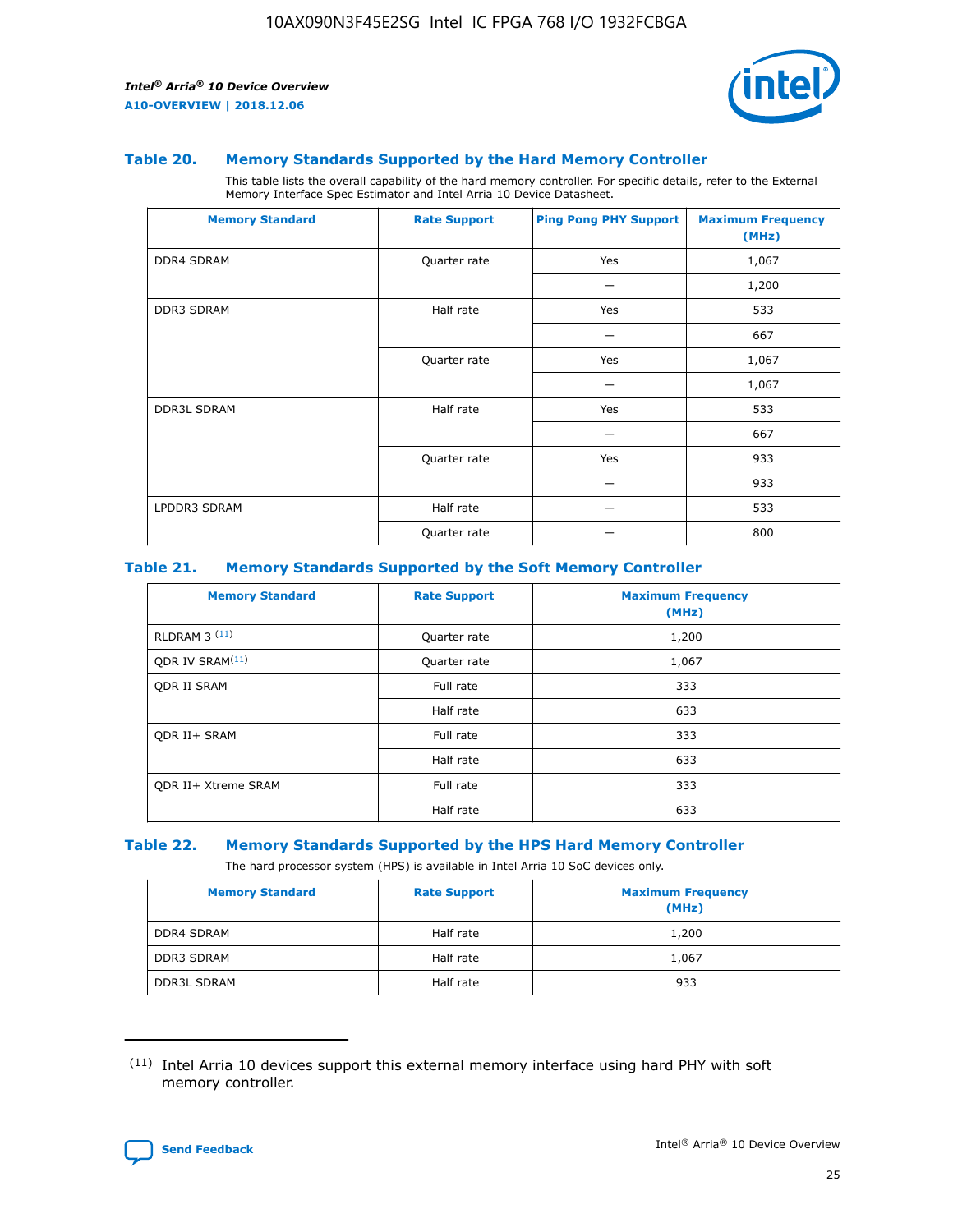

#### **Related Information**

#### [Intel Arria 10 Device Datasheet](https://www.intel.com/content/www/us/en/programmable/documentation/mcn1413182292568.html#mcn1413182153340)

Lists the memory interface performance according to memory interface standards, rank or chip select configurations, and Intel Arria 10 device speed grades.

# **PCIe Gen1, Gen2, and Gen3 Hard IP**

Intel Arria 10 devices contain PCIe hard IP that is designed for performance and ease-of-use:

- Includes all layers of the PCIe stack—transaction, data link and physical layers.
- Supports PCIe Gen3, Gen2, and Gen1 Endpoint and Root Port in x1, x2, x4, or x8 lane configuration.
- Operates independently from the core logic—optional configuration via protocol (CvP) allows the PCIe link to power up and complete link training in less than 100 ms while the Intel Arria 10 device completes loading the programming file for the rest of the FPGA.
- Provides added functionality that makes it easier to support emerging features such as Single Root I/O Virtualization (SR-IOV) and optional protocol extensions.
- Provides improved end-to-end datapath protection using ECC.
- Supports FPGA configuration via protocol (CvP) using PCIe at Gen3, Gen2, or Gen1 speed.

#### **Related Information**

PCS Features on page 30

# **Enhanced PCS Hard IP for Interlaken and 10 Gbps Ethernet**

## **Interlaken Support**

The Intel Arria 10 enhanced PCS hard IP provides integrated Interlaken PCS supporting rates up to 25.8 Gbps per lane.

The Interlaken PCS is based on the proven functionality of the PCS developed for Intel's previous generation FPGAs, which demonstrated interoperability with Interlaken ASSP vendors and third-party IP suppliers. The Interlaken PCS is present in every transceiver channel in Intel Arria 10 devices.

#### **Related Information**

PCS Features on page 30

## **10 Gbps Ethernet Support**

The Intel Arria 10 enhanced PCS hard IP supports 10GBASE-R PCS compliant with IEEE 802.3 10 Gbps Ethernet (10GbE). The integrated hard IP support for 10GbE and the 10 Gbps transceivers save external PHY cost, board space, and system power.

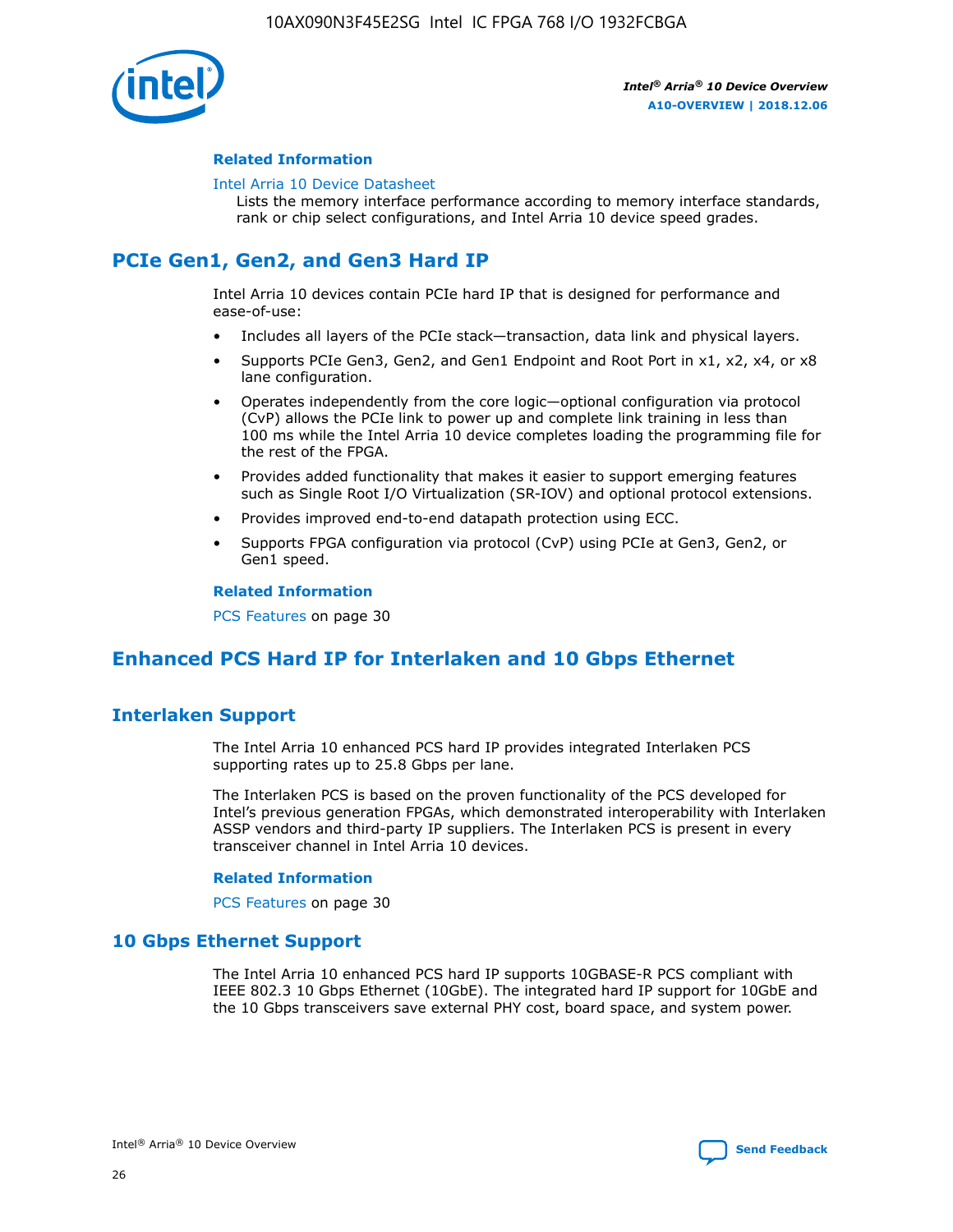

The scalable hard IP supports multiple independent 10GbE ports while using a single PLL for all the 10GBASE-R PCS instantiations, which saves on core logic resources and clock networks:

- Simplifies multiport 10GbE systems compared to XAUI interfaces that require an external XAUI-to-10G PHY.
- Incorporates Electronic Dispersion Compensation (EDC), which enables direct connection to standard 10 Gbps XFP and SFP+ pluggable optical modules.
- Supports backplane Ethernet applications and includes a hard 10GBASE-KR Forward Error Correction (FEC) circuit that you can use for 10 Gbps and 40 Gbps applications.

The 10 Gbps Ethernet PCS hard IP and 10GBASE-KR FEC are present in every transceiver channel.

#### **Related Information**

PCS Features on page 30

# **Low Power Serial Transceivers**

Intel Arria 10 FPGAs and SoCs include lowest power transceivers that deliver high bandwidth, throughput and low latency.

Intel Arria 10 devices deliver the industry's lowest power consumption per transceiver channel:

- 12.5 Gbps transceivers at as low as 242 mW
- 10 Gbps transceivers at as low as 168 mW
- 6 Gbps transceivers at as low as 117 mW

Intel Arria 10 transceivers support various data rates according to application:

- Chip-to-chip and chip-to-module applications—from 1 Gbps up to 25.8 Gbps
- Long reach and backplane applications—from 1 Gbps up to 12.5 with advanced adaptive equalization
- Critical power sensitive applications—from 1 Gbps up to 11.3 Gbps using lower power modes

The combination of 20 nm process technology and architectural advances provide the following benefits:

- Significant reduction in die area and power consumption
- Increase of up to two times in transceiver I/O density compared to previous generation devices while maintaining optimal signal integrity
- Up to 72 total transceiver channels—you can configure up to 6 of these channels to run as fast as 25.8 Gbps
- All channels feature continuous data rate support up to the maximum rated speed

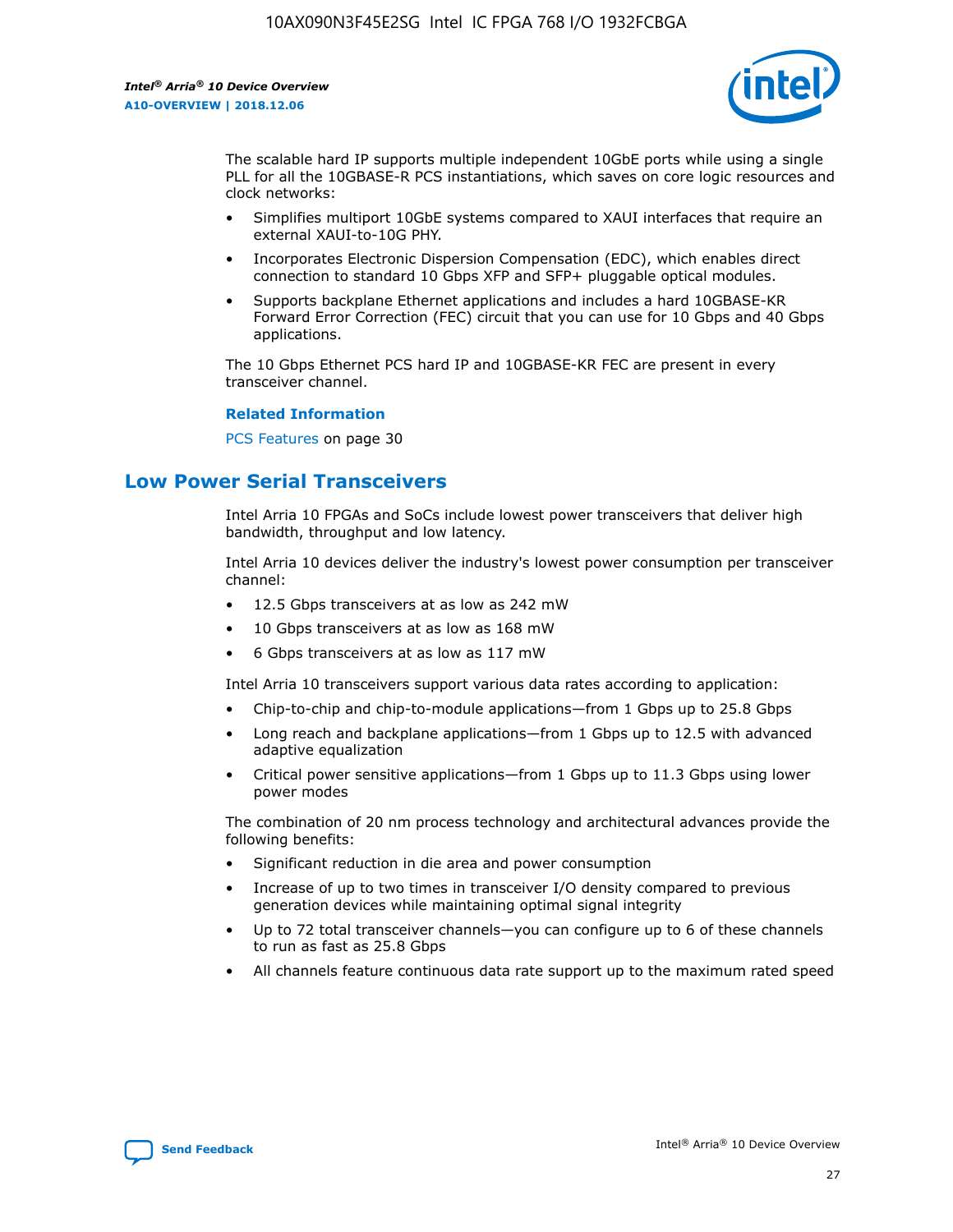

## Transceiver PMA TX/RX PCS ATX PLL Transceiver PMA TX/RX PCS fPLL Network Flexible Clock Distribution Network PCS Transceiver PMA TX/RX FPGA **Clock Distribution** Fabric PCS Transceiver PMA TX/RX ATX Flexible PLL PCS Transceiver PMA TX/RX ▲ fPLL Transceiver PMA TX/RX PCS 4

## **Figure 6. Intel Arria 10 Transceiver Block Architecture**

## **Transceiver Channels**

All transceiver channels feature a dedicated Physical Medium Attachment (PMA) and a hardened Physical Coding Sublayer (PCS).

- The PMA provides primary interfacing capabilities to physical channels.
- The PCS typically handles encoding/decoding, word alignment, and other preprocessing functions before transferring data to the FPGA core fabric.

A transceiver channel consists of a PMA and a PCS block. Most transceiver banks have 6 channels. There are some transceiver banks that contain only 3 channels.

A wide variety of bonded and non-bonded data rate configurations is possible using a highly configurable clock distribution network. Up to 80 independent transceiver data rates can be configured.

The following figures are graphical representations of top views of the silicon die, which correspond to reverse views for flip chip packages. Different Intel Arria 10 devices may have different floorplans than the ones shown in the figures.

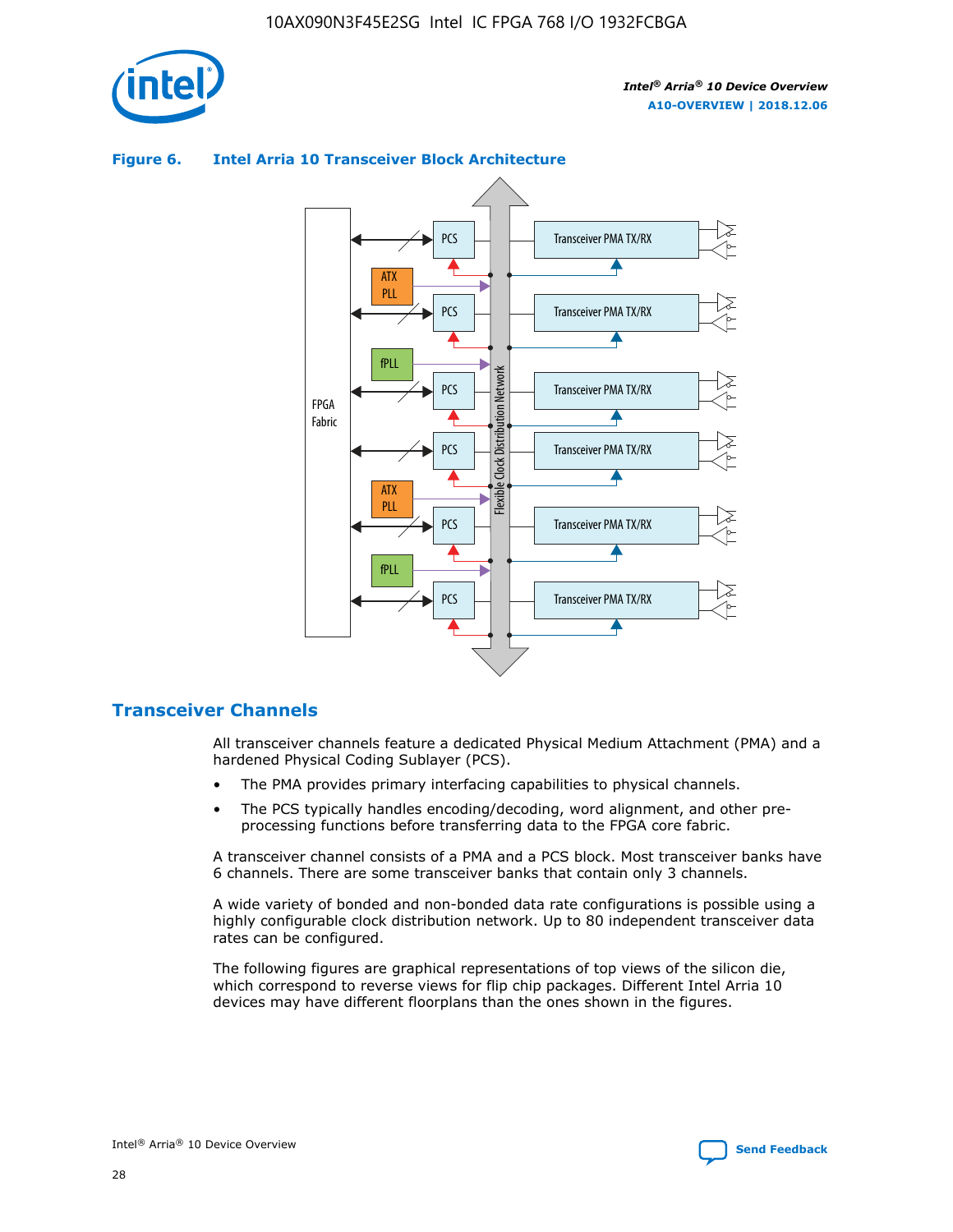

## **Figure 7. Device Chip Overview for Intel Arria 10 GX and GT Devices**



M20K Internal Memory Blocks Core Logic Fabric Transceiver Channels Hard IP Per Transceiver: Standard PCS and Enhanced PCS Hard IPs PCI Express Gen3 Hard IP Fractional PLLs M20K Internal Memory Blocks PCI Express Gen3 Hard IP Variable Precision DSP Blocks I/O PLLs Hard Memory Controllers, General-Purpose I/O Cells, LVDS Hard Processor Subsystem, Dual-Core ARM Cortex A9 M20K Internal Memory Blocks Variable Precision DSP Blocks M20K Internal Memory Blocks Core Logic Fabric I/O PLLs Hard Memory Controllers, General-Purpose I/O Cells, LVDS M20K Internal Memory Blocks Variable Precision DSP Blocks M20K Internal Memory Blocks Transceiver Channels Hard IP Per Transceiver: Standard PCS and Enhanced PCS Hard IPs PCI Express Gen3 Hard IP Fractional PLLs PCI Express Gen3 Hard IP  $\ddot{\cdot}$ Hard PCS Transceiver PMA fPLL ATX (LC) Hard PCS Transceiver PMA **Transmit** Hard PCS Transceiver PMA PLL fPLL Hard PCS Transceiver PMA Transceiver Clock Networks ATX (LC) Hard PCS Transceiver PMA Transmi Hard PCS Transceiver PMA PLL fPLL Hard PCS Transceiver PMA Transceiver PMA Hard PCS ATX (LC) **Transmit** Hard PCS Transceiver PMA PLL Unused transceiver chann can be used as additional transceiver transmit PLLs

## **PMA Features**

Intel Arria 10 transceivers provide exceptional signal integrity at data rates up to 25.8 Gbps. Clocking options include ultra-low jitter ATX PLLs (LC tank based), clock multiplier unit (CMU) PLLs, and fractional PLLs.

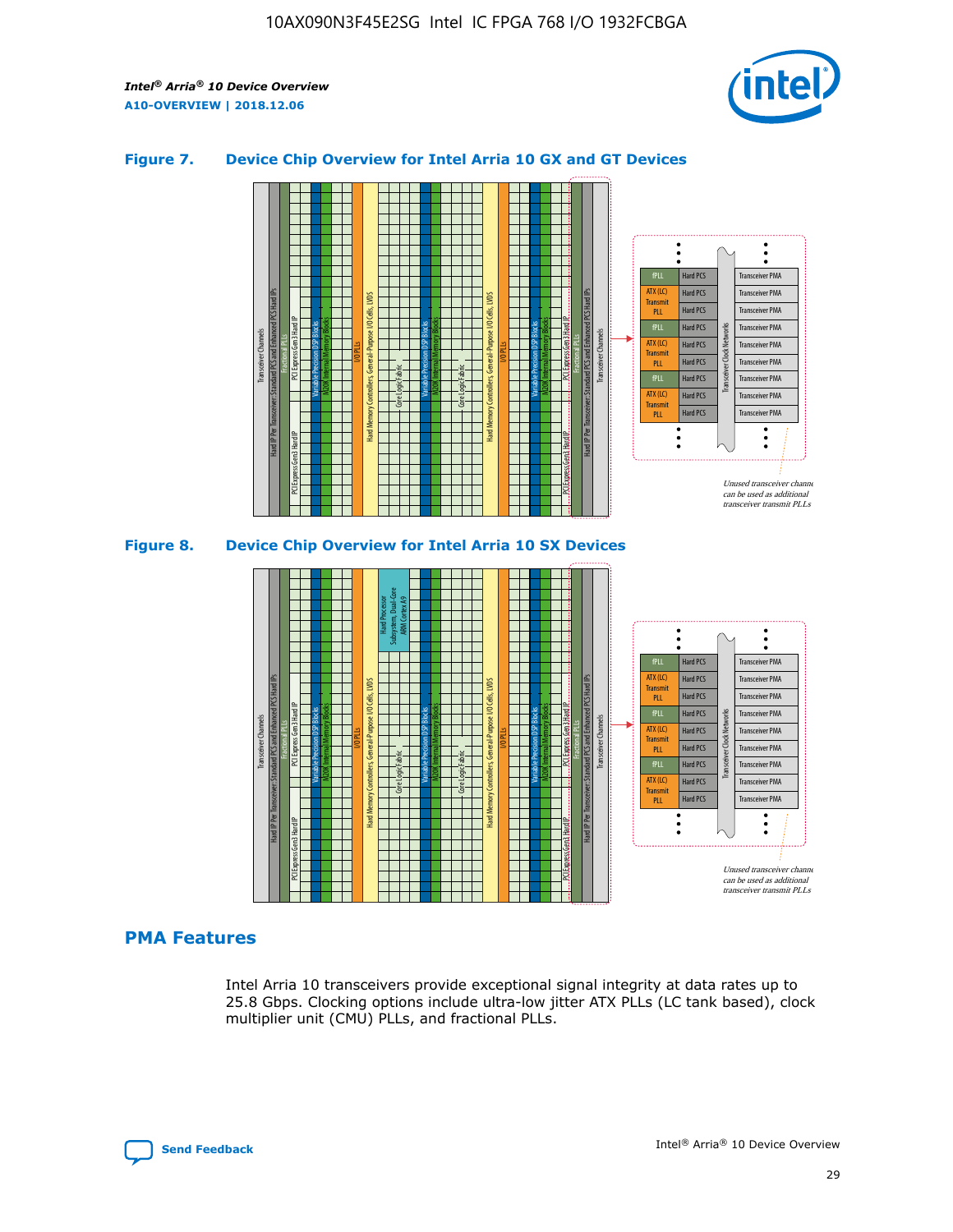

Each transceiver channel contains a channel PLL that can be used as the CMU PLL or clock data recovery (CDR) PLL. In CDR mode, the channel PLL recovers the receiver clock and data in the transceiver channel. Up to 80 independent data rates can be configured on a single Intel Arria 10 device.

#### **Table 23. PMA Features of the Transceivers in Intel Arria 10 Devices**

| <b>Feature</b>                                             | <b>Capability</b>                                                                                                                                                                                                             |
|------------------------------------------------------------|-------------------------------------------------------------------------------------------------------------------------------------------------------------------------------------------------------------------------------|
| Chip-to-Chip Data Rates                                    | 1 Gbps to 17.4 Gbps (Intel Arria 10 GX devices)<br>1 Gbps to 25.8 Gbps (Intel Arria 10 GT devices)                                                                                                                            |
| Backplane Support                                          | Drive backplanes at data rates up to 12.5 Gbps                                                                                                                                                                                |
| Optical Module Support                                     | SFP+/SFP, XFP, CXP, QSFP/QSFP28, CFP/CFP2/CFP4                                                                                                                                                                                |
| Cable Driving Support                                      | SFP+ Direct Attach, PCI Express over cable, eSATA                                                                                                                                                                             |
| Transmit Pre-Emphasis                                      | 4-tap transmit pre-emphasis and de-emphasis to compensate for system channel loss                                                                                                                                             |
| Continuous Time Linear<br>Equalizer (CTLE)                 | Dual mode, high-gain, and high-data rate, linear receive equalization to compensate for<br>system channel loss                                                                                                                |
| Decision Feedback Equalizer<br>(DFE)                       | 7-fixed and 4-floating tap DFE to equalize backplane channel loss in the presence of<br>crosstalk and noisy environments                                                                                                      |
| Variable Gain Amplifier                                    | Optimizes the signal amplitude prior to the CDR sampling and operates in fixed and<br>adaptive modes                                                                                                                          |
| Altera Digital Adaptive<br>Parametric Tuning (ADAPT)       | Fully digital adaptation engine to automatically adjust all link equalization parameters-<br>including CTLE, DFE, and variable gain amplifier blocks—that provide optimal link margin<br>without intervention from user logic |
| Precision Signal Integrity<br>Calibration Engine (PreSICE) | Hardened calibration controller to quickly calibrate all transceiver control parameters on<br>power-up, which provides the optimal signal integrity and jitter performance                                                    |
| Advanced Transmit (ATX)<br><b>PLL</b>                      | Low jitter ATX (LC tank based) PLLs with continuous tuning range to cover a wide range of<br>standard and proprietary protocols                                                                                               |
| <b>Fractional PLLs</b>                                     | On-chip fractional frequency synthesizers to replace on-board crystal oscillators and reduce<br>system cost                                                                                                                   |
| Digitally Assisted Analog<br><b>CDR</b>                    | Superior jitter tolerance with fast lock time                                                                                                                                                                                 |
| Dynamic Partial<br>Reconfiguration                         | Allows independent control of the Avalon memory-mapped interface of each transceiver<br>channel for the highest transceiver flexibility                                                                                       |
| Multiple PCS-PMA and PCS-<br>PLD interface widths          | 8-, 10-, 16-, 20-, 32-, 40-, or 64-bit interface widths for flexibility of deserialization width,<br>encoding, and reduced latency                                                                                            |

## **PCS Features**

This table summarizes the Intel Arria 10 transceiver PCS features. You can use the transceiver PCS to support a wide range of protocols ranging from 1 Gbps to 25.8 Gbps.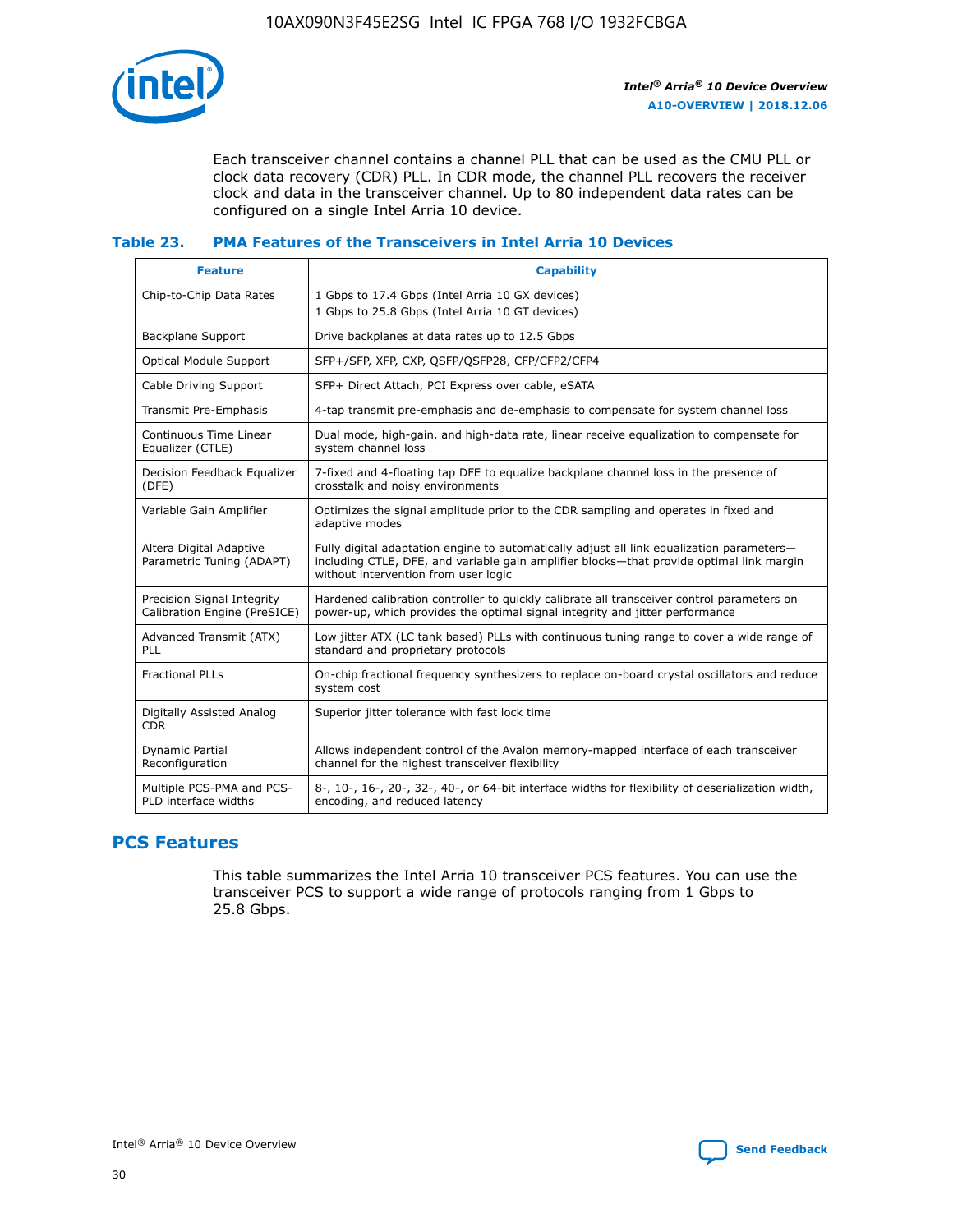

| <b>PCS</b>    | <b>Description</b>                                                                                                                                                                                                                                                                                                                                                                                             |
|---------------|----------------------------------------------------------------------------------------------------------------------------------------------------------------------------------------------------------------------------------------------------------------------------------------------------------------------------------------------------------------------------------------------------------------|
| Standard PCS  | Operates at a data rate up to 12 Gbps<br>Supports protocols such as PCI-Express, CPRI 4.2+, GigE, IEEE 1588 in Hard PCS<br>Implements other protocols using Basic/Custom (Standard PCS) transceiver<br>configuration rules.                                                                                                                                                                                    |
| Enhanced PCS  | Performs functions common to most serial data industry standards, such as word<br>alignment, encoding/decoding, and framing, before data is sent or received off-chip<br>through the PMA<br>• Handles data transfer to and from the FPGA fabric<br>Handles data transfer internally to and from the PMA<br>Provides frequency compensation<br>Performs channel bonding for multi-channel low skew applications |
| PCIe Gen3 PCS | Supports the seamless switching of Data and Clock between the Gen1, Gen2, and Gen3<br>data rates<br>Provides support for PIPE 3.0 features<br>Supports the PIPE interface with the Hard IP enabled, as well as with the Hard IP<br>bypassed                                                                                                                                                                    |

#### **Related Information**

- PCIe Gen1, Gen2, and Gen3 Hard IP on page 26
- Interlaken Support on page 26
- 10 Gbps Ethernet Support on page 26

## **PCS Protocol Support**

This table lists some of the protocols supported by the Intel Arria 10 transceiver PCS. For more information about the blocks in the transmitter and receiver data paths, refer to the related information.

| <b>Protocol</b>                                 | <b>Data Rate</b><br>(Gbps) | <b>Transceiver IP</b>       | <b>PCS Support</b>                      |
|-------------------------------------------------|----------------------------|-----------------------------|-----------------------------------------|
| PCIe Gen3 x1, x2, x4, x8                        | 8.0                        | Native PHY (PIPE)           | Standard PCS and PCIe<br>Gen3 PCS       |
| PCIe Gen2 x1, x2, x4, x8                        | 5.0                        | Native PHY (PIPE)           | <b>Standard PCS</b>                     |
| PCIe Gen1 x1, x2, x4, x8                        | 2.5                        | Native PHY (PIPE)           | Standard PCS                            |
| 1000BASE-X Gigabit Ethernet                     | 1.25                       | Native PHY                  | <b>Standard PCS</b>                     |
| 1000BASE-X Gigabit Ethernet with<br>IEEE 1588v2 | 1.25                       | Native PHY                  | Standard PCS                            |
| 10GBASE-R                                       | 10.3125                    | Native PHY                  | Enhanced PCS                            |
| 10GBASE-R with IEEE 1588v2                      | 10.3125                    | Native PHY                  | <b>Enhanced PCS</b>                     |
| 10GBASE-R with KR FEC                           | 10.3125                    | Native PHY                  | Enhanced PCS                            |
| 10GBASE-KR and 1000BASE-X                       | 10.3125                    | 1G/10GbE and 10GBASE-KR PHY | Standard PCS and<br><b>Enhanced PCS</b> |
| Interlaken (CEI-6G/11G)                         | 3.125 to 17.4              | Native PHY                  | <b>Enhanced PCS</b>                     |
| SFI-S/SFI-5.2                                   | 11.2                       | Native PHY                  | <b>Enhanced PCS</b>                     |
| 10G SDI                                         | 10.692                     | Native PHY                  | Enhanced PCS                            |
|                                                 |                            |                             | continued                               |

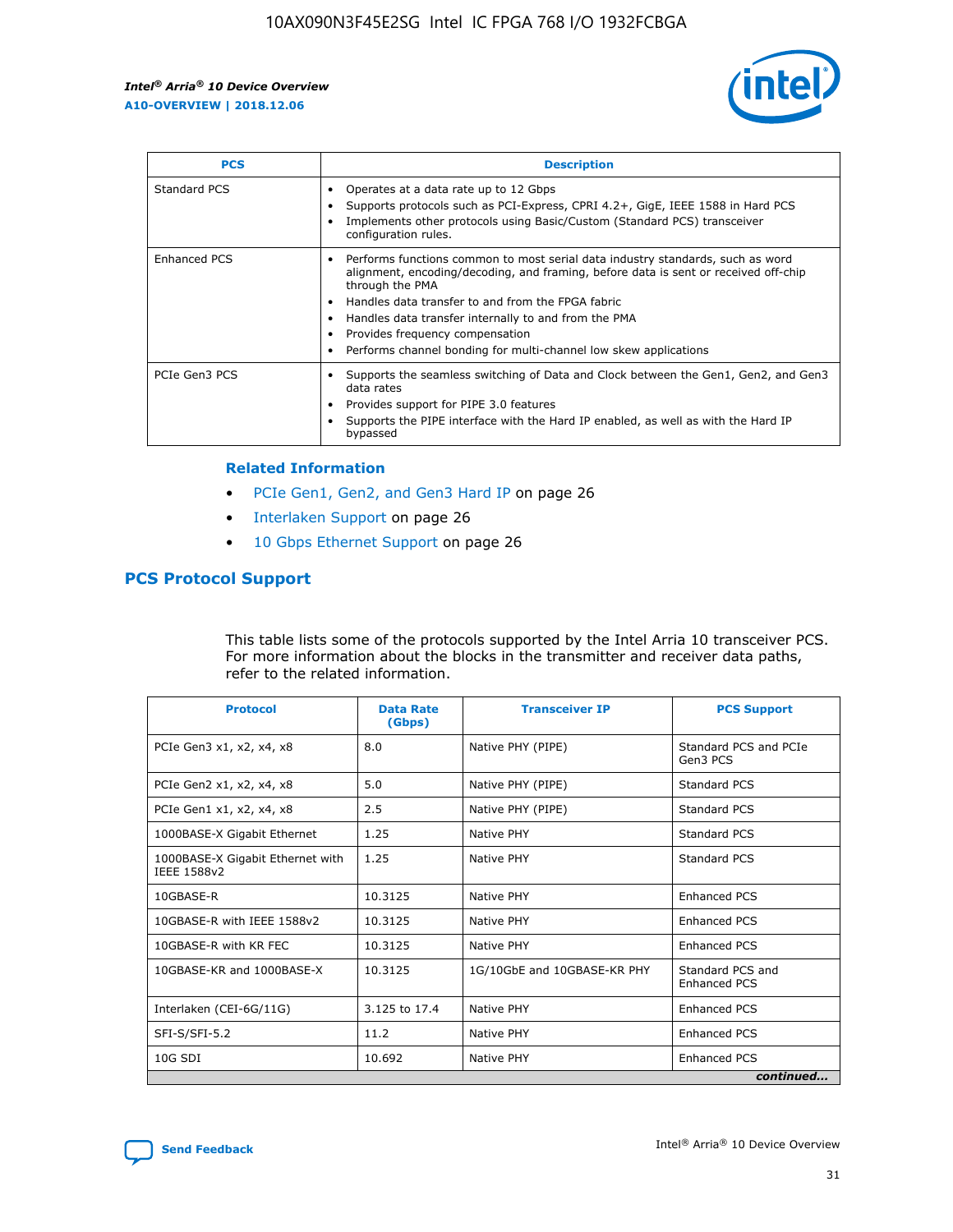

| <b>Protocol</b>      | <b>Data Rate</b><br>(Gbps) | <b>Transceiver IP</b> | <b>PCS Support</b> |
|----------------------|----------------------------|-----------------------|--------------------|
| CPRI 6.0 (64B/66B)   | 0.6144 to<br>10.1376       | Native PHY            | Enhanced PCS       |
| CPRI 4.2 (8B/10B)    | $0.6144$ to<br>9.8304      | Native PHY            | Standard PCS       |
| OBSAI RP3 v4.2       | 0.6144 to 6.144            | Native PHY            | Standard PCS       |
| SD-SDI/HD-SDI/3G-SDI | $0.143(12)$ to<br>2.97     | Native PHY            | Standard PCS       |

## **Related Information**

#### [Intel Arria 10 Transceiver PHY User Guide](https://www.intel.com/content/www/us/en/programmable/documentation/nik1398707230472.html#nik1398707091164)

Provides more information about the supported transceiver protocols and PHY IP, the PMA architecture, and the standard, enhanced, and PCIe Gen3 PCS architecture.

# **SoC with Hard Processor System**

Each SoC device combines an FPGA fabric and a hard processor system (HPS) in a single device. This combination delivers the flexibility of programmable logic with the power and cost savings of hard IP in these ways:

- Reduces board space, system power, and bill of materials cost by eliminating a discrete embedded processor
- Allows you to differentiate the end product in both hardware and software, and to support virtually any interface standard
- Extends the product life and revenue through in-field hardware and software updates

 $(12)$  The 0.143 Gbps data rate is supported using oversampling of user logic that you must implement in the FPGA fabric.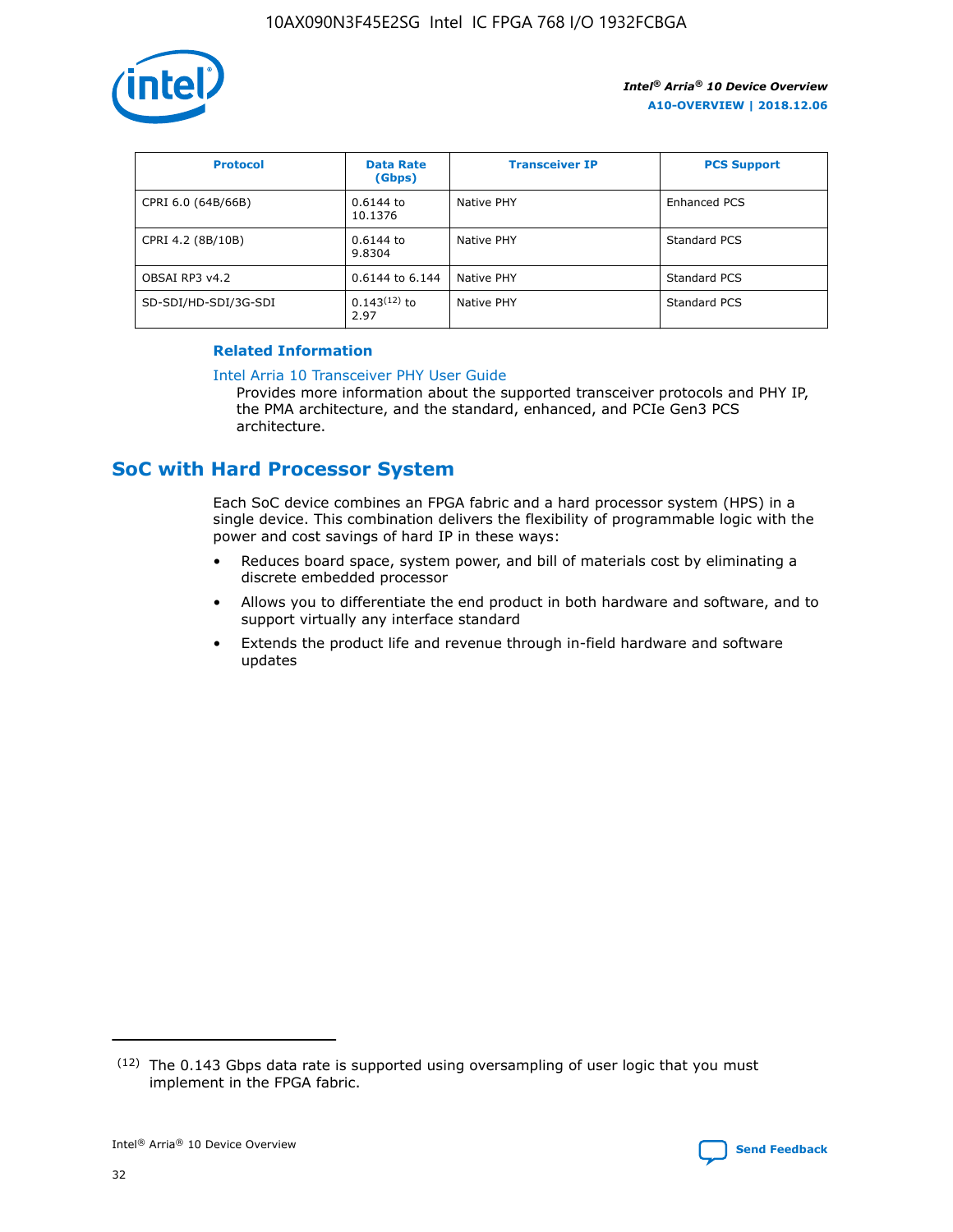

#### **Figure 9. HPS Block Diagram**

This figure shows a block diagram of the HPS with the dual ARM Cortex-A9 MPCore processor.



## **Key Advantages of 20-nm HPS**

The 20-nm HPS strikes a balance between enabling maximum software compatibility with 28-nm SoCs while still improving upon the 28-nm HPS architecture. These improvements address the requirements of the next generation target markets such as wireless and wireline communications, compute and storage equipment, broadcast and military in terms of performance, memory bandwidth, connectivity via backplane and security.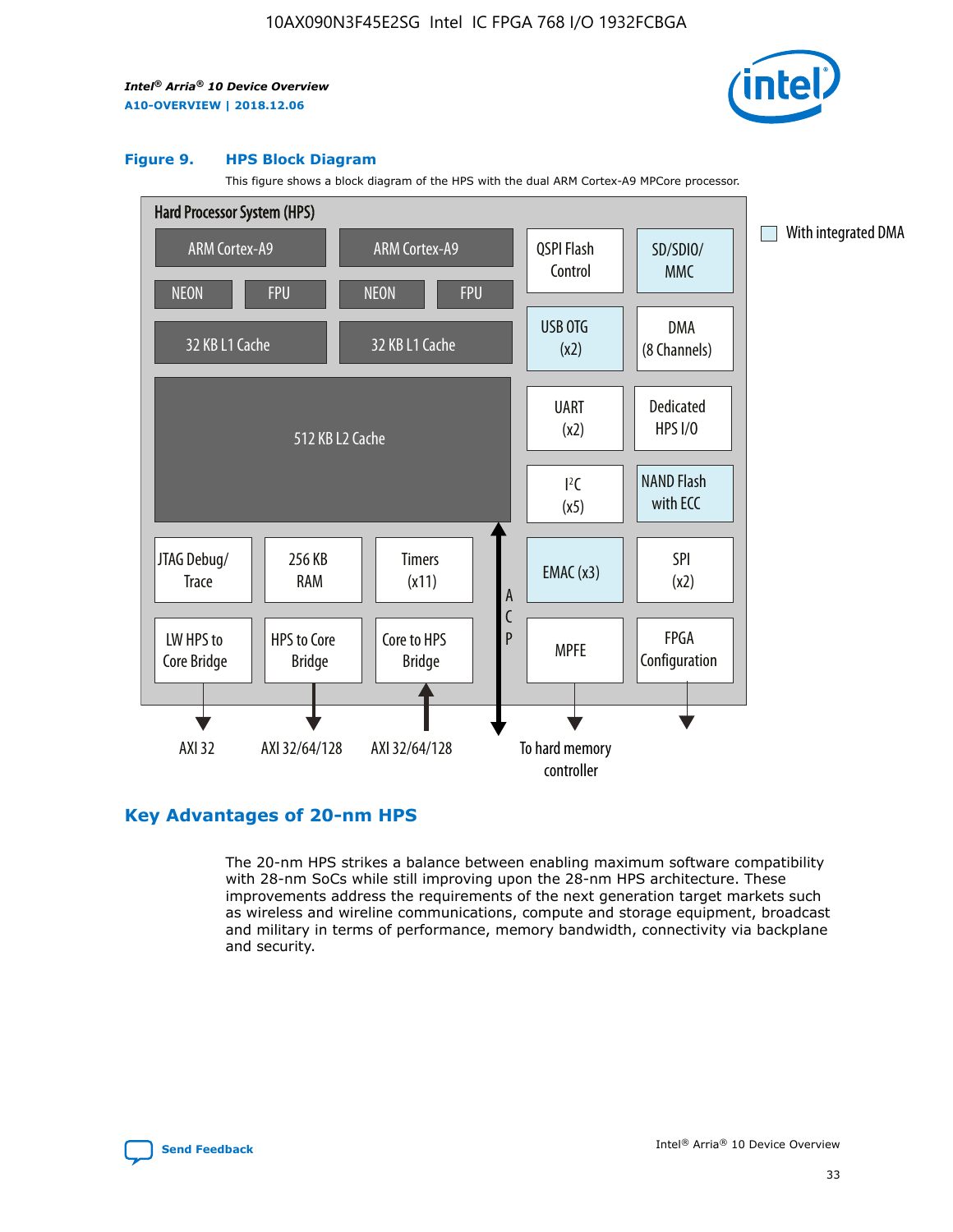

## **Table 24. Improvements in 20 nm HPS**

This table lists the key improvements of the 20 nm HPS compared to the 28 nm HPS.

| Advantages/<br><b>Improvements</b>                          | <b>Description</b>                                                                                                                                                                                                                                                                                                                                                                                                                                                                                                                                                                                                                                                                                                                                                                                                                                                                                                                                |
|-------------------------------------------------------------|---------------------------------------------------------------------------------------------------------------------------------------------------------------------------------------------------------------------------------------------------------------------------------------------------------------------------------------------------------------------------------------------------------------------------------------------------------------------------------------------------------------------------------------------------------------------------------------------------------------------------------------------------------------------------------------------------------------------------------------------------------------------------------------------------------------------------------------------------------------------------------------------------------------------------------------------------|
| Increased performance and<br>overdrive capability           | While the nominal processor frequency is 1.2 GHz, the 20 nm HPS offers an "overdrive"<br>feature which enables a higher processor operating frequency. This requires a higher supply<br>voltage value that is unique to the HPS and may require a separate regulator.                                                                                                                                                                                                                                                                                                                                                                                                                                                                                                                                                                                                                                                                             |
| Increased processor memory<br>bandwidth and DDR4<br>support | Up to 64-bit DDR4 memory at 2,400 Mbps support is available for the processor. The hard<br>memory controller for the HPS comprises a multi-port front end that manages connections<br>to a single port memory controller. The multi-port front end allows logic core and the HPS<br>to share ports and thereby the available bandwidth of the memory controller.                                                                                                                                                                                                                                                                                                                                                                                                                                                                                                                                                                                  |
| Flexible I/O sharing                                        | An advanced I/O pin muxing scheme allows improved sharing of I/O between the HPS and<br>the core logic. The following types of I/O are available for SoC:<br>$\bullet$<br>17 dedicated I/Os-physically located inside the HPS block and are not accessible to<br>logic within the core. The 17 dedicated I/Os are used for HPS clock, resets, and<br>interfacing with boot devices, QSPI, and SD/MMC.<br>48 direct shared I/O-located closest to the HPS block and are ideal for high speed HPS<br>$\bullet$<br>peripherals such as EMAC, USB, and others. There is one bank of 48 I/Os that supports<br>direct sharing where the 48 I/Os can be shared 12 I/Os at a time.<br>Standard (shared) I/O-all standard I/Os can be shared by the HPS peripherals and any<br>logic within the core. For designs where more than 48 I/Os are required to fully use all<br>the peripherals in the HPS, these I/Os can be connected through the core logic. |
| <b>EMAC</b> core                                            | Three EMAC cores are available in the HPS. The EMAC cores enable an application to<br>support two redundant Ethernet connections; for example, backplane, or two EMAC cores<br>for managing IEEE 1588 time stamp information while allowing a third EMAC core for debug<br>and configuration. All three EMACs can potentially share the same time stamps, simplifying<br>the 1588 time stamping implementation. A new serial time stamp interface allows core<br>logic to access and read the time stamp values. The integrated EMAC controllers can be<br>connected to external Ethernet PHY through the provided MDIO or I <sup>2</sup> C interface.                                                                                                                                                                                                                                                                                            |
| On-chip memory                                              | The on-chip memory is updated to 256 KB support and can support larger data sets and<br>real time algorithms.                                                                                                                                                                                                                                                                                                                                                                                                                                                                                                                                                                                                                                                                                                                                                                                                                                     |
| <b>ECC</b> enhancements                                     | Improvements in L2 Cache ECC management allow identification of errors down to the<br>address level. ECC enhancements also enable improved error injection and status reporting<br>via the introduction of new memory mapped access to syndrome and data signals.                                                                                                                                                                                                                                                                                                                                                                                                                                                                                                                                                                                                                                                                                 |
| HPS to FPGA Interconnect<br>Backbone                        | Although the HPS and the Logic Core can operate independently, they are tightly coupled<br>via a high-bandwidth system interconnect built from high-performance ARM AMBA AXI bus<br>bridges. IP bus masters in the FPGA fabric have access to HPS bus slaves via the FPGA-to-<br>HPS interconnect. Similarly, HPS bus masters have access to bus slaves in the core fabric<br>via the HPS-to-FPGA bridge. Both bridges are AMBA AXI-3 compliant and support<br>simultaneous read and write transactions. Up to three masters within the core fabric can<br>share the HPS SDRAM controller with the processor. Additionally, the processor can be used<br>to configure the core fabric under program control via a dedicated 32-bit configuration port.                                                                                                                                                                                            |
| FPGA configuration and HPS<br>booting                       | The FPGA fabric and HPS in the SoCs are powered independently. You can reduce the clock<br>frequencies or gate the clocks to reduce dynamic power.<br>You can configure the FPGA fabric and boot the HPS independently, in any order, providing<br>you with more design flexibility.                                                                                                                                                                                                                                                                                                                                                                                                                                                                                                                                                                                                                                                              |
| Security                                                    | New security features have been introduced for anti-tamper management, secure boot,<br>encryption (AES), and authentication (SHA).                                                                                                                                                                                                                                                                                                                                                                                                                                                                                                                                                                                                                                                                                                                                                                                                                |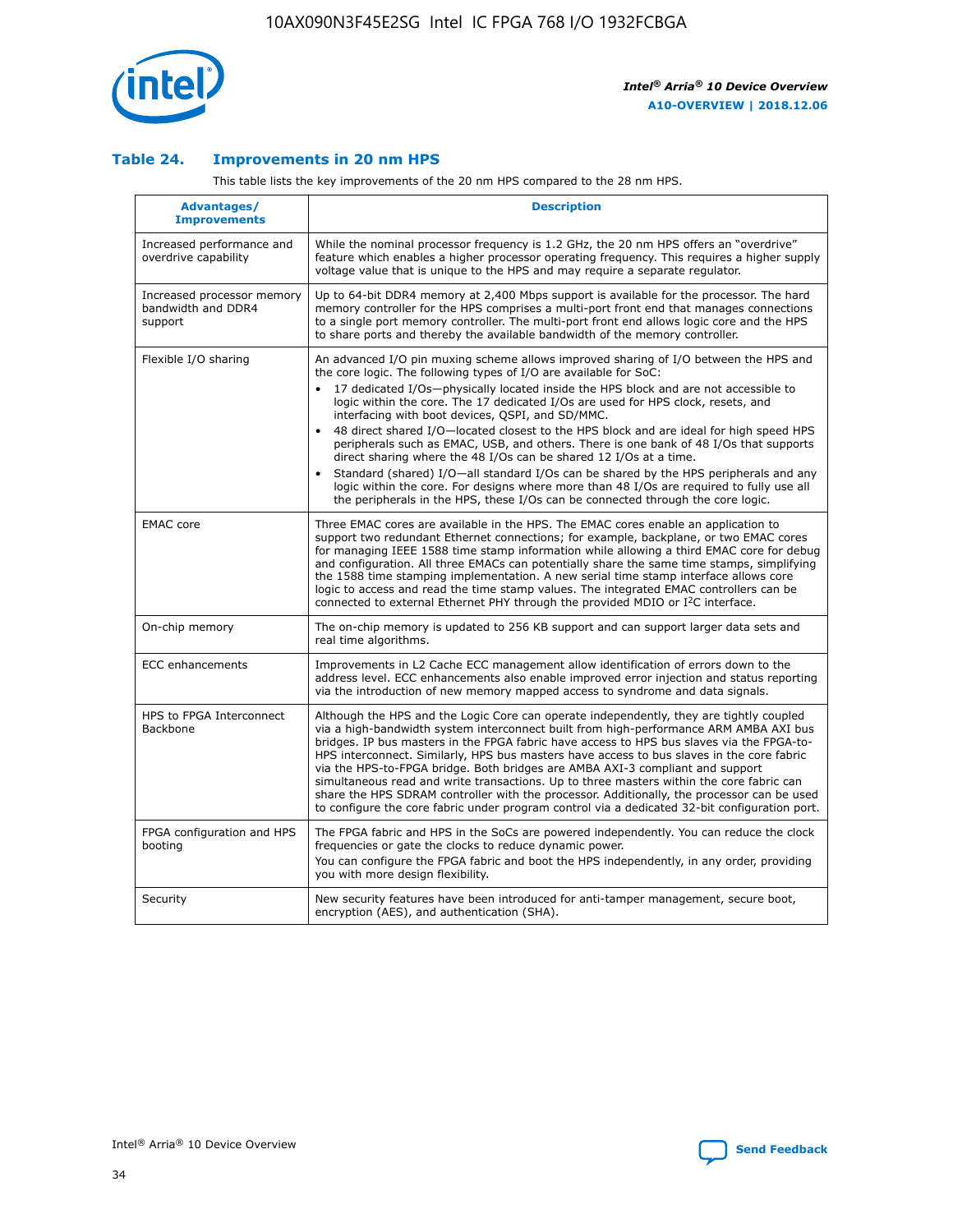

## **Features of the HPS**

The HPS has the following features:

- 1.2-GHz, dual-core ARM Cortex-A9 MPCore processor with up to 1.5-GHz via overdrive
	- ARMv7-A architecture that runs 32-bit ARM instructions, 16-bit and 32-bit Thumb instructions, and 8-bit Java byte codes in Jazelle style
	- Superscalar, variable length, out-of-order pipeline with dynamic branch prediction
	- Instruction Efficiency 2.5 MIPS/MHz, which provides total performance of 7500 MIPS at 1.5 GHz
- Each processor core includes:
	- 32 KB of L1 instruction cache, 32 KB of L1 data cache
	- Single- and double-precision floating-point unit and NEON media engine
	- CoreSight debug and trace technology
	- Snoop Control Unit (SCU) and Acceleration Coherency Port (ACP)
- 512 KB of shared L2 cache
- 256 KB of scratch RAM
- Hard memory controller with support for DDR3, DDR4 and optional error correction code (ECC) support
- Multiport Front End (MPFE) Scheduler interface to the hard memory controller
- 8-channel direct memory access (DMA) controller
- QSPI flash controller with SIO, DIO, QIO SPI Flash support
- NAND flash controller (ONFI 1.0 or later) with DMA and ECC support, updated to support 8 and 16-bit Flash devices and new command DMA to offload CPU for fast power down recovery
- Updated SD/SDIO/MMC controller to eMMC 4.5 with DMA with CE-ATA digital command support
- 3 10/100/1000 Ethernet media access control (MAC) with DMA
- 2 USB On-the-Go (OTG) controllers with DMA
- $\bullet$  5 I<sup>2</sup>C controllers (3 can be used by EMAC for MIO to external PHY)
- 2 UART 16550 Compatible controllers
- 4 serial peripheral interfaces (SPI) (2 Master, 2 Slaves)
- 62 programmable general-purpose I/Os, which includes 48 direct share I/Os that allows the HPS peripherals to connect directly to the FPGA I/Os
- 7 general-purpose timers
- 4 watchdog timers
- Anti-tamper, Secure Boot, Encryption (AES) and Authentication (SHA)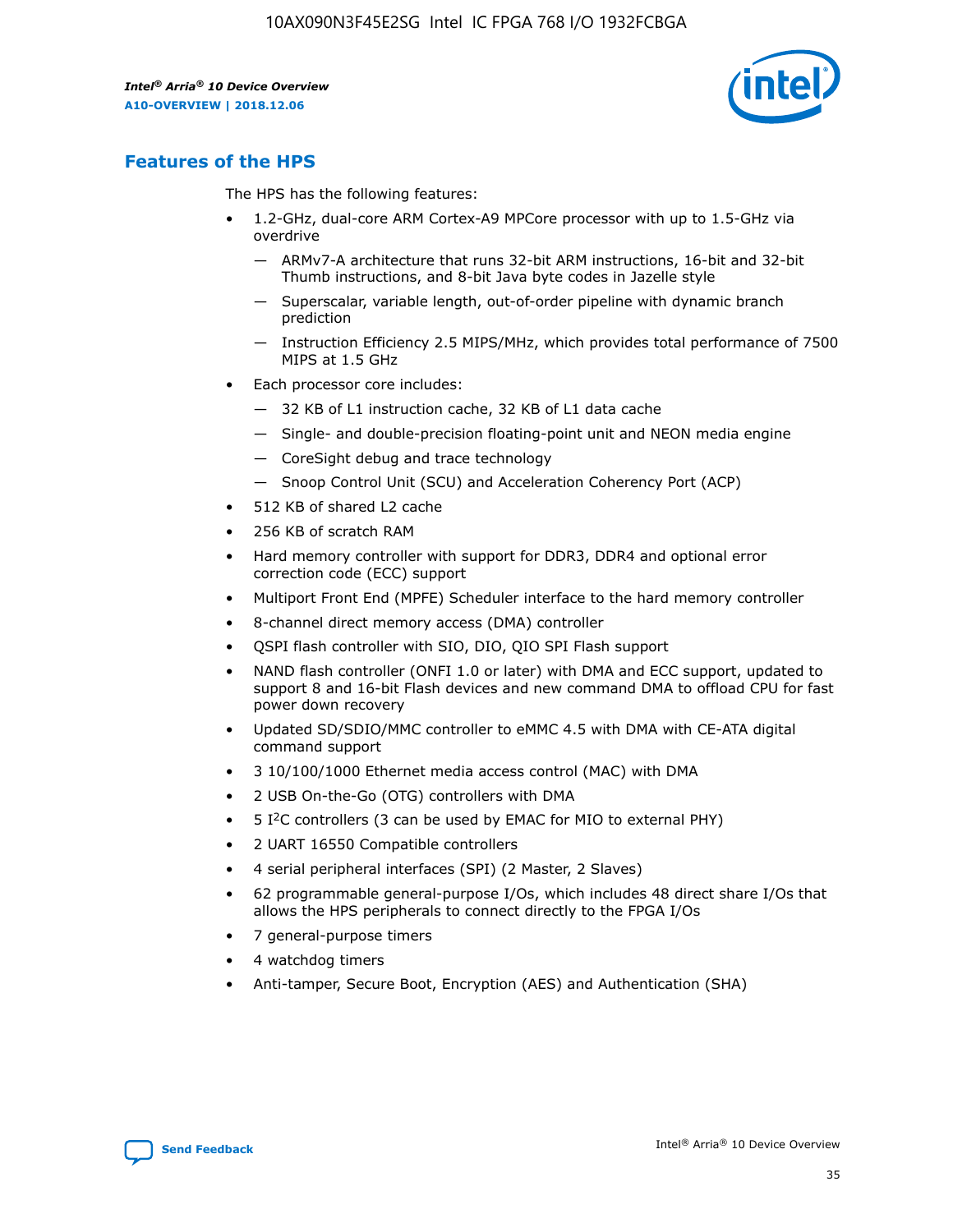

## **System Peripherals and Debug Access Port**

Each Ethernet MAC, USB OTG, NAND flash controller, and SD/MMC controller module has an integrated DMA controller. For modules without an integrated DMA controller, an additional DMA controller module provides up to eight channels of high-bandwidth data transfers. Peripherals that communicate off-chip are multiplexed with other peripherals at the HPS pin level. This allows you to choose which peripherals interface with other devices on your PCB.

The debug access port provides interfaces to industry standard JTAG debug probes and supports ARM CoreSight debug and core traces to facilitate software development.

## **HPS–FPGA AXI Bridges**

The HPS–FPGA bridges, which support the Advanced Microcontroller Bus Architecture (AMBA) Advanced eXtensible Interface (AXI™) specifications, consist of the following bridges:

- FPGA-to-HPS AMBA AXI bridge—a high-performance bus supporting 32, 64, and 128 bit data widths that allows the FPGA fabric to issue transactions to slaves in the HPS.
- HPS-to-FPGA Avalon/AMBA AXI bridge—a high-performance bus supporting 32, 64, and 128 bit data widths that allows the HPS to issue transactions to slaves in the FPGA fabric.
- Lightweight HPS-to-FPGA AXI bridge—a lower latency 32 bit width bus that allows the HPS to issue transactions to soft peripherals in the FPGA fabric. This bridge is primarily used for control and status register (CSR) accesses to peripherals in the FPGA fabric.

The HPS–FPGA AXI bridges allow masters in the FPGA fabric to communicate with slaves in the HPS logic, and vice versa. For example, the HPS-to-FPGA AXI bridge allows you to share memories instantiated in the FPGA fabric with one or both microprocessors in the HPS, while the FPGA-to-HPS AXI bridge allows logic in the FPGA fabric to access the memory and peripherals in the HPS.

Each HPS–FPGA bridge also provides asynchronous clock crossing for data transferred between the FPGA fabric and the HPS.

#### **HPS SDRAM Controller Subsystem**

The HPS SDRAM controller subsystem contains a multiport SDRAM controller and DDR PHY that are shared between the FPGA fabric (through the FPGA-to-HPS SDRAM interface), the level 2 (L2) cache, and the level 3 (L3) system interconnect. The FPGA-to-HPS SDRAM interface supports AMBA AXI and Avalon® Memory-Mapped (Avalon-MM) interface standards, and provides up to six individual ports for access by masters implemented in the FPGA fabric.

The HPS SDRAM controller supports up to 3 masters (command ports), 3x 64-bit read data ports and 3x 64-bit write data ports.

To maximize memory performance, the SDRAM controller subsystem supports command and data reordering, deficit round-robin arbitration with aging, and high-priority bypass features.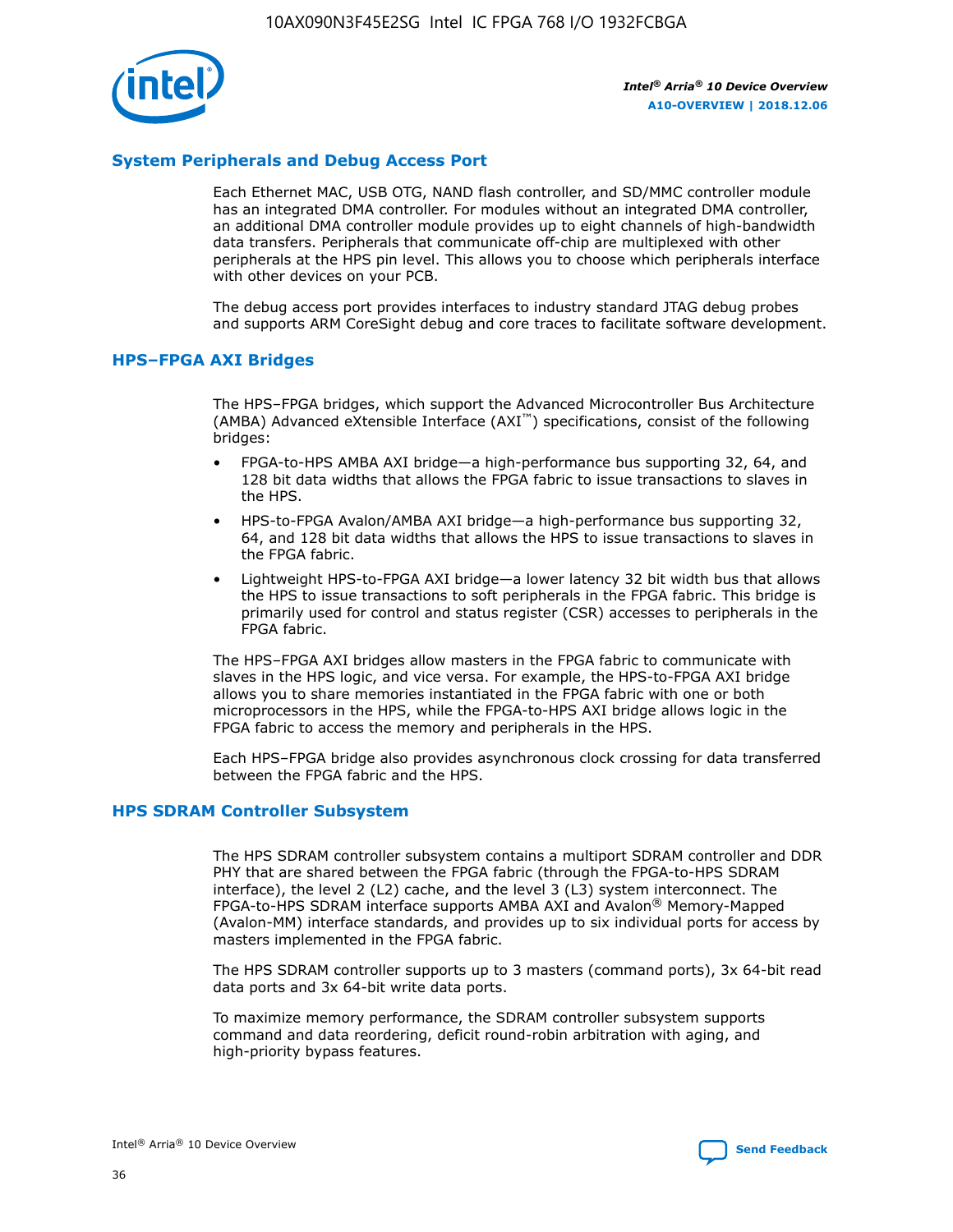

## **FPGA Configuration and HPS Booting**

The FPGA fabric and HPS in the SoC FPGA must be powered at the same time. You can reduce the clock frequencies or gate the clocks to reduce dynamic power.

Once powered, the FPGA fabric and HPS can be configured independently thus providing you with more design flexibility:

- You can boot the HPS independently. After the HPS is running, the HPS can fully or partially reconfigure the FPGA fabric at any time under software control. The HPS can also configure other FPGAs on the board through the FPGA configuration controller.
- Configure the FPGA fabric first, and then boot the HPS from memory accessible to the FPGA fabric.

## **Hardware and Software Development**

For hardware development, you can configure the HPS and connect your soft logic in the FPGA fabric to the HPS interfaces using the Platform Designer system integration tool in the Intel Quartus Prime software.

For software development, the ARM-based SoC FPGA devices inherit the rich software development ecosystem available for the ARM Cortex-A9 MPCore processor. The software development process for Intel SoC FPGAs follows the same steps as those for other SoC devices from other manufacturers. Support for Linux\*, VxWorks\*, and other operating systems are available for the SoC FPGAs. For more information on the operating systems support availability, contact the Intel FPGA sales team.

You can begin device-specific firmware and software development on the Intel SoC FPGA Virtual Target. The Virtual Target is a fast PC-based functional simulation of a target development system—a model of a complete development board. The Virtual Target enables the development of device-specific production software that can run unmodified on actual hardware.

## **Dynamic and Partial Reconfiguration**

The Intel Arria 10 devices support dynamic and partial reconfiguration. You can use dynamic and partial reconfiguration simultaneously to enable seamless reconfiguration of both the device core and transceivers.

## **Dynamic Reconfiguration**

You can reconfigure the PMA and PCS blocks while the device continues to operate. This feature allows you to change the data rates, protocol, and analog settings of a channel in a transceiver bank without affecting on-going data transfer in other transceiver banks. This feature is ideal for applications that require dynamic multiprotocol or multirate support.

## **Partial Reconfiguration**

Using partial reconfiguration, you can reconfigure some parts of the device while keeping the device in operation.

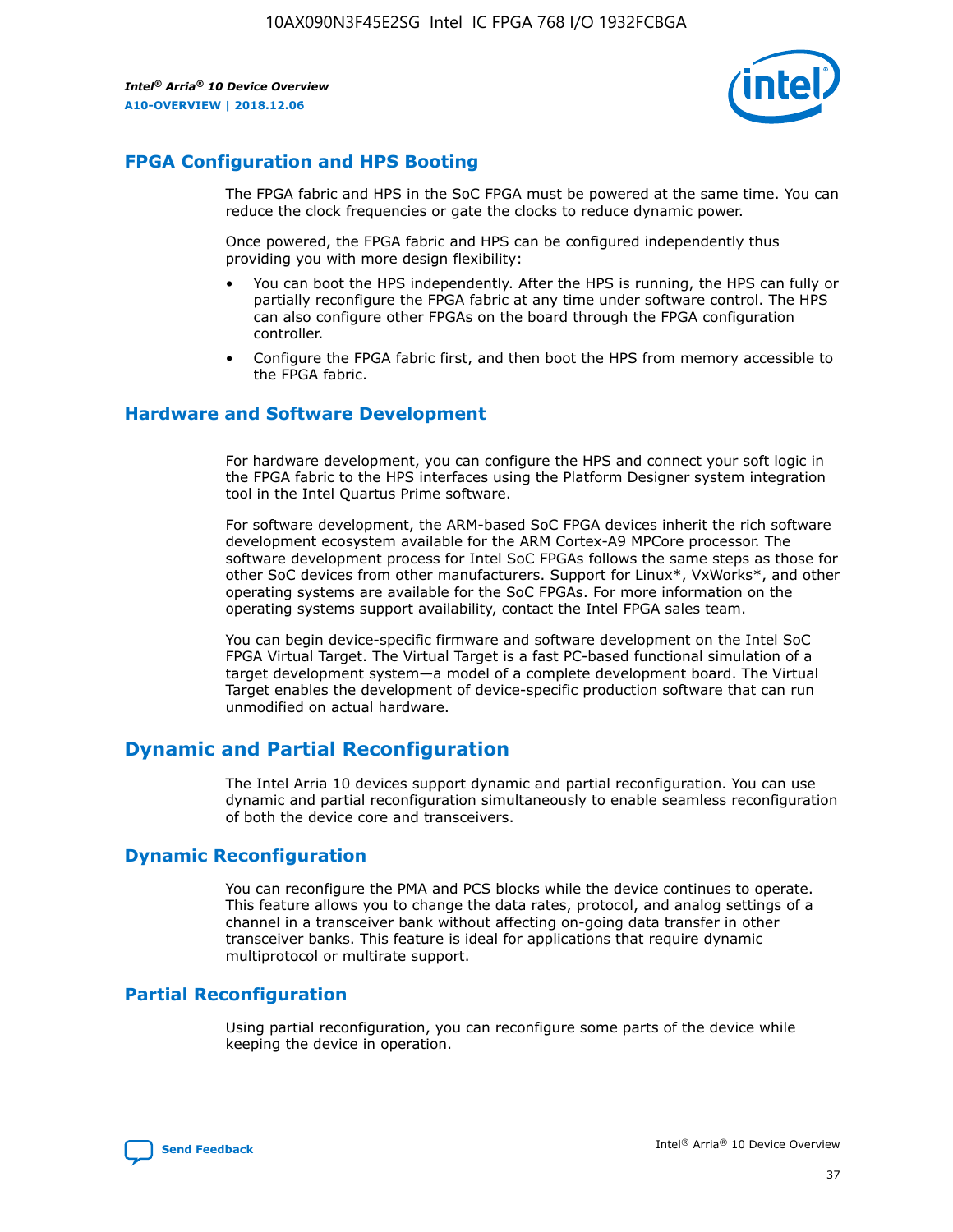

Instead of placing all device functions in the FPGA fabric, you can store some functions that do not run simultaneously in external memory and load them only when required. This capability increases the effective logic density of the device, and lowers cost and power consumption.

In the Intel solution, you do not have to worry about intricate device architecture to perform a partial reconfiguration. The partial reconfiguration capability is built into the Intel Quartus Prime design software, making such time-intensive task simple.

Intel Arria 10 devices support partial reconfiguration in the following configuration options:

- Using an internal host:
	- All supported configuration modes where the FPGA has access to external memory devices such as serial and parallel flash memory.
	- Configuration via Protocol [CvP (PCIe)]
- Using an external host—passive serial (PS), fast passive parallel (FPP) x8, FPP x16, and FPP x32 I/O interface.

# **Enhanced Configuration and Configuration via Protocol**

## **Table 25. Configuration Schemes and Features of Intel Arria 10 Devices**

Intel Arria 10 devices support 1.8 V programming voltage and several configuration schemes.

| <b>Scheme</b>                                                          | <b>Data</b><br><b>Width</b> | <b>Max Clock</b><br>Rate<br>(MHz) | <b>Max Data</b><br>Rate<br>(Mbps)<br>(13) | <b>Decompression</b> | <b>Design</b><br>Security <sup>(1</sup><br>4) | <b>Partial</b><br>Reconfiguration<br>(15) | <b>Remote</b><br><b>System</b><br><b>Update</b> |
|------------------------------------------------------------------------|-----------------------------|-----------------------------------|-------------------------------------------|----------------------|-----------------------------------------------|-------------------------------------------|-------------------------------------------------|
| <b>JTAG</b>                                                            | 1 bit                       | 33                                | 33                                        |                      |                                               | Yes <sup>(16)</sup>                       |                                                 |
| Active Serial (AS)<br>through the<br>EPCO-L<br>configuration<br>device | 1 bit,<br>4 bits            | 100                               | 400                                       | Yes                  | Yes                                           | $Y_{PS}(16)$                              | Yes                                             |
| Passive serial (PS)<br>through CPLD or<br>external<br>microcontroller  | 1 bit                       | 100                               | 100                                       | Yes                  | Yes                                           | Yes(16)                                   | Parallel<br>Flash<br>Loader<br>(PFL) IP<br>core |
|                                                                        |                             |                                   |                                           |                      |                                               |                                           | continued                                       |

<sup>(13)</sup> Enabling either compression or design security features affects the maximum data rate. Refer to the Intel Arria 10 Device Datasheet for more information.

<sup>(14)</sup> Encryption and compression cannot be used simultaneously.

 $(15)$  Partial reconfiguration is an advanced feature of the device family. If you are interested in using partial reconfiguration, contact Intel for support.

 $(16)$  Partial configuration can be performed only when it is configured as internal host.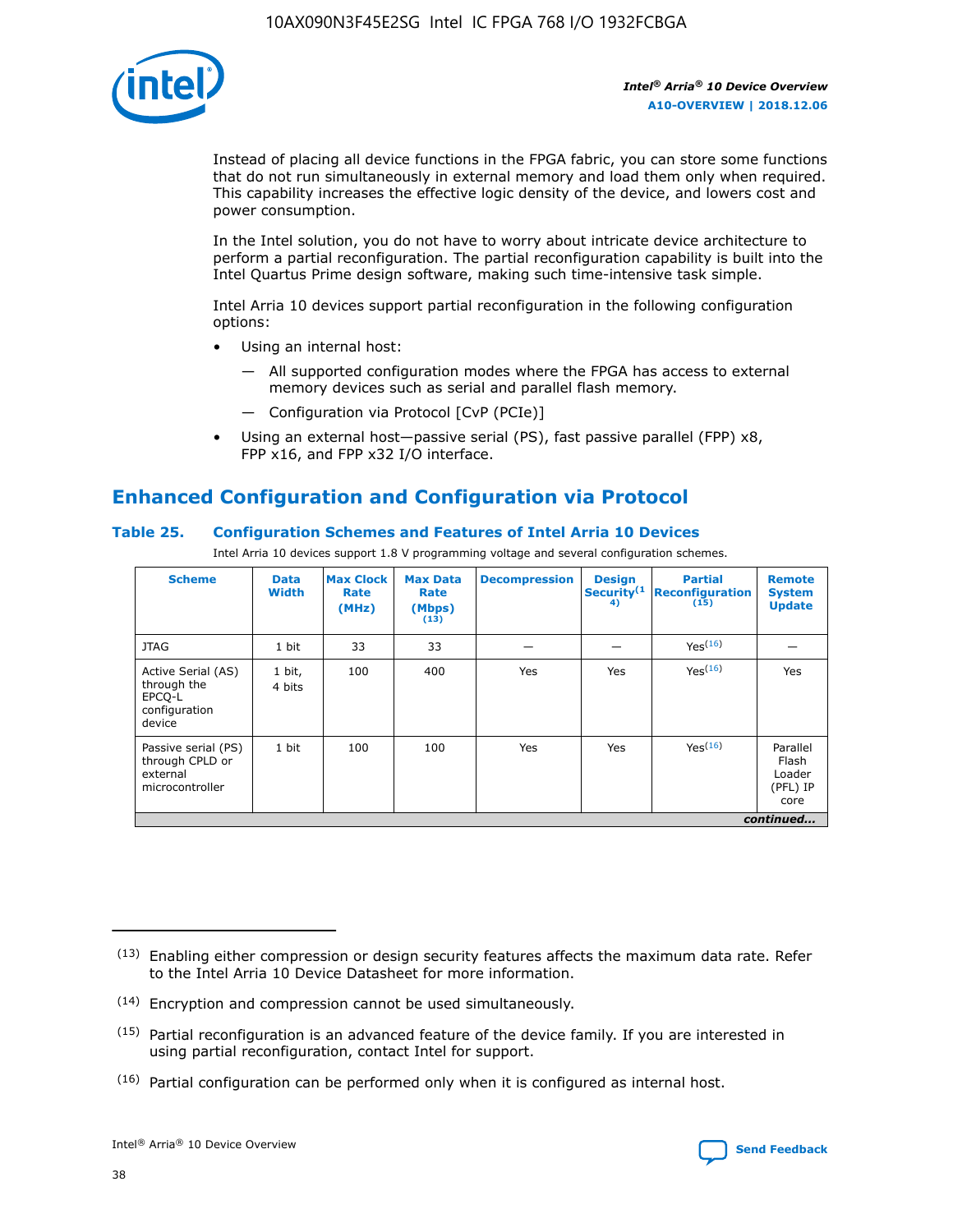

| <b>Scheme</b>                                    | <b>Data</b><br><b>Width</b> | <b>Max Clock</b><br>Rate<br>(MHz) | <b>Max Data</b><br>Rate<br>(Mbps)<br>(13) | <b>Decompression</b> | <b>Design</b><br>Security <sup>(1</sup><br>4) | <b>Partial</b><br><b>Reconfiguration</b><br>(15) | <b>Remote</b><br><b>System</b><br><b>Update</b> |
|--------------------------------------------------|-----------------------------|-----------------------------------|-------------------------------------------|----------------------|-----------------------------------------------|--------------------------------------------------|-------------------------------------------------|
| Fast passive                                     | 8 bits                      | 100                               | 3200                                      | Yes                  | Yes                                           | Yes(17)                                          | PFL IP                                          |
| parallel (FPP)<br>through CPLD or                | 16 bits                     |                                   |                                           | Yes                  | Yes                                           |                                                  | core                                            |
| external<br>microcontroller                      | 32 bits                     |                                   |                                           | Yes                  | Yes                                           |                                                  |                                                 |
| Configuration via                                | 16 bits                     | 100                               | 3200                                      | Yes                  | Yes                                           | Yes <sup>(17)</sup>                              |                                                 |
| <b>HPS</b>                                       | 32 bits                     |                                   |                                           | Yes                  | Yes                                           |                                                  |                                                 |
| Configuration via<br>Protocol [CvP<br>$(PCIe^*)$ | x1, x2,<br>x4, x8<br>lanes  |                                   | 8000                                      | Yes                  | Yes                                           | Yes(16)                                          |                                                 |

You can configure Intel Arria 10 devices through PCIe using Configuration via Protocol (CvP). The Intel Arria 10 CvP implementation conforms to the PCIe 100 ms power-up-to-active time requirement.

#### **Related Information**

[Configuration via Protocol \(CvP\) Implementation in Intel FPGAs User Guide](https://www.intel.com/content/www/us/en/programmable/documentation/dsu1441819344145.html#dsu1442269728522) Provides more information about the CvP configuration scheme.

# **SEU Error Detection and Correction**

Intel Arria 10 devices offer robust and easy-to-use single-event upset (SEU) error detection and correction circuitry.

The detection and correction circuitry includes protection for Configuration RAM (CRAM) programming bits and user memories. The CRAM is protected by a continuously running CRC error detection circuit with integrated ECC that automatically corrects one or two errors and detects higher order multi-bit errors. When more than two errors occur, correction is available through reloading of the core programming file, providing a complete design refresh while the FPGA continues to operate.

The physical layout of the Intel Arria 10 CRAM array is optimized to make the majority of multi-bit upsets appear as independent single-bit or double-bit errors which are automatically corrected by the integrated CRAM ECC circuitry. In addition to the CRAM protection, the M20K memory blocks also include integrated ECC circuitry and are layout-optimized for error detection and correction. The MLAB does not have ECC.

<sup>(17)</sup> Supported at a maximum clock rate of 100 MHz.



 $(13)$  Enabling either compression or design security features affects the maximum data rate. Refer to the Intel Arria 10 Device Datasheet for more information.

<sup>(14)</sup> Encryption and compression cannot be used simultaneously.

 $(15)$  Partial reconfiguration is an advanced feature of the device family. If you are interested in using partial reconfiguration, contact Intel for support.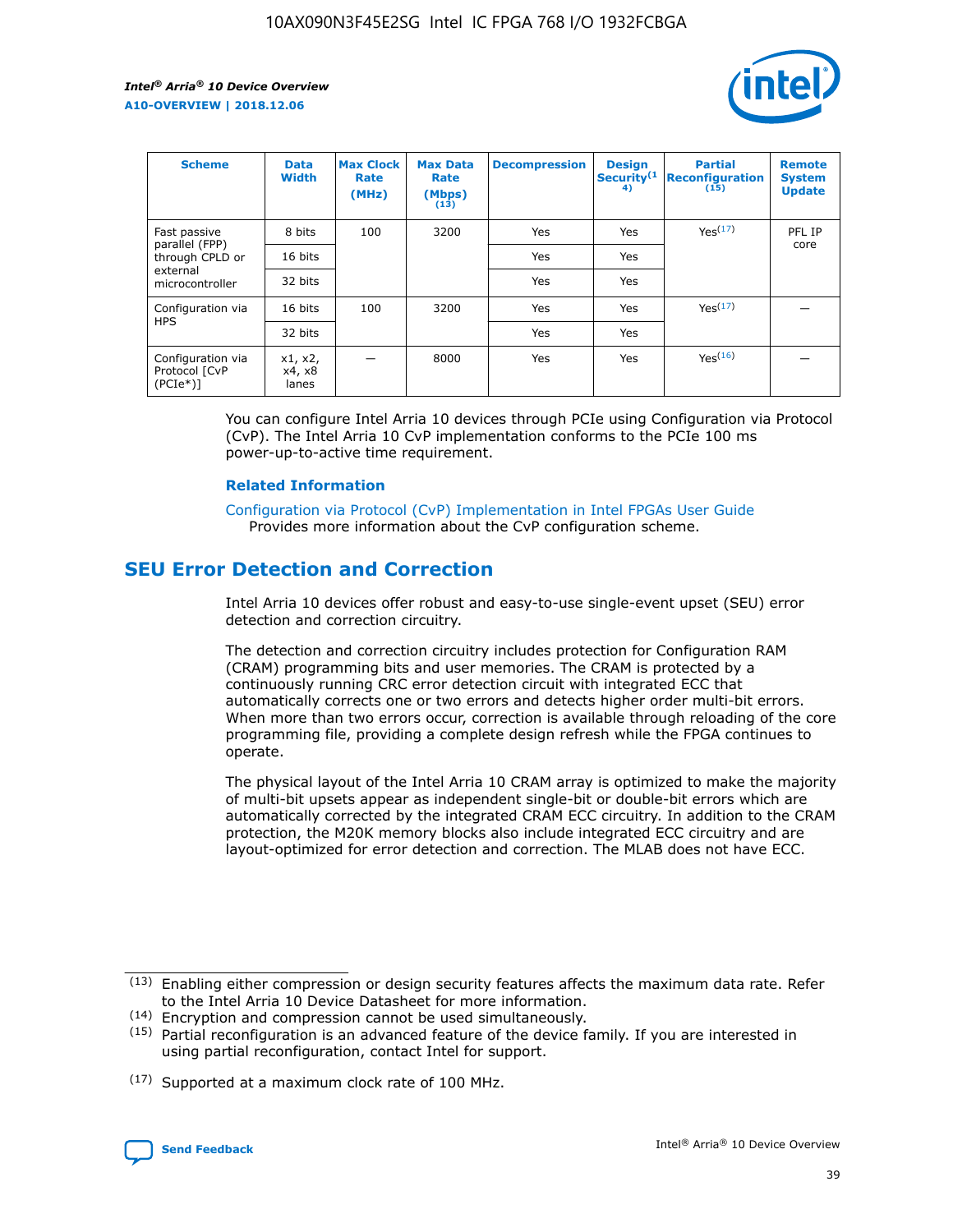

## **Power Management**

Intel Arria 10 devices leverage the advanced 20 nm process technology, a low 0.9 V core power supply, an enhanced core architecture, and several optional power reduction techniques to reduce total power consumption by as much as 40% compared to Arria V devices and as much as 60% compared to Stratix V devices.

The optional power reduction techniques in Intel Arria 10 devices include:

- **SmartVID**—a code is programmed into each device during manufacturing that allows a smart regulator to operate the device at lower core  $V_{CC}$  while maintaining performance
- **Programmable Power Technology**—non-critical timing paths are identified by the Intel Quartus Prime software and the logic in these paths is biased for low power instead of high performance
- **Low Static Power Options**—devices are available with either standard static power or low static power while maintaining performance

Furthermore, Intel Arria 10 devices feature Intel's industry-leading low power transceivers and include a number of hard IP blocks that not only reduce logic resources but also deliver substantial power savings compared to soft implementations. In general, hard IP blocks consume up to 90% less power than the equivalent soft logic implementations.

# **Incremental Compilation**

The Intel Quartus Prime software incremental compilation feature reduces compilation time and helps preserve performance to ease timing closure. The incremental compilation feature enables the partial reconfiguration flow for Intel Arria 10 devices.

Incremental compilation supports top-down, bottom-up, and team-based design flows. This feature facilitates modular, hierarchical, and team-based design flows where different designers compile their respective design sections in parallel. Furthermore, different designers or IP providers can develop and optimize different blocks of the design independently. These blocks can then be imported into the top level project.

# **Document Revision History for Intel Arria 10 Device Overview**

| <b>Document</b><br><b>Version</b> | <b>Changes</b>                                                                                                                                                                                                                                                              |
|-----------------------------------|-----------------------------------------------------------------------------------------------------------------------------------------------------------------------------------------------------------------------------------------------------------------------------|
| 2018.12.06                        | Added links to Intel Arria 10 device errata documents.<br>Removed automotive temperature option from the Intel Arria 10 GX devices.<br>Removed -3 fabric speed grade from the Intel Arria 10 GT devices.<br>Updated power options for the Intel Arria 10 GX and GT devices. |
| 2018.04.09                        | Updated the lowest $V_{CC}$ from 0.83 V to 0.82 V in the topic listing a summary of the device features.                                                                                                                                                                    |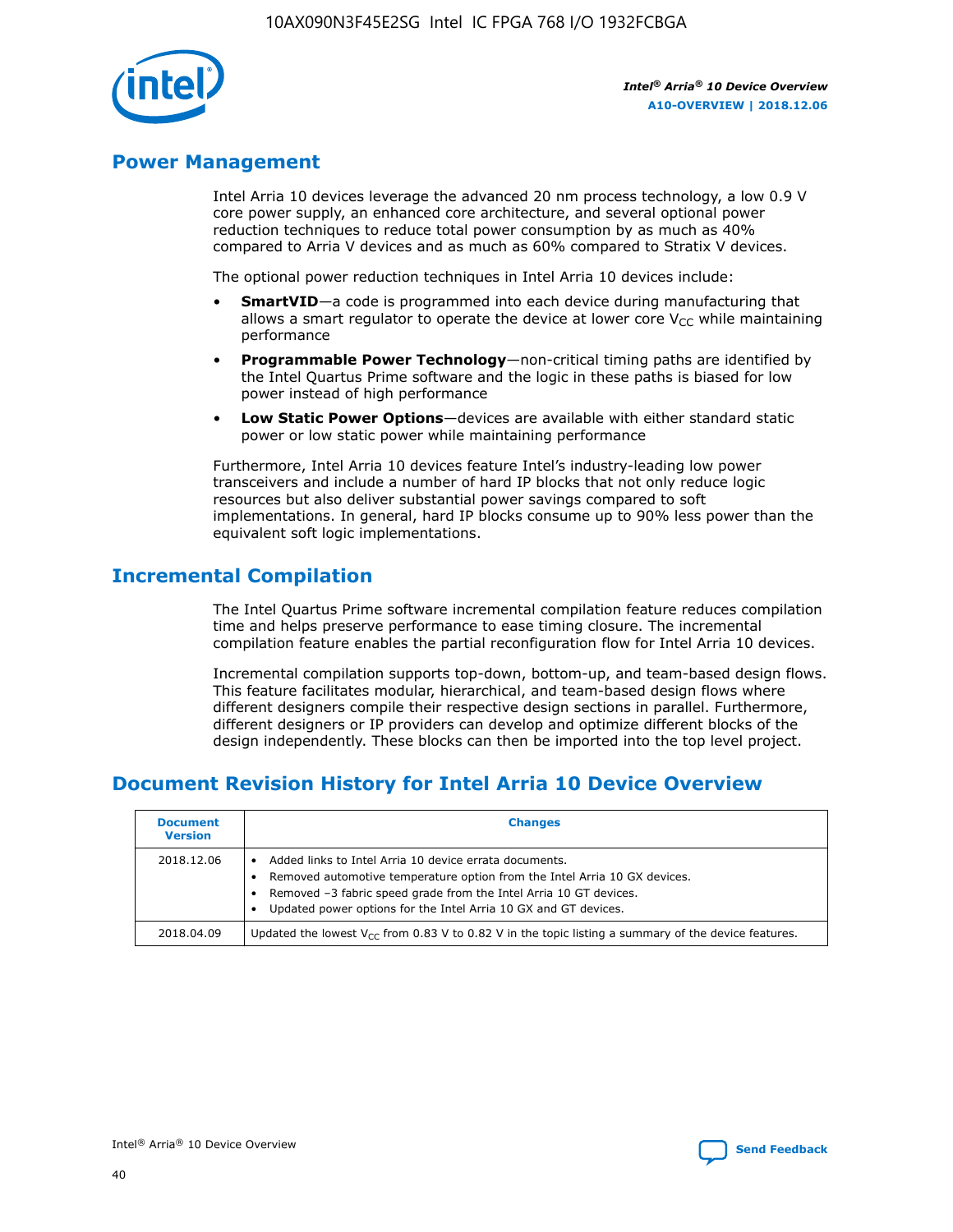*Intel® Arria® 10 Device Overview* **A10-OVERVIEW | 2018.12.06**



| <b>Date</b>    | <b>Version</b> | <b>Changes</b>                                                                                                                                                                                                                                                                                                                                                                                                                                                                                                                                                                                                                                                                                                                                                                                                                                                                                                                                                                         |
|----------------|----------------|----------------------------------------------------------------------------------------------------------------------------------------------------------------------------------------------------------------------------------------------------------------------------------------------------------------------------------------------------------------------------------------------------------------------------------------------------------------------------------------------------------------------------------------------------------------------------------------------------------------------------------------------------------------------------------------------------------------------------------------------------------------------------------------------------------------------------------------------------------------------------------------------------------------------------------------------------------------------------------------|
| January 2018   | 2018.01.17     | Updated the maximum data rate for HPS (Intel Arria 10 SX devices<br>external memory interface DDR3 controller from 2,166 Mbps to 2,133<br>Mbps.<br>Updated maximum frequency supported for half rate QDRII and QDRII<br>+ SRAM to 633 MHz in Memory Standards Supported by the Soft<br>Memory Controller table.<br>Updated transceiver backplane capability to 12.5 Gbps.<br>$\bullet$<br>Removed transceiver speed grade 5 in Sample Ordering Core and<br>$\bullet$<br>Available Options for Intel Arria 10 GX Devices figure.<br>Removed package code 40, low static power, SmartVID, industrial, and<br>military operating temperature support from Sample Ordering Core and<br>Available Options for Intel Arria 10 GT Devices figure.<br>Updated short reach transceiver rate for Intel Arria 10 GT devices to<br>25.8 Gbps.<br>Removed On-Die Instrumentation - EyeQ and Jitter Margin Tool<br>support from PMA Features of the Transceivers in Intel Arria 10 Devices<br>table. |
| September 2017 | 2017.09.20     | Updated the maximum speed of the DDR4 external memory interface from<br>1,333 MHz/2,666 Mbps to 1,200 MHz/2,400 Mbps.                                                                                                                                                                                                                                                                                                                                                                                                                                                                                                                                                                                                                                                                                                                                                                                                                                                                  |
| July 2017      | 2017.07.13     | Corrected the automotive temperature range in the figure showing the<br>available options for the Intel Arria 10 GX devices from "-40°C to 100°C"<br>to "-40°C to 125°C".                                                                                                                                                                                                                                                                                                                                                                                                                                                                                                                                                                                                                                                                                                                                                                                                              |
| July 2017      | 2017.07.06     | Added automotive temperature option to Intel Arria 10 GX device family.                                                                                                                                                                                                                                                                                                                                                                                                                                                                                                                                                                                                                                                                                                                                                                                                                                                                                                                |
| May 2017       | 2017.05.08     | Corrected protocol names with "1588" to "IEEE 1588v2".<br>$\bullet$<br>Updated the vertical migration table to remove vertical migration<br>$\bullet$<br>between Intel Arria 10 GX and Intel Arria 10 SX device variants.<br>Removed all "Preliminary" marks.<br>$\bullet$                                                                                                                                                                                                                                                                                                                                                                                                                                                                                                                                                                                                                                                                                                             |
| March 2017     | 2017.03.15     | Removed the topic about migration from Intel Arria 10 to Intel Stratix<br>$\bullet$<br>10 devices.<br>Rebranded as Intel.<br>$\bullet$                                                                                                                                                                                                                                                                                                                                                                                                                                                                                                                                                                                                                                                                                                                                                                                                                                                 |
| October 2016   | 2016.10.31     | Removed package F36 from Intel Arria 10 GX devices.<br>Updated Intel Arria 10 GT sample ordering code and maximum GX<br>$\bullet$<br>transceiver count. Intel Arria 10 GT devices are available only in the<br>SF45 package option with a maximum of 72 transceivers.                                                                                                                                                                                                                                                                                                                                                                                                                                                                                                                                                                                                                                                                                                                  |
| May 2016       | 2016.05.02     | Updated the FPGA Configuration and HPS Booting topic.<br>$\bullet$<br>Remove V <sub>CC</sub> PowerManager from the Summary of Features, Power<br>Management and Arria 10 Device Variants and packages topics. This<br>feature is no longer supported in Arria 10 devices.<br>Removed LPDDR3 from the Memory Standards Supported by the HPS<br>Hard Memory Controller table in the Memory Standards Supported by<br>Intel Arria 10 Devices topic. This standard is only supported by the<br>FPGA.<br>Removed transceiver speed grade 5 from the Device Variants and<br>Packages topic for Arria 10 GX and SX devices.                                                                                                                                                                                                                                                                                                                                                                   |
| February 2016  | 2016.02.11     | Changed the maximum Arria 10 GT datarate to 25.8 Gbps and the<br>minimum datarate to 1 Gbps globally.<br>Revised the state for Core clock networks in the Summary of Features<br>$\bullet$<br>topic.<br>Changed the transceiver parameters in the "Summary of Features for<br>$\bullet$<br>Arria 10 Devices" table.<br>• Changed the transceiver parameters in the "Maximum Resource Counts<br>for Arria 10 GT Devices" table.<br>Changed the package availability for GT devices in the "Package Plan<br>for Arria 10 GT Devices" table.<br>Changed the package configurations for GT devices in the "Migration"<br>Capability Across Arria 10 Product Lines" figure.<br>continued                                                                                                                                                                                                                                                                                                    |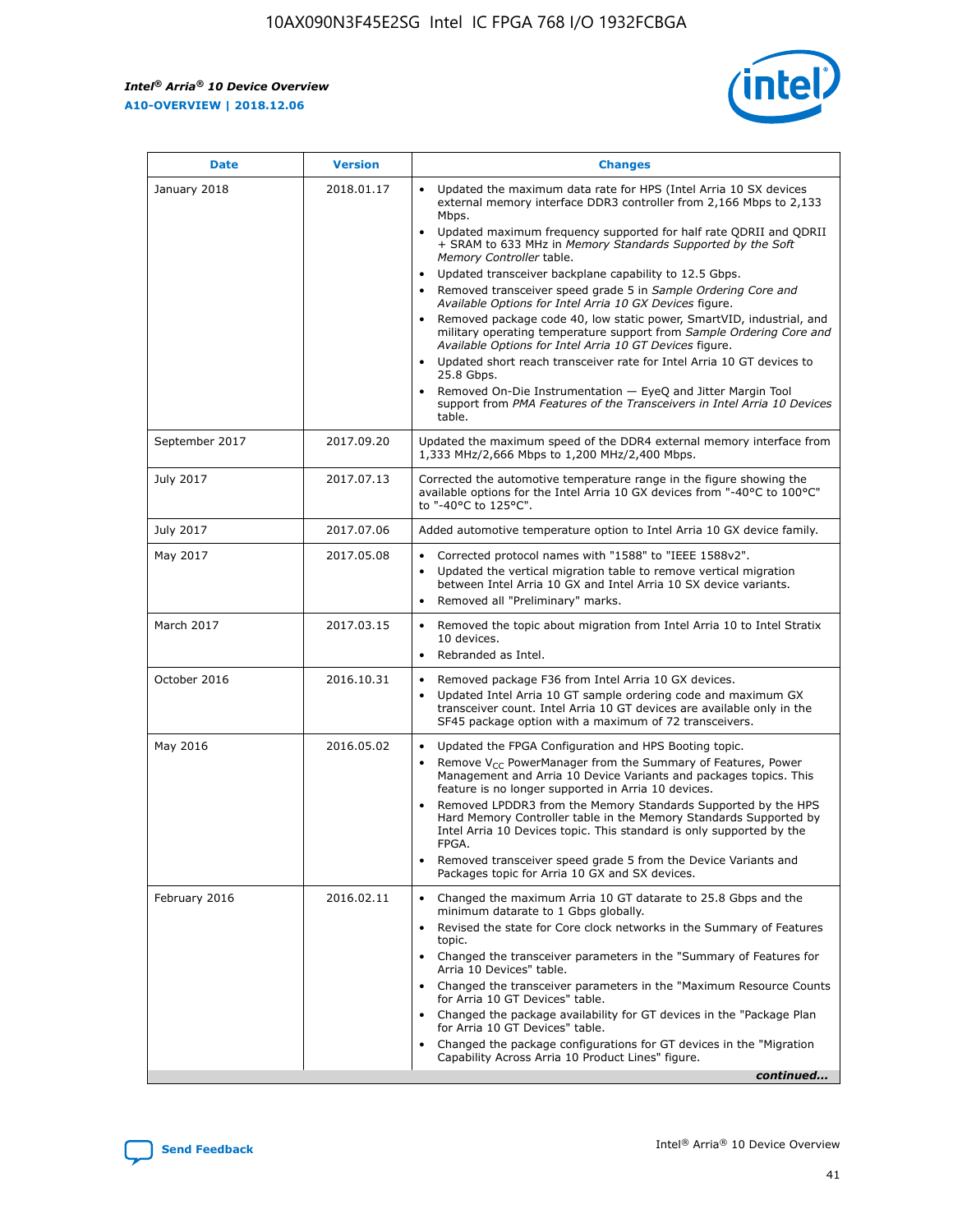

| <b>Date</b>   | <b>Version</b> | <b>Changes</b>                                                                                                                                                               |
|---------------|----------------|------------------------------------------------------------------------------------------------------------------------------------------------------------------------------|
|               |                | • Changed transceiver parameters in the "Low Power Serial Transceivers"<br>section.                                                                                          |
|               |                | • Changed the transceiver descriptions in the "Device Variants for the<br>Arria 10 Device Family" table.                                                                     |
|               |                | Changed the "Sample Ordering Code and Available Options for Arria 10<br>$\bullet$<br>GT Devices" figure.                                                                     |
|               |                | Changed the datarates for GT devices in the "PMA Features" section.                                                                                                          |
|               |                | Changed the datarates for GT devices in the "PCS Features" section.<br>$\bullet$                                                                                             |
| December 2015 | 2015.12.14     | Updated the number of M20K memory blocks for Arria 10 GX 660 from<br>2133 to 2131 and corrected the total RAM bit from 48,448 Kb to<br>48,408 Kb.                            |
|               |                | Corrected the number of DSP blocks for Arria 10 GX 660 from 1688 to<br>1687 in the table listing floating-point arithmetic resources.                                        |
| November 2015 | 2015.11.02     | Updated the maximum resources for Arria 10 GX 220, GX 320, GX 480,<br>$\bullet$<br>GX 660, SX 220, SX 320, SX 480, and SX 660.                                               |
|               |                | • Updated resource count for Arria 10 GX 320, GX 480, GX 660, SX 320,<br>SX 480, a SX 660 devices in Number of Multipliers in Intel Arria 10<br><b>Devices</b> table.        |
|               |                | Updated the available options for Arria 10 GX, GT, and SX.                                                                                                                   |
|               |                | Changed instances of Quartus II to Quartus Prime.<br>$\bullet$                                                                                                               |
| June 2015     | 2015.06.15     | Corrected label for Intel Arria 10 GT product lines in the vertical migration<br>figure.                                                                                     |
| May 2015      | 2015.05.15     | Corrected the DDR3 half rate and quarter rate maximum frequencies in the<br>table that lists the memory standards supported by the Intel Arria 10 hard<br>memory controller. |
| May 2015      | 2015.05.04     | • Added support for 13.5G JESD204b in the Summary of Features table.                                                                                                         |
|               |                | • Added a link to Arria 10 GT Channel Usage in the Arria 10 GT Package<br>Plan topic.                                                                                        |
|               |                | • Added a note to the table, Maximum Resource Counts for Arria 10 GT<br>devices.                                                                                             |
|               |                | • Updated the power requirements of the transceivers in the Low Power<br>Serial Transceivers topic.                                                                          |
| January 2015  | 2015.01.23     | • Added floating point arithmetic features in the Summary of Features<br>table.                                                                                              |
|               |                | • Updated the total embedded memory from 38.38 megabits (Mb) to<br>65.6 Mb.                                                                                                  |
|               |                | • Updated the table that lists the memory standards supported by Intel<br>Arria 10 devices.                                                                                  |
|               |                | Removed support for DDR3U, LPDDR3 SDRAM, RLDRAM 2, and DDR2.                                                                                                                 |
|               |                | Moved RLDRAM 3 support from hard memory controller to soft memory<br>controller. RLDRAM 3 support uses hard PHY with soft memory<br>controller.                              |
|               |                | Added soft memory controller support for QDR IV.<br>٠                                                                                                                        |
|               |                | Updated the maximum resource count table to include the number of<br>hard memory controllers available in each device variant.                                               |
|               |                | Updated the transceiver PCS data rate from 12.5 Gbps to 12 Gbps.<br>$\bullet$                                                                                                |
|               |                | Updated the max clock rate of PS, FPP x8, FPP x16, and Configuration<br>via HPS from 125 MHz to 100 MHz.                                                                     |
|               |                | Added a feature for fractional synthesis PLLs: PLL cascading.                                                                                                                |
|               |                | Updated the HPS programmable general-purpose I/Os from 54 to 62.<br>$\bullet$                                                                                                |
|               |                | continued                                                                                                                                                                    |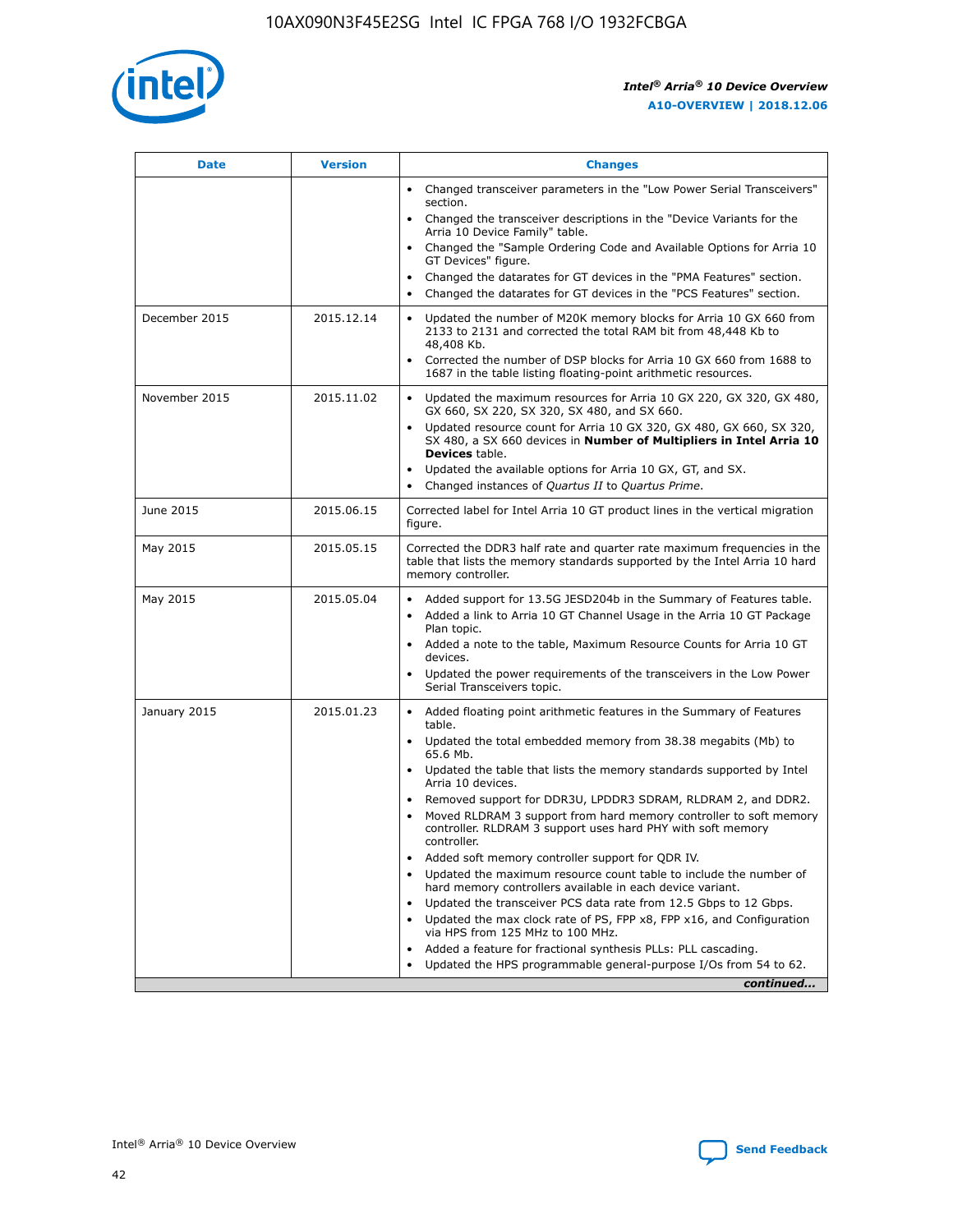r



| <b>Date</b>    | <b>Version</b> | <b>Changes</b>                                                                                                                                                                                                                                                                                                                                                                                                                                                                                                                                      |
|----------------|----------------|-----------------------------------------------------------------------------------------------------------------------------------------------------------------------------------------------------------------------------------------------------------------------------------------------------------------------------------------------------------------------------------------------------------------------------------------------------------------------------------------------------------------------------------------------------|
| September 2014 | 2014.09.30     | Corrected the 3 V I/O and LVDS I/O counts for F35 and F36 packages<br>$\bullet$<br>of Arria 10 GX.<br>Corrected the 3 V I/O, LVDS I/O, and transceiver counts for the NF40<br>$\bullet$<br>package of the Arria GX 570 and 660.<br>Removed 3 V I/O, LVDS I/O, and transceiver counts for the NF40<br>package of the Arria GX 900 and 1150. The NF40 package is not<br>available for Arria 10 GX 900 and 1150.                                                                                                                                       |
| August 2014    | 2014.08.18     | Updated Memory (Kb) M20K maximum resources for Arria 10 GX 660<br>devices from 42,660 to 42,620.<br>Added GPIO columns consisting of LVDS I/O Bank and 3V I/O Bank in<br>$\bullet$<br>the Package Plan table.<br>Added how to use memory interface clock frequency higher than 533<br>$\bullet$<br>MHz in the I/O vertical migration.<br>Added information to clarify that RLDRAM3 support uses hard PHY with<br>$\bullet$<br>soft memory controller.<br>Added variable precision DSP blocks support for floating-point<br>$\bullet$<br>arithmetic. |
| June 2014      | 2014.06.19     | Updated number of dedicated I/Os in the HPS block to 17.                                                                                                                                                                                                                                                                                                                                                                                                                                                                                            |
| February 2014  | 2014.02.21     | Updated transceiver speed grade options for GT devices in Figure 2.                                                                                                                                                                                                                                                                                                                                                                                                                                                                                 |
| February 2014  | 2014.02.06     | Updated data rate for Arria 10 GT devices from 28.1 Gbps to 28.3 Gbps.                                                                                                                                                                                                                                                                                                                                                                                                                                                                              |
| December 2013  | 2013.12.10     | Updated the HPS memory standards support from LPDDR2 to LPDDR3.<br>Updated HPS block diagram to include dedicated HPS I/O and FPGA<br>$\bullet$<br>Configuration blocks as well as repositioned SD/SDIO/MMC, DMA, SPI<br>and NAND Flash with ECC blocks.                                                                                                                                                                                                                                                                                            |
| December 2013  | 2013.12.02     | Initial release.                                                                                                                                                                                                                                                                                                                                                                                                                                                                                                                                    |